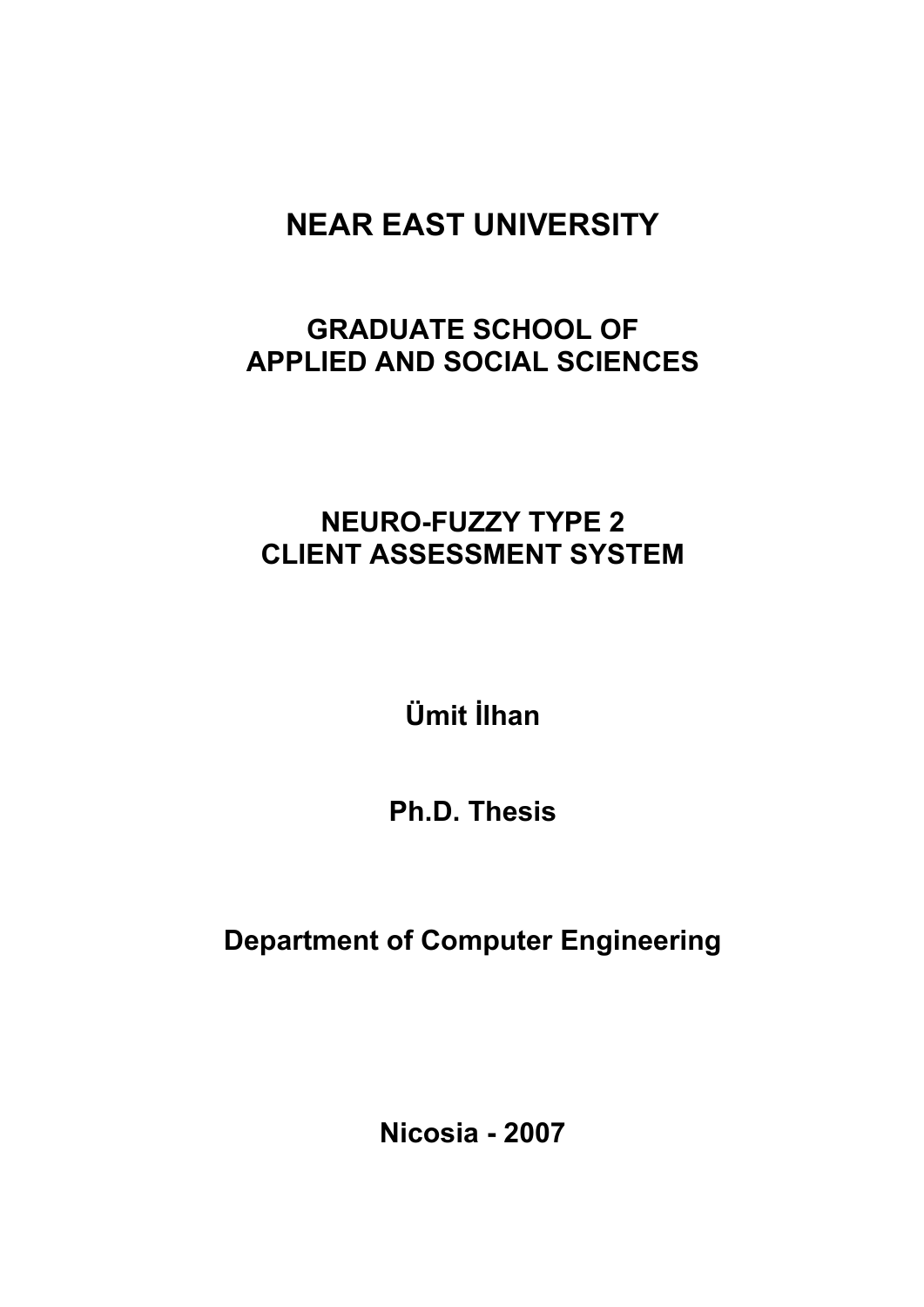# **APPROVAL**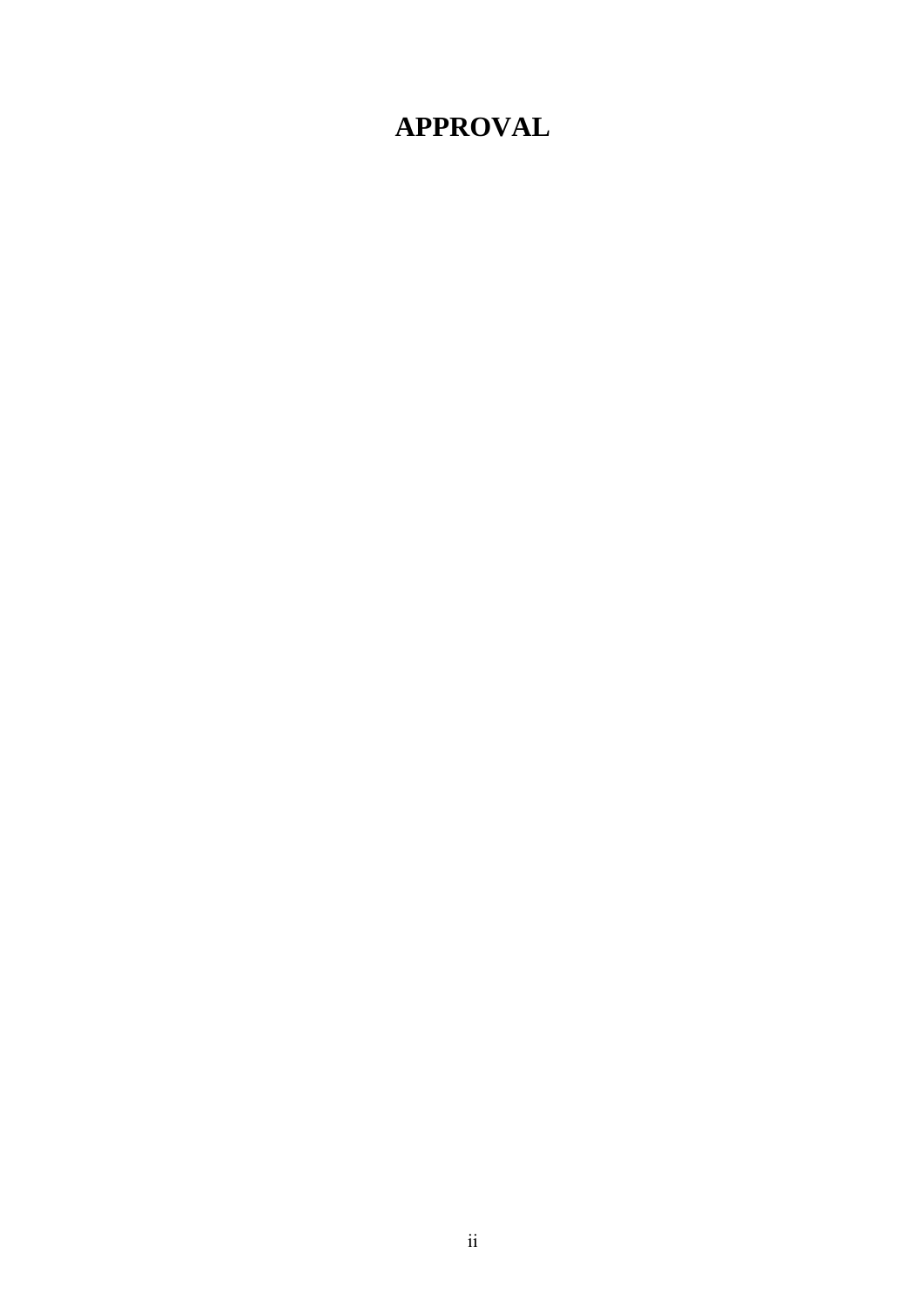## **ACKNOWLEDGEMENT**

I would first like to thank my supervisor Prof. Dr R. A. Aliyev, for his guidance, encouragement, and patience. I would also like to thank Prof. Dr Şenol Bektaş and Prof. Dr Fahreddin Sadıkoğlu for making it all possible and supporting me all through my studies for this thesis.

Secondly I would like to thank Assoc. Prof. Dr R. R. Aliyev for his evaluation and guidence in organizing the final version of my thesis.

I am also deeply indebted to my friend Assist. Prof. Dr Kaan Uyar for his support and advice.

Finally, I thank my wife Sevgi and my kids for their patience, constant support and inspiration. Without Them, completing this thesis would have been impossible.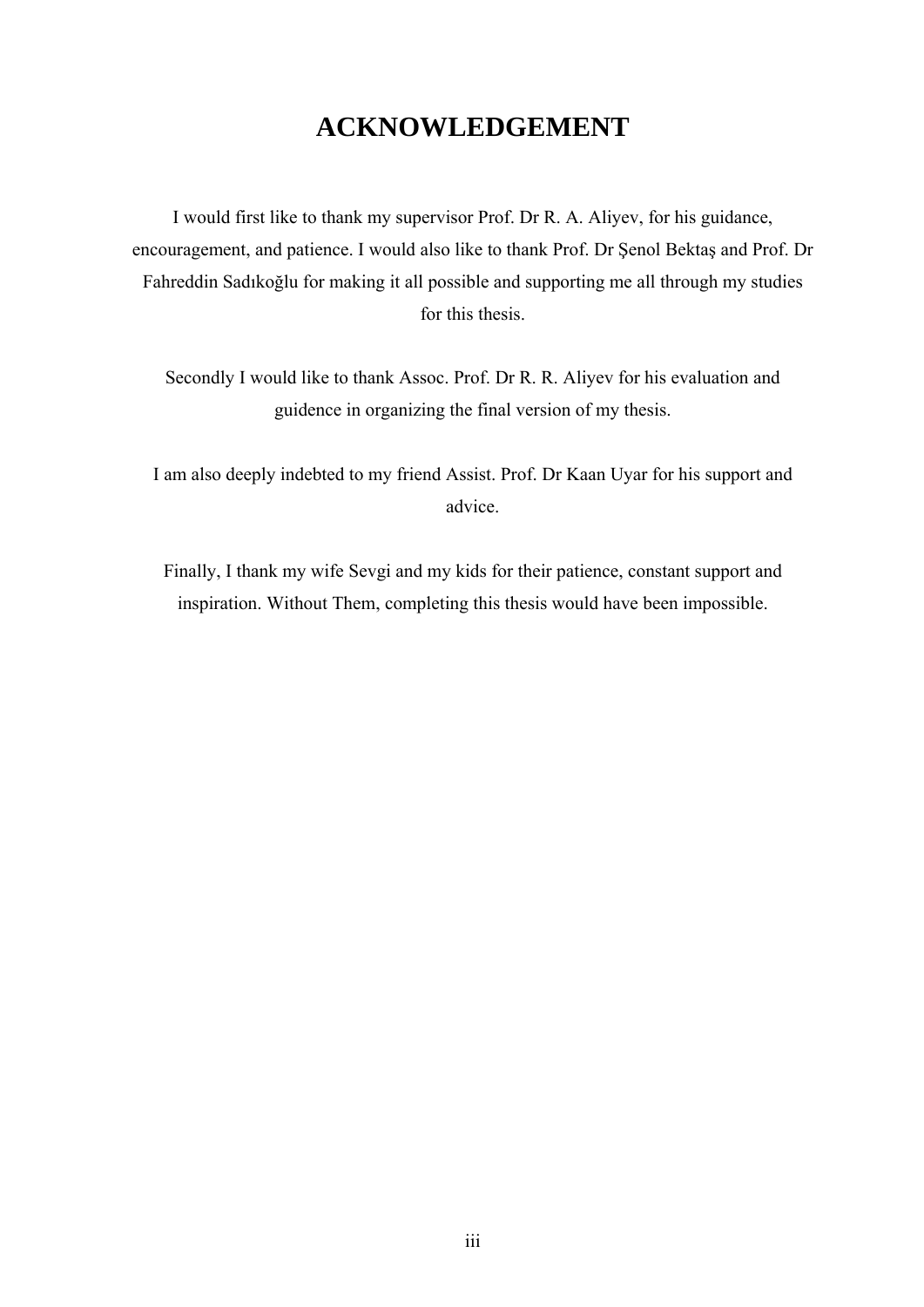## **ABSTRACT**

The client assessment is a difficult task for financial establishments. On one hand there is a vast amount of funds that needs to be put into circulation in the retail credit market in order to make profit, and on the other hand a serious effort has to be made towards the client evaluation to secure the return of the capital as well as the interest receivable. The client evaluation methodology vary from one establishment to another and because of the differing assessment criteria and technologies, there is no standard approach towards the problem. There are many different approaches that have been used over the years including statistical techniques and soft computing methods that offer the use of neural network, genetic algorithm and fuzzy logic. The client criteria used in all approaches classify the clients into various groups that reflect their common behavior. Such classification techniques produces distinct boundaries where expert systems experience difficulties in making critical decisions because of the uncertainty caused by client inputs and the resultant scores close to class boundaries. Some expert would call a certain data 'low' while another calls it 'medium'. Because of such paradox, fuzzy logic is inevitably the technology to consider. Fuzzy type 2 logic system is used due to the fact that the fuzzy inputs have uncertain boundaries in defining linguistic quantities. In this thesis a new Neure-Fuzzy-Type 2 (NFT2) client assessment system is introduced and tested where subtractive clustering technique is used for classification of client data for rule extraction. The rules are refined and used in training using feed forward neuro-fuzzy type 2 inference method. The rule base extracted is used in a user friendly software that can be used to assess a list of existing as well as new clients where what-if capabilities are also provided.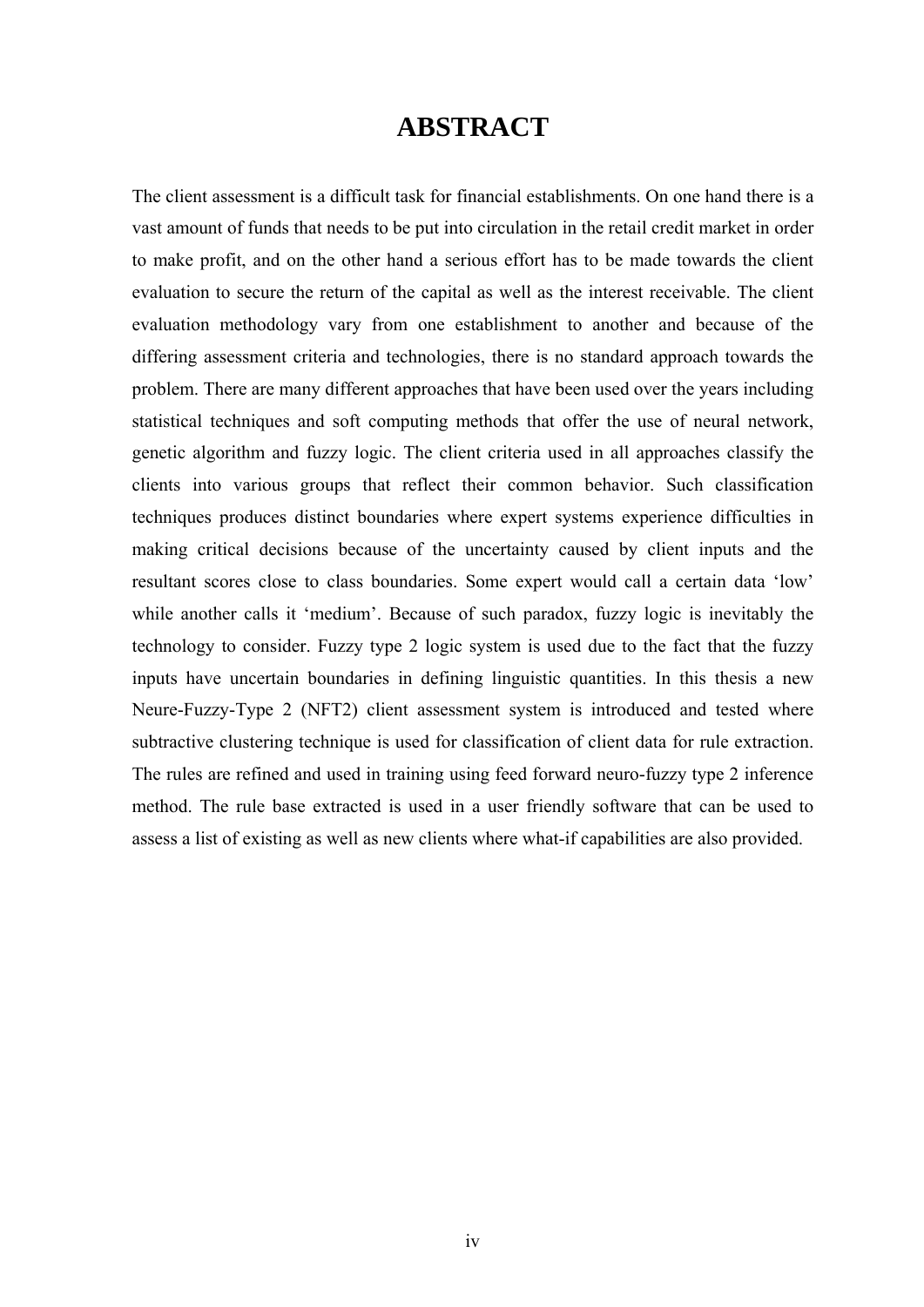# **TABLE OF CONTENTS**

| <b>APPROVAL</b>                                                 | $\mathbf{i}$     |
|-----------------------------------------------------------------|------------------|
| <b>ACKNOWLEDGEMENT</b>                                          | 11               |
| <b>ABSTRACT</b>                                                 | $\overline{111}$ |
| <b>TABLE OF CONTENTS</b>                                        | iv               |
| <b>LIST OF TABLES</b>                                           | V                |
| <b>LIST OF FIGURES</b>                                          | $\overline{vi}$  |
| <b>1. INTRODUCTION</b>                                          | 1                |
| 2. CREDIT RISK ASSESSMENT                                       |                  |
| 2.1. History and Importance of Consumer Credit                  | 3                |
| 2.2. Statistical Models                                         | 5                |
| 2.2.1. Linear Discriminant Analysis Approach                    | 5                |
| 2.2.2. The Logistic Regression Approach                         | 5                |
| 2.3. Fuzzy Logic Approach                                       | 7                |
| 2.4. Neural Network Approach                                    | 9                |
| 2.5. Neuro-Fuzzy Approach                                       | 15               |
| 2.6. Review of existing work in clustering and fuzzy type 2 LS. | 16               |
| <b>3. CLUSTERING AND RULE EXTRACTION</b>                        |                  |
| 3.1. Client Data                                                | 21               |
| 3.2. Clustering the Client Data and ANFIS Training              | 24               |
| 3.3. Input Membership Functions.                                | 27               |
| 3.4. Input membership function approximation                    | 31               |
|                                                                 |                  |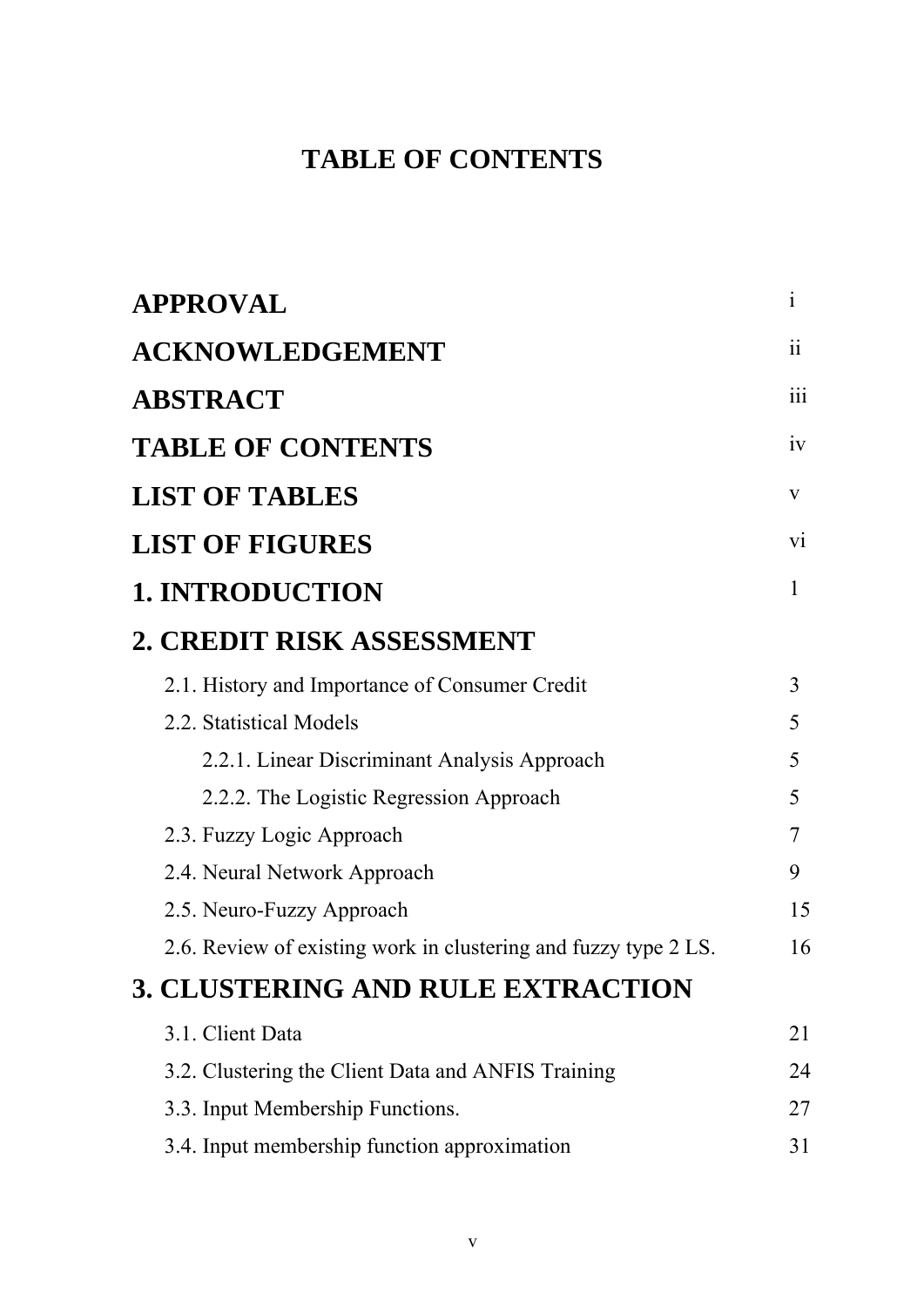# **4. FUZZY TYPE 2 LOGIC SYSTEM**

| 4.1. Fuzzy Logic System                                         | 36 |
|-----------------------------------------------------------------|----|
| 4.2. Type-2 Fuzzy Sets                                          | 37 |
| 4.3. The Structure of Neuro Fuzzy Type-2 Inference System       | 43 |
| 4.4. Fuzzification and Inference Procedure                      | 44 |
| 4.5. Fuzzy Type 2 Input Membership Functions                    | 46 |
| 4.6. The NFT2IS software.                                       | 49 |
| 4.7. User-driven rule base design.                              | 51 |
| <b>CONCLUSION</b>                                               | 54 |
| <b>REFERENCES</b>                                               | 55 |
| <b>APPENDIX A: NFT2 program output</b>                          | 60 |
| <b>APPENDIX B: Microsoft Visual Basic 6 Program Source Code</b> | 64 |
| <b>APPENDIX C: Microsoft Excel Worksheets</b>                   | 69 |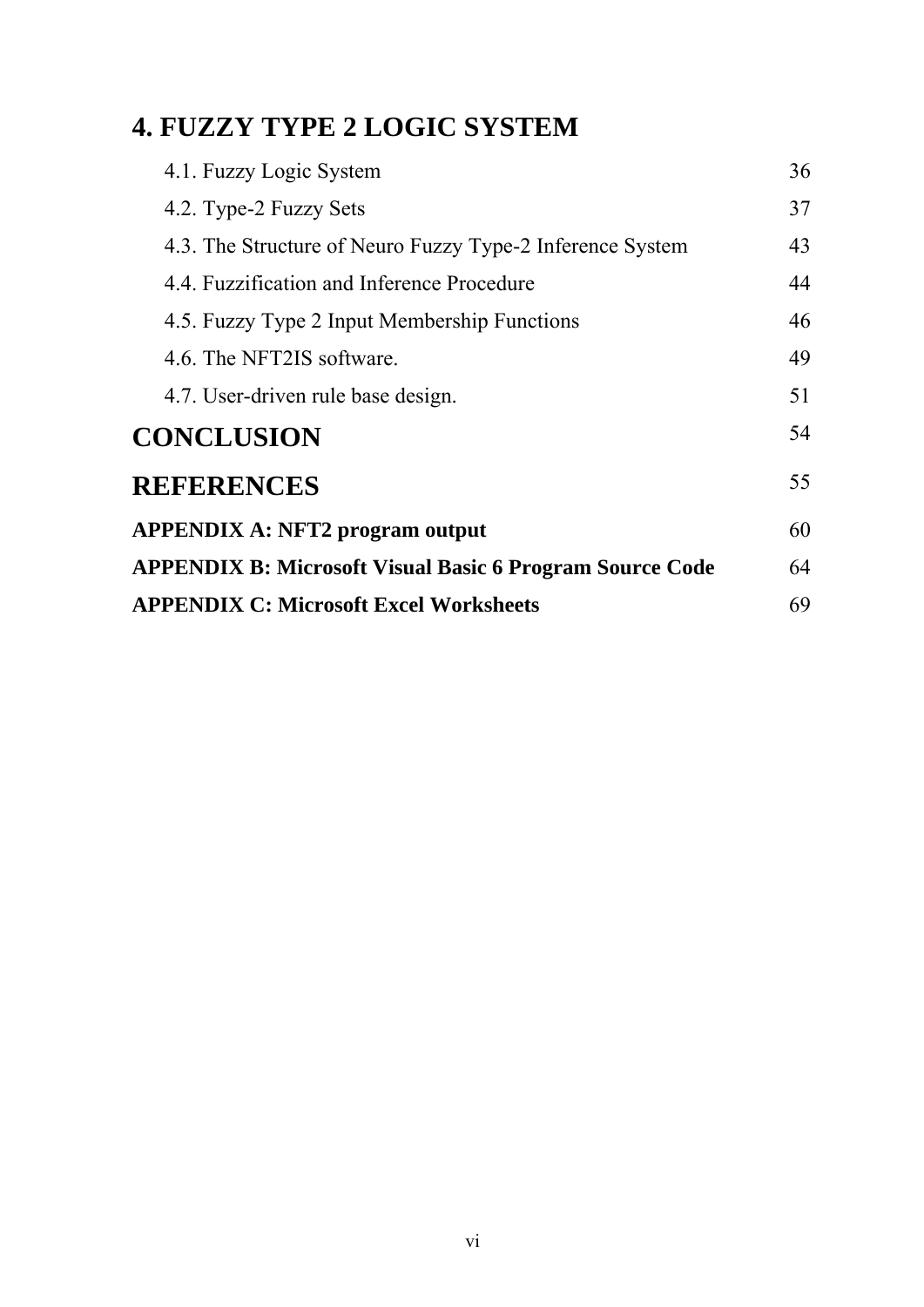# **LIST OF TABLES**

| <b>Table 2.1.</b> Information for consumer credit scoring             | 6  |
|-----------------------------------------------------------------------|----|
| <b>Table 2.2.</b> Input-Output terms used in FL approach              | 8  |
| <b>Table 3.1.</b> Client input-output data.                           | 21 |
| Table 3.2. The comparative test results                               | 27 |
| <b>Table 3.3.</b> If Then rules produced from subtractive clustering. | 30 |
| <b>Table 3.4.</b> Gaussian Membership functions                       | 31 |
| Table 3.5. Trapezoidal Membership functions                           | 33 |
| <b>Table 3.6.</b> The result of FIS with trapezoidal input functions. | 34 |
| <b>Table 4.1.</b> The Final Fuzzy Type 2 input parameters             | 49 |
| <b>Table 4.2.</b> The mismatched client scores.                       | 51 |
| Table 4.3 User-Driven rule base.                                      | 52 |
| <b>Table 4.4.</b> User-Driven rule base input parameters              | 53 |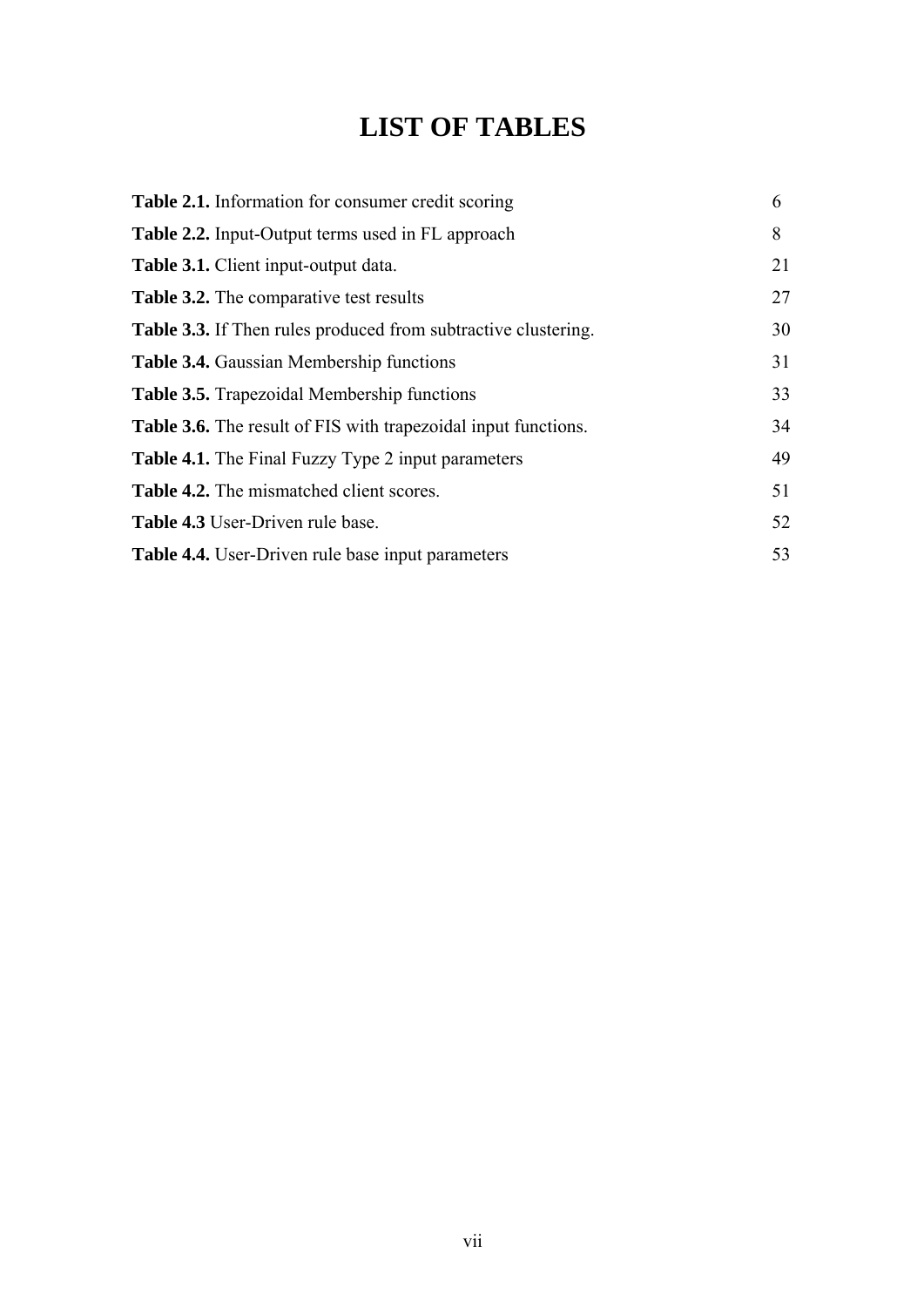# **LIST OF FIGURES**

| Figure 2.1. Outstanding consumer credit in US 1943-2003                                 | $\overline{4}$ |
|-----------------------------------------------------------------------------------------|----------------|
| <b>Figure 2.2.</b> Distribution of samples to classify                                  | 11             |
| <b>Figure 2.3.</b> The network structure of MLP.                                        | 12             |
| <b>Figure 2.4.</b> Result of the expected classification                                | 14             |
| <b>Figure 3.1.</b> Clusters when $r=0.8$                                                | 25             |
| <b>Figure 3.2.</b> Testing of FIS                                                       | 26             |
| <b>Figure 3.3.</b> Training error at cluster radius $= 0.8$ .                           | 27             |
| Figure 3.4. Gaussian Input Membership Functions                                         | 28             |
| Figure 3.5. Model Structure                                                             | 29             |
| Figure 3.6. Rules                                                                       | 29             |
| <b>Figure 3.7.</b> Surface plot of age-income v credit risk                             | 30             |
| <b>Figure 3.8.</b> Gaussian to Trapezoidal membership function conversion               | 32             |
| <b>Figure 3.9.</b> New model structure                                                  | 33             |
| <b>Figure 3.10.</b> The new rules                                                       | 34             |
| Figure 3.11. The new surface plot                                                       | 34             |
| Figure 4.1. Fuzzy Type 2 FLS                                                            | 36             |
| Figure 4.2. (a) Type-1 membership function and (b) blurred Type-1 MF                    | 38             |
| <b>Figure 4.3.</b> Example of a Type-2 membership function. The shaded area is the FOU. | 38             |
| <b>Figure 4.4.</b> Example of a vertical slice for the Type-2 membership function.      | 39             |
| <b>Figure 4.5.</b> Structure of Neuro Fuzzy Type 2 Inference System                     | 43             |
| Figure 4.6. A Fuzzy Type 2 term value                                                   | 45             |
| <b>Figure 4.7.</b> Trapezoidal Membership Functions                                     | 57             |
| <b>Figure 4.8.</b> Fuzzy Type II Function.                                              | 48             |
| Figure 4.9. The NFT2IS software output in batch mode                                    | 50             |
| Figure 4.10. Expert decision against proposed approach results                          | 53             |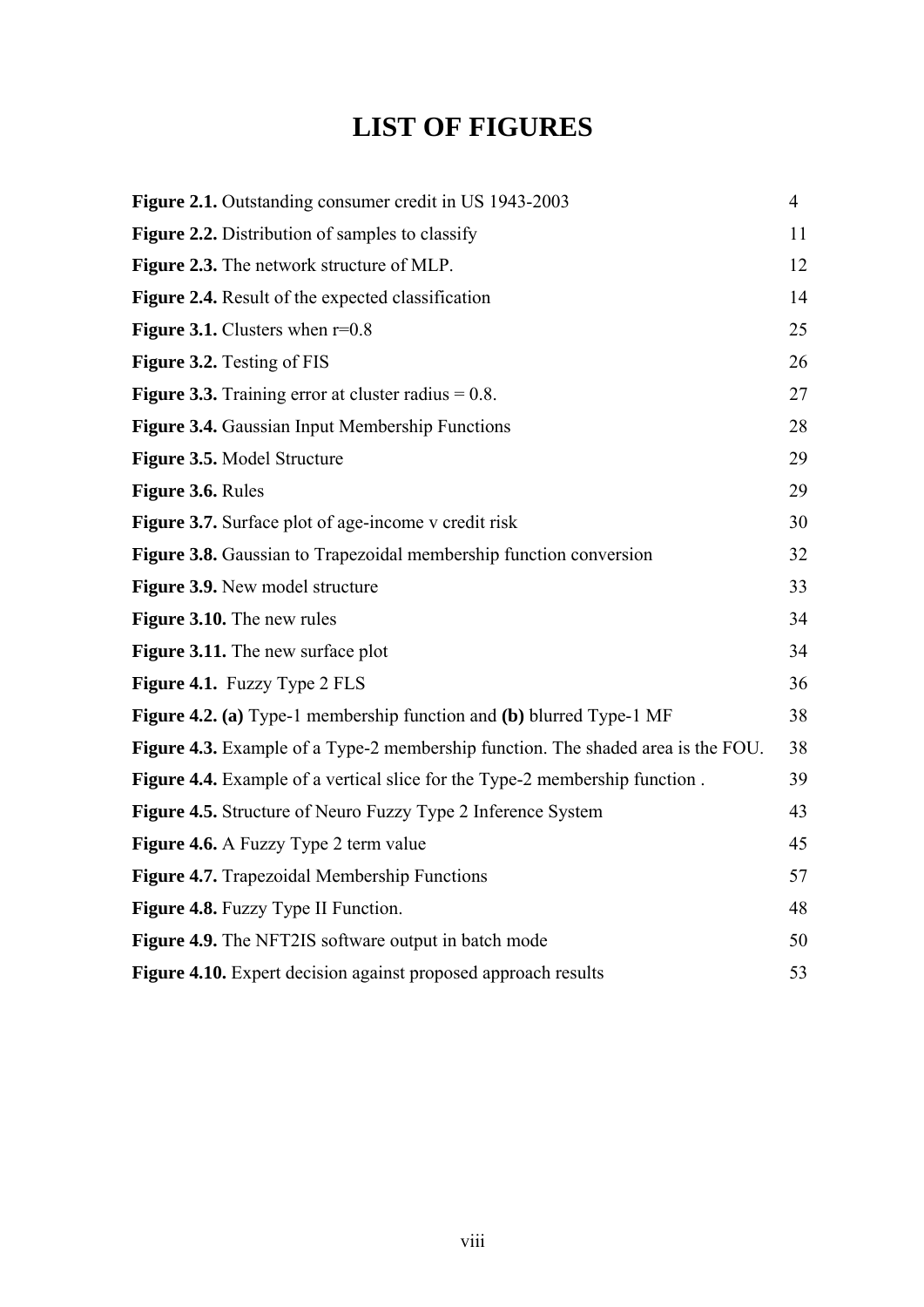## **1. INTRODUCTION**

The credit scoring is a complex decision process and due to this complexity, the process of credit scoring is not standardized [5]. There are various conventional loan assessment approaches where the criteria used vary from one financial establishment to another. The structure of the evaluating algorithms used in conventional loan assessment systems provide a result that relays on statistical data. That is, if a client scores a similar assessment results to the one that was previously proven sound then the loan is granted, if not the loan is refused. The rigidness of the evaluation algorithms can very easily ignore the fact that no two clients can be financially and morally the same or reflect similar personal behavior and characteristics. Such algorithms suggest that if a client obtains a high score then he or she qualifies as a sound candidate. A low score will be regarded as not sound and the candidate is rejected. Two of the most commonly used statistical techniques are Linear Discriminant Analysis and Logistic Regression. These are very often employed to benchmark the performance of the others [6]. These techniques leads to an uncertainty described as the classification problem which should be improved [4]. Since the outcome from such techniques is a binary logic then the only improvement can be made is to better decide where to draw the line to distinguish between the good and the bad client. The result can be quite disappointing as the shifting of the distinction line towards 0 (high score) or towards 1 (low score) is only the matter of optimism/pessimism at managerial level. Instead of drawing a solid line between the two classes (good/bad score) the emerging technologies such as fuzzy logic and neural networks methods can be employed to better describe the default risk with a degree.

Hybrid rule base generation methods using soft computing techniques have been widely used for client assessment. These techniques include fuzzy logic (Type 1), Neural Networks, Genetic Algorithm and support vector machines. In recent years data mining techniques were also used for client classification. Clustering techniques (mostly Fuzzy C-Means and Subtractive Clustering) were successfully implemented for data classification and rule extraction purposes.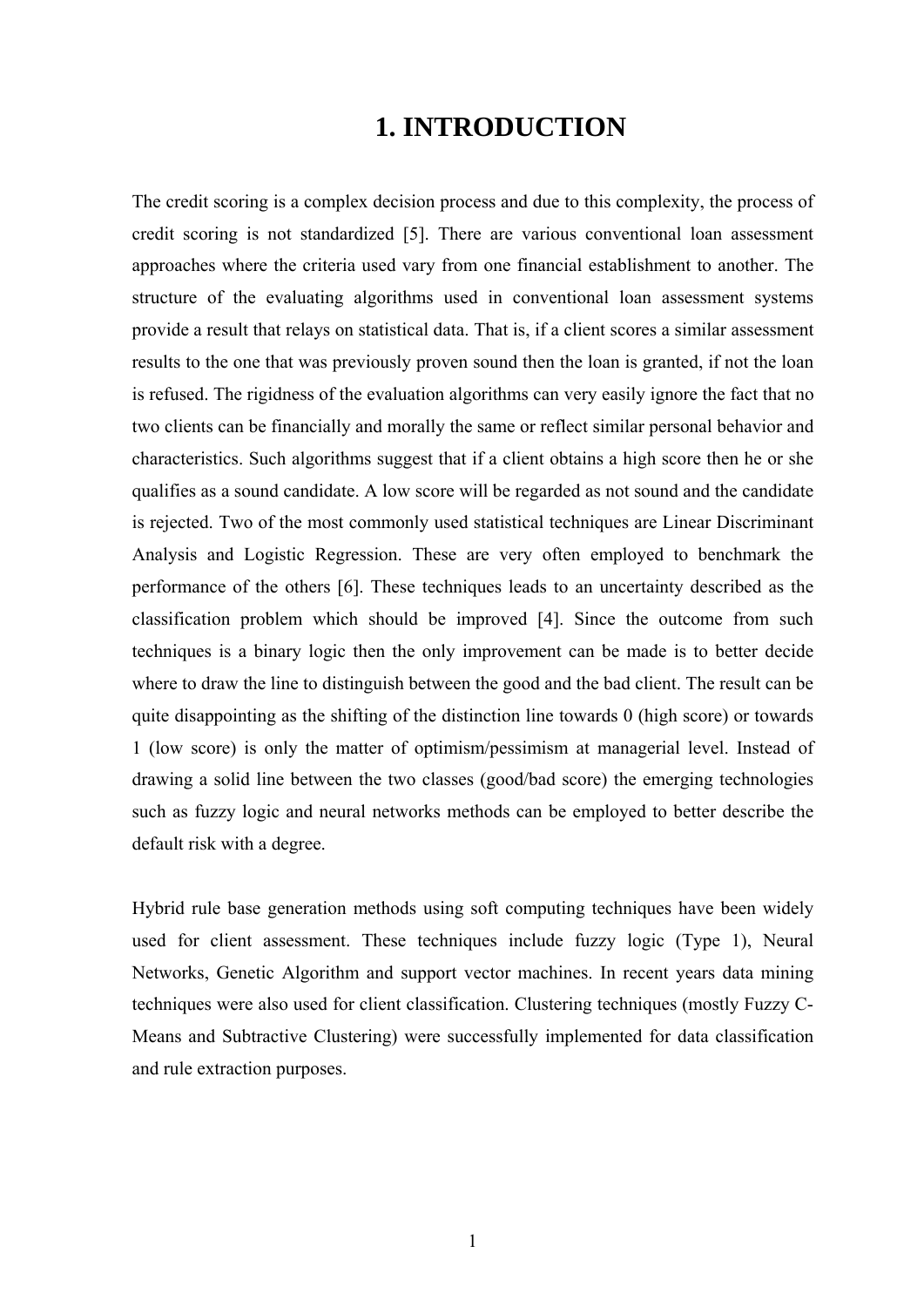Due to the fact that the rule bases are constructed using mostly linguistic variables and because different people interpret these variables to different quantitative information, the variables themselves contain uncertainty.

Fuzzy Type 2 sets can be used to handle such uncertainty and help generating a better rulebase to evaluate the client in an efficient way. The notion and properties of Type-2 Fuzzy sets was introduced by Lotfi Zadeh [23] and was further developed in [19], [22]. Fuzzy Type 2 Logic system is particularly useful in survey based data processing where words are interpreted differently by different people.

So far there has not been any work carried out on client assessment using Fuzzy Type-2 Logic. The thesis is aimed at creating a human cognitive rule base using a hybrid system that includes data clustering and neuro-fuzzy-type-2 reasoning.

This thesis is organized as follows. Chapter Two presents the evolution and importance of credit and finance and how risk is handled with most popular convessional client assessment techniques, Linear Discriminant Analysis and Logistic Regression. The chapter also introduces recent work on credit risk assessment using ordinary Type 1 Fuzzy Logic and neuro-fuzzy logic. Chapter Three shows the rule extraction using subtractive clustering. Chapter Four introduces the Fuzzy Type 2 logic principles and its advantages over the ordinary Fuzzy Logic reasoning. Chapter also presents the simulation experiments of the Neuro-Fuzzy Type 2 (NFT2) approach to client assessment problem where comparative results are provided.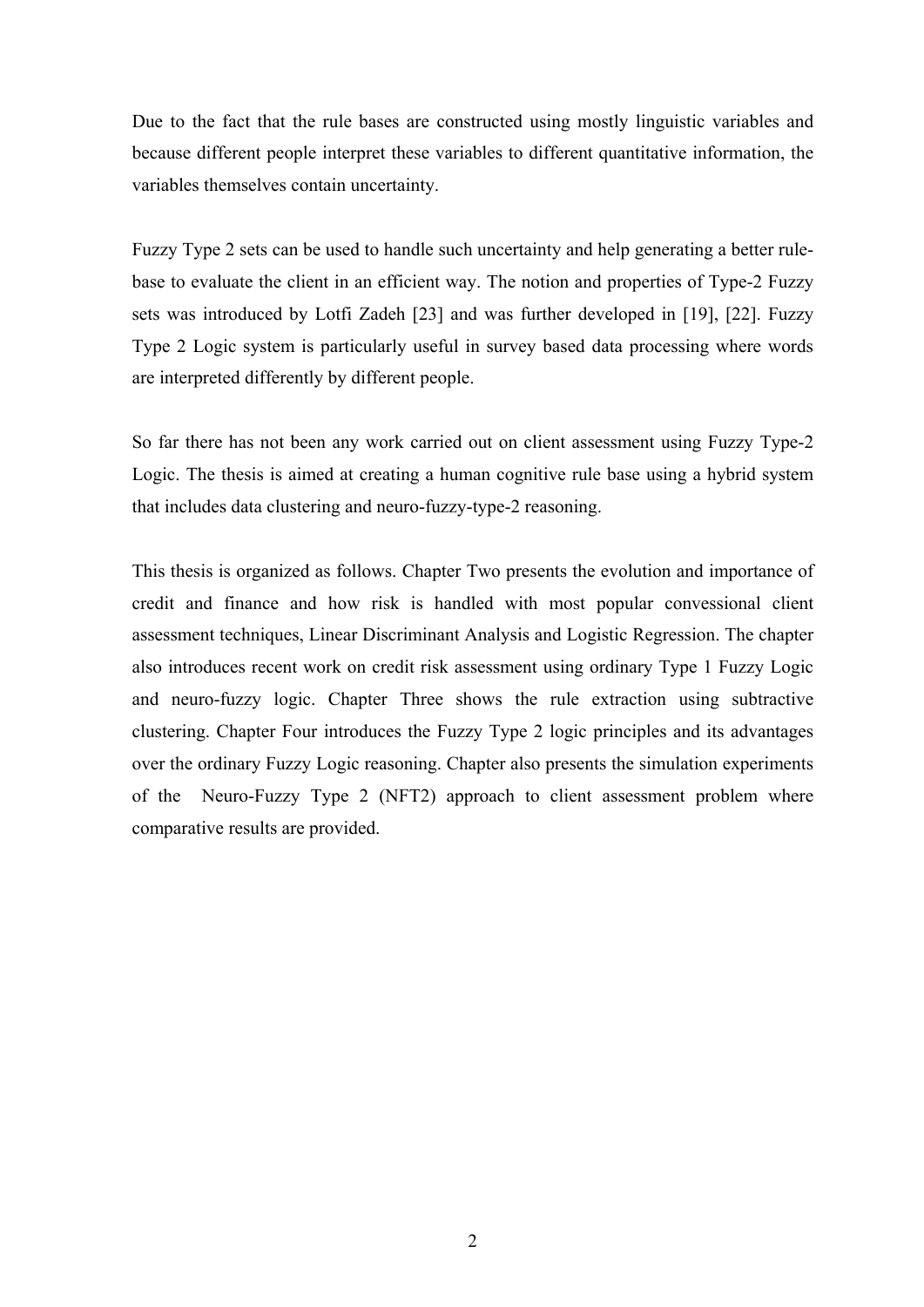## **2. CREDIT RISK ASSESSMENT**

### **2.1. History and Importance of Consumer Credit**

As Lewis (Lewis 1992) records consumer credit has been around for 3000 years since the time of the Babylonians. For the last 750 years of that time there has been an industry in lending to consumers, beginning with the pawn brokers and the usurers of the Middle Ages, but the lending to the mass market of consumers world is a phenomenon of the last fifty years [8]. In the 1920s, Henry Ford and A. P. Sloan had recognized that it was not enough to produce products, like cars, for the mass market but one also had to develop ways of financing their purchase. This led to the development of finance houses, e.g. GE Capital, GM Finance.

The advent of credit cards in the 1960s meant that consumers could finance all their purchases from hair clips to computer chips to holiday trips by credit. Subsequently the growth in credit card purchases was matched by the growth in credit extended by other products such as personal loans, car loans, bank overdrafts, store cards, payment of utilities in arrears, and dwarfed by the growth in consumer credit via mortgage lending. Each of these products has its own unique features, so that financial markets include a mix of credit and interest rate risk in a complex economic and financial environment. Consumer credit is large not only in monetary terms but also in the huge numbers of consumers involved and also the impact on those who are denied consumer credit. Because credit and debit cards are often used in lieu of checks and cash payments there has been an enormous influence on money payment mechanisms. Most of the adult population have some financial product from a bank or other financial institution, and most have more than one.

Major banks typically have millions of customers and carry out billions of transactions per year. The enormity of the role of consumer retail debt is suggested by the fact that the average debt of an individual over all sectors is about one dollar per dollar of disposable income. The growth in consumer credit outstanding over the last fifty years is truly spectacular [8]. The marketplace in the U.S. and Canada for total retail banking and consumer lending is enormous; it exceeds corporate debt by about 75% with household debt in the United States exceeding \$8.4 trillion in the year 2002, more than double the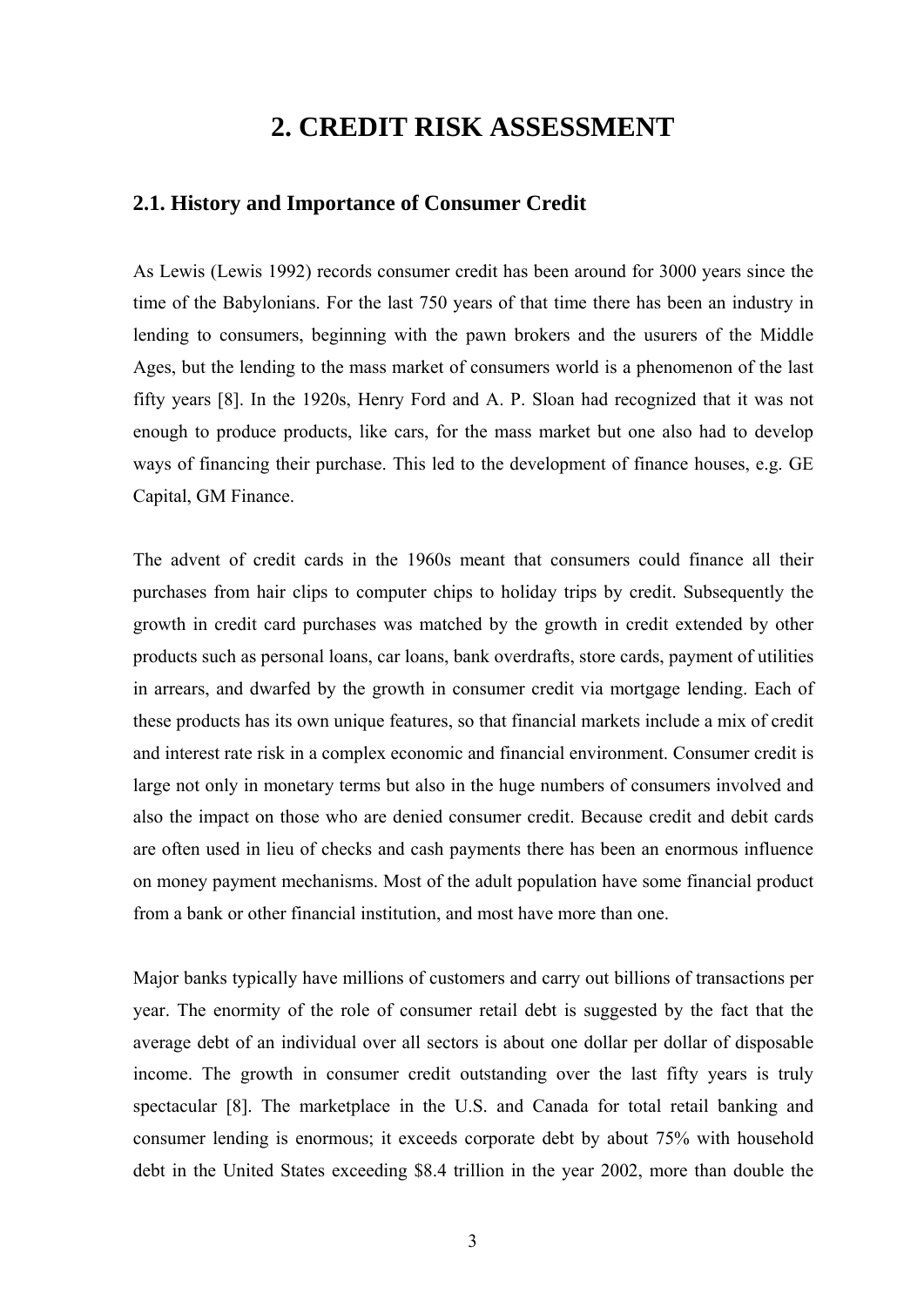amount owed in 1992. This number compares with corporate bond debt in the same period of about **\$**2.5 trillion. Home mortgages and equity loans in the United States account for about 70% of this total (by contrast with 80% in the U.K.) with the next largest categories being credit card and then non-revolving credit, Figure 2.1. In 2002 there were over 500 million credit cards in Europe and the number of transaction was approaching 2,000,000,000. Not all of this growth is because of the borrowing on credit lines. Credit cards (and debit cards) have become increasingly important as a method of money transmission.



**Figure 2.1.** Outstanding consumer credit in US 1943-2003

In 1993 in the UK there were 1316 million transactions by plastic card of which 724 million were by credit card compared with 3728 million transactions by cheques. By 2002 plastic card had overtaken cheque usage with 4814 million transactions on plastic cards of which 1687 million were by credit card while there were only 2393 million cheque transactions. Moreover the newer forms of commercial channels like the internet are dominated by credit card usage. Between 1999 and 2002 the number of UK adults using the internet has increased from below 10 million to 26 million, while the number using cards to pay for internet purchase increased from 1.3 million to 11.8 million with a total transaction value of £9 billion. More than 70% of internet payments are by credit card and this percentage is increasing all the time.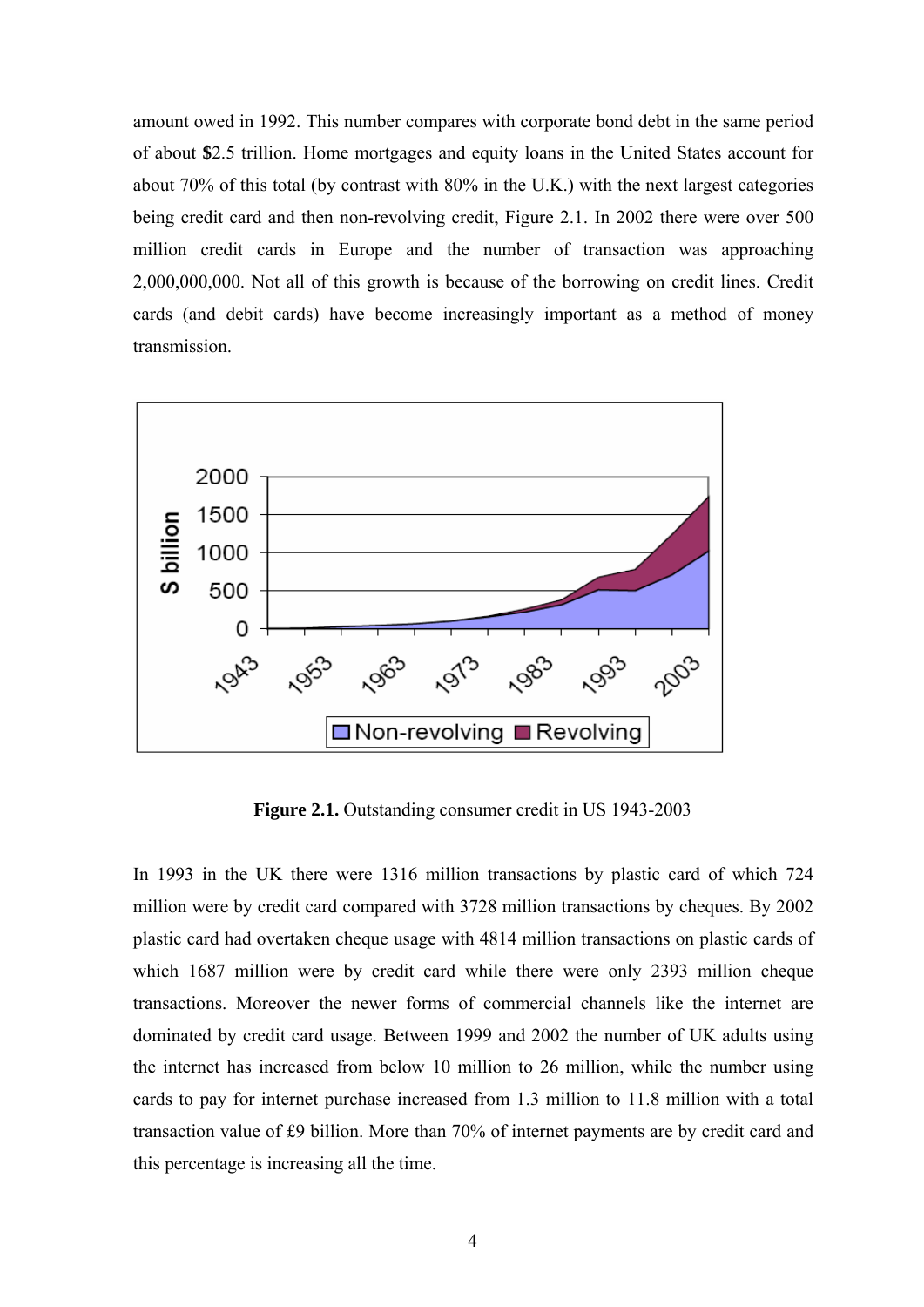The amount of funds involved in credit market shows how critical it is to make the correct decision for client creditworthiness to avoid losses that can easily multiply and result with serious consequences. In time many client assessment systems have been developed to aid the credit companies to make the correct decision on their clients. The most popular client evaluation system approaches, namely statistical, fuzzy, neural network and neuro-fuzzy are identified in the next section.

#### **2.2. Statistical Models**

The popular statistical approaches to credit scoring models, namely Linear Discriminant Analysis and Logistic Regression are conceptually analyzed to show that the algorithms used will result with the probability which could only interpreted as binary values good or no good candidates for granting or not granting loan.

### **2.2.1. Linear Discriminant Analysis Approach**

In Linear Discriminant Analysis technique a mathematical function is used as a discriminating function [3] of the form.

$$
y = a_0 + a_1 x_1 + a_2 x_2 + \dots + a_n x_n \tag{2.1}
$$

is used, with  $x_i$  being the variables describing the data set. The parameters  $a_i$  is the discriminating constant between the groups. The variable *y* is replaced by the weighted class numbers  $c_1 = n_2 / (n_1 + n_2)$  and  $c_2 = -n_1 / (n_1 + n_2)$  for multiple regressions where the end result is two distinct groups [3] representing the good and bad credit scores.

#### **2.2.2. The Logistic Regression Approach**

The Logistic Regression approach to linear discrimination says that p, the probability of default, is related to the application characteristics  $X_1, X_2, \cdots X_m$  and hence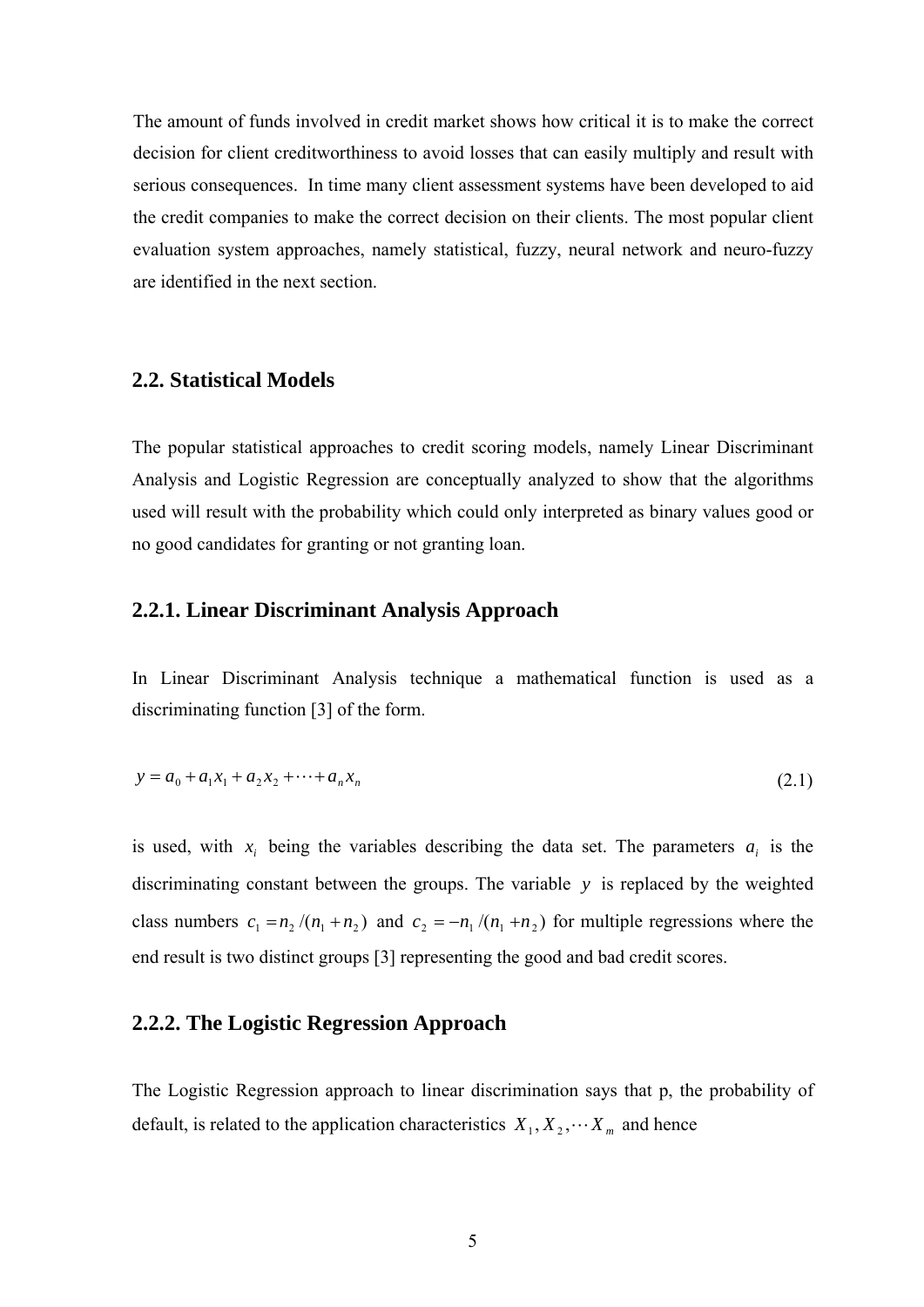$$
\log(p/(1-p)) = w_0 + w_1 X_1 + w_2 X_2 + \cdots + w_m X_m
$$
\n(2.2)

The right hand side of the equation gives a linear score and the lender decides what the cut off **c** will be so that those with score **c** or above are accepted and those with score below **c** are rejected [4]. Linear programming also leads to a score for each person and a cut-off **c** by trying to minimize the errors **e** where for the goods the score should satisfy

$$
w_1 X_1 + w_2 X 2 + \dots + w_m X_m \ge c - e \tag{2.3}
$$

while for the bads the score should satisfy

$$
w_1 X_1 + w_2 X_2 + \dots + w_m X_m \le c + e \tag{2.4}
$$

Since the above techniques relay on the applicant's characteristics and their interpretation, it is very important that the collected data on a given candidate is accurate and complete. The Table 2.1 below shows a typical candidate information collection used by the statistical loan assessment techniques. The primary resources are the candidate themselves and the public credit information firms.

**Table 2.1.** Information for consumer credit scoring

| Information                                      | <b>Application Forms</b>    |                                                                        |  |  |  |  |  |  |
|--------------------------------------------------|-----------------------------|------------------------------------------------------------------------|--|--|--|--|--|--|
| Public credit information companies<br>Resources |                             |                                                                        |  |  |  |  |  |  |
| <b>Basic Personal</b><br>Age, Sex, etc.          |                             |                                                                        |  |  |  |  |  |  |
|                                                  | Information                 |                                                                        |  |  |  |  |  |  |
|                                                  | Family information          | Marriage status, Number of children, etc.                              |  |  |  |  |  |  |
| Information                                      | Residential information     | Status, Number of years at the current address,                        |  |  |  |  |  |  |
| categories                                       |                             | etc.                                                                   |  |  |  |  |  |  |
| and                                              | <b>Employment status</b>    | $\overline{\text{in}}$<br>Number of<br>Occupation,<br>years<br>current |  |  |  |  |  |  |
| examples                                         |                             | occupation, etc.                                                       |  |  |  |  |  |  |
|                                                  | <b>Financial</b> status     | Salary, other assets and expenses, etc.                                |  |  |  |  |  |  |
|                                                  | Security information        | Form and value of securities, etc.                                     |  |  |  |  |  |  |
|                                                  | Information<br>credit<br>on | Past payment history, Number of inquiries                              |  |  |  |  |  |  |
|                                                  | bureau reports              | for information on the applicant, etc.                                 |  |  |  |  |  |  |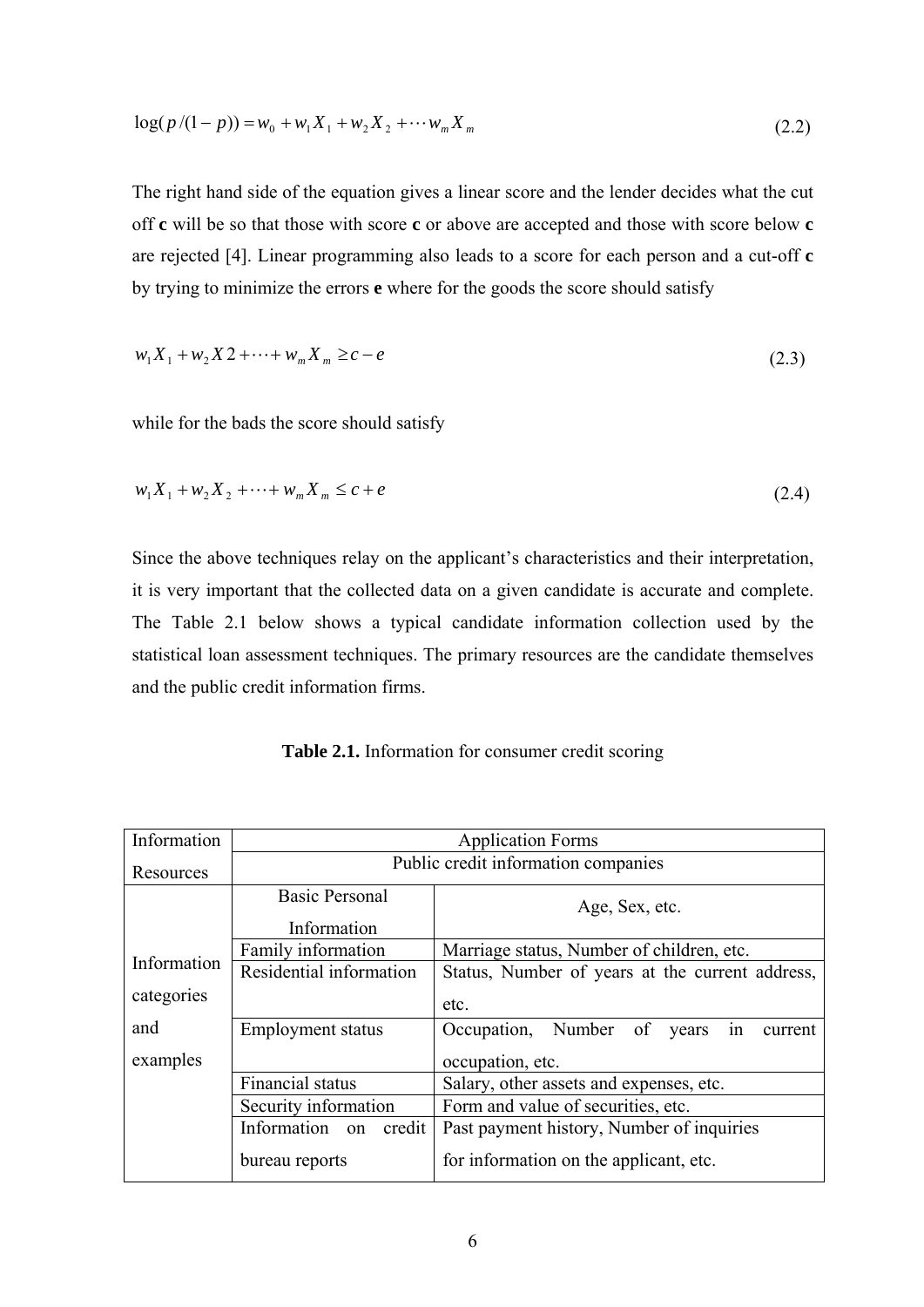The popular loan assessment techniques and the data collected for the evaluation of the candidates clearly show that there is a need to improve the interpretation of the probabilistic outcome where the clients are classified as good or bad distinctively.

Although the risk is measured with probabilistic methods using statistical data, it is only effective when great amount of data is collected. Even then the available data may not be sufficient to permit estimating reliably the frequencies of release of risk agents. In general the uncertain feature of risk is related with both randomness and fuzziness [2].

The information collected on a certain client is basically in two folds. Quantitative information like salary, assets, expenses and securities etc. are of course valuable information and can easily be used in statistical risk measurement techniques like Linear Discriminant Analysis and Logistic Regression. The problem arises in the second fold where the information collected from the experts concerned is mostly in linguistic form [1] and can only be interpreted using fuzzy logic.

### **2.3. Fuzzy Logic Approach**

A retail loan evaluation system for clients using Fuzzy Logic (FL) was modeled by [7] where 120 real data is used (same data that is used in clustering and NFT2IS later in the thesis) collected in a local bank in Azerbaijan. The linguistic terms which are utilized for the inputs and output are shown in Table 2.2.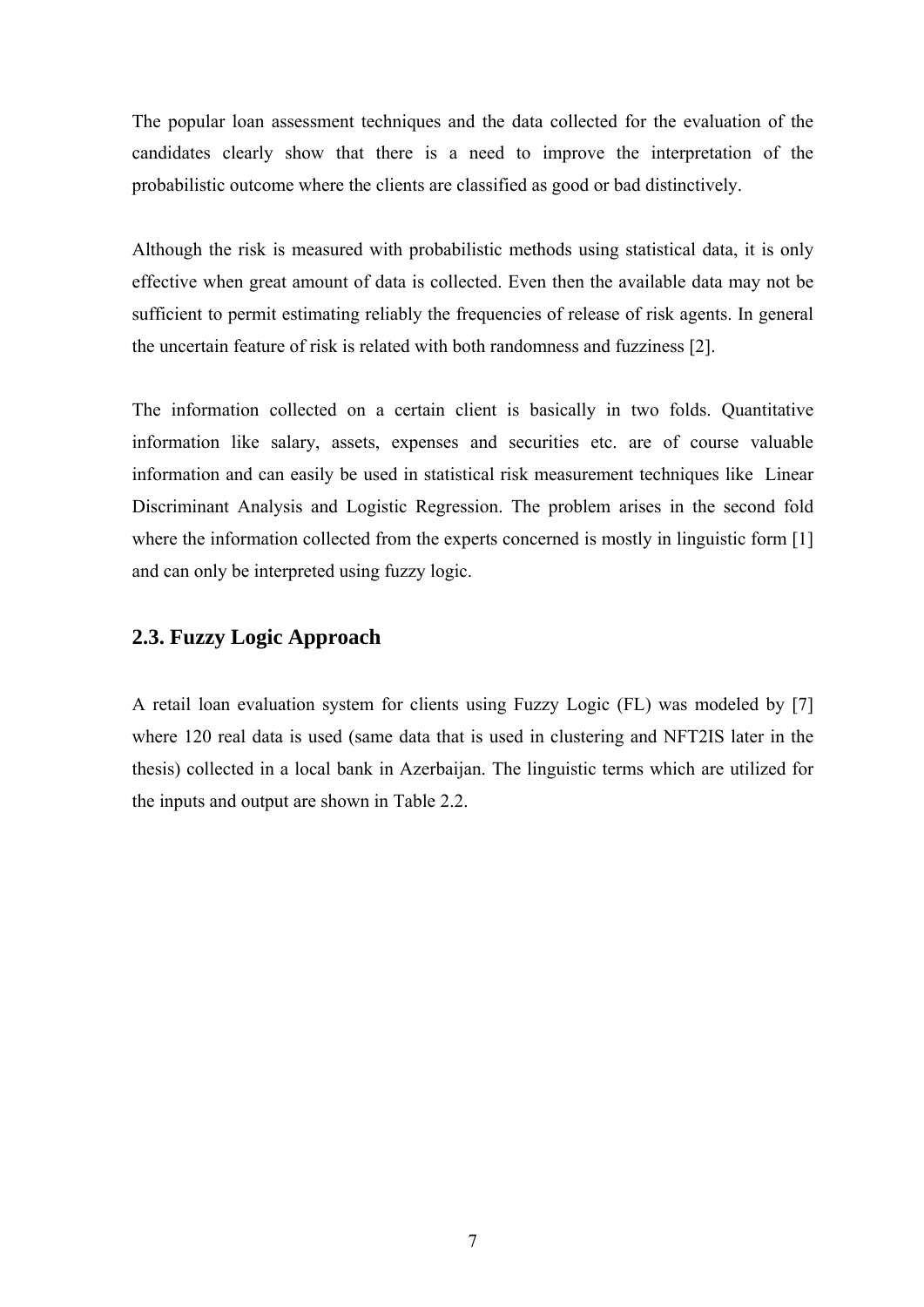| Input                  | Linguistic terms        |
|------------------------|-------------------------|
| Income Level           | Low/Medium/High         |
| Credit History         | Bad/Average/Good        |
| Character              | Bad/Average/Good        |
| Employment             | Short/Medium/Long       |
| Collateral condition   | Bad/Average/Good        |
| Output                 | <b>Linguistic terms</b> |
| <b>Credit Standing</b> | Bad/Average/Good        |

**Table 2.2.** Input-Output terms used in FL approach

Input variables "character", "collateral condition" and "credit history" take the values in the range 0 and 1. Input variable "employment" is expressed in years and takes values in the range 0 and 25 while variable "income level" is expressed in US dollars and takes values in the range 0 and 5,000. For input fuzzification, triangular and trapezoidal membership functions are used.

The following procedure is used for the client evaluation system.

*1.* Fuzzyfication. In the first step the information inputs are fuzzyfied to a certain degree of membership between 0 and 1 in linguistic terms.

*2.* Knowledge base. The second step consists of creating knowledge base in which all the expert knowledge of input relations and forming a judgmental conclusion is modeled by ifthen rules as follows:

**If** (condition is fulfilled), **The**n (conclusion is valid)

There are several ways to define these rules. Mamdani type fuzzy inference system was used. In this context, the condition consists of several clauses than are connected with one another by a logical operator AND.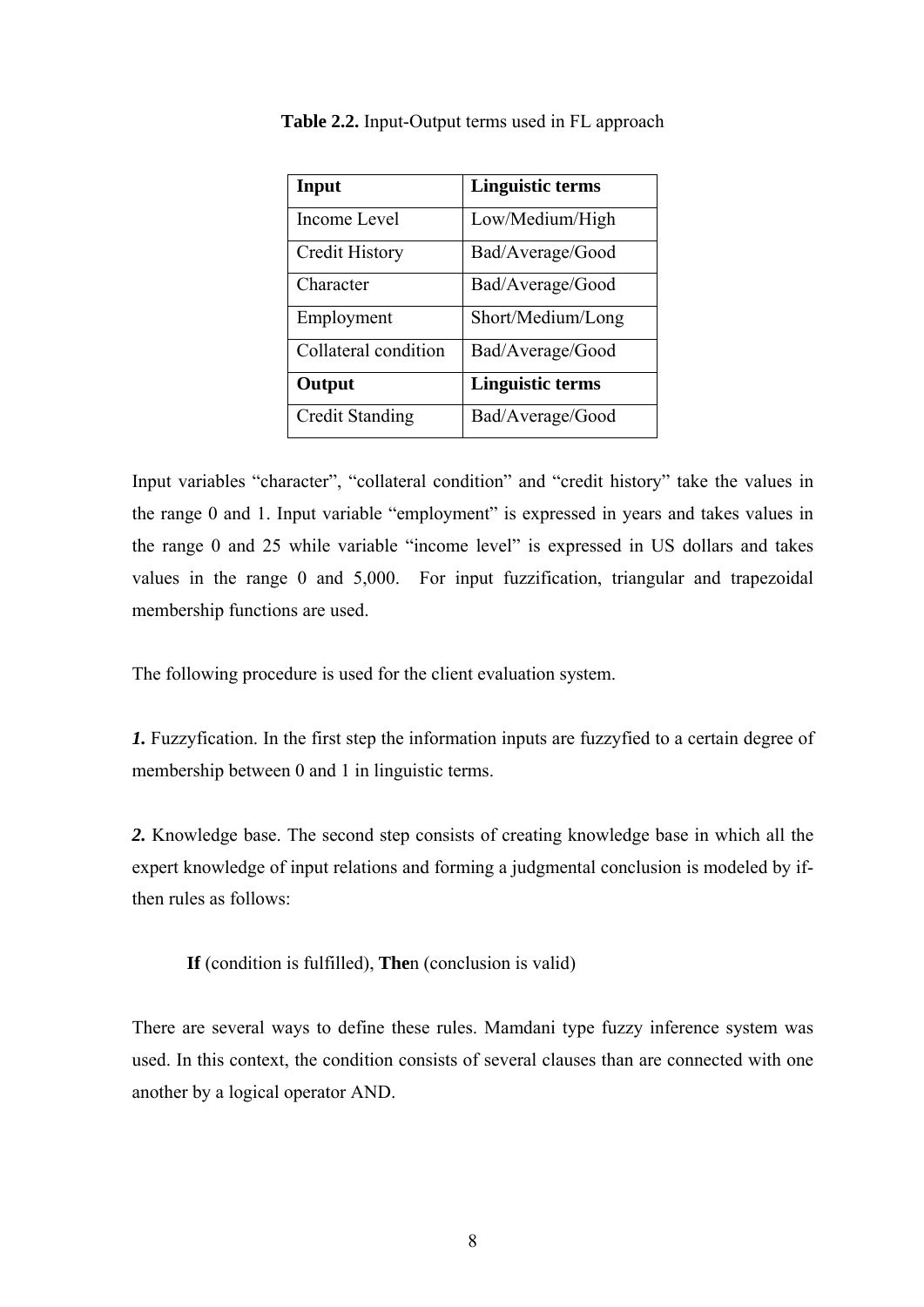*3.* Aggregation. The next step involves aggregation which is used to combine the outputs of the several rules in order to produce one control output. For a Mamdani inference system, OR operator was used for aggregation.

*4.* Defuzzification was carried out on the bases of Center Of Gravity (COG).

The inference system described above has 243 rules three of which are listed below.

 *Rule No.1 If Character is "bad" and Collateral condition is "bad" and Credit history is "bad" and Employment period is "short" and Income level is "low", Then Credit standing is "bad"* .

 *Rule No.215 If Character is "good" and Collateral condition is "average" and Credit history is "good" and Employment period is "long" and Income level is "medium", Then Credit standing is "average"*.

...........

 **Rule No. 243** *If Character is "good" and Collateral condition is "good" and Credit history is "good" and Employment period is "long" and Income level is "high", Then Credit standing is "good"*.

The system performance was 100% on the client rejects but several disadvantages are present. There are far too many rules in the system which makes the computation costly. Although the sample data is available, learning procedure is not possible from the data in this type of inference system. Furthermore number of rules exceeds the number of test data revealing the fact that one can never be sure that the uncertainty is resolved unless the number of rules reaches the Cartesian product of all inputs.

#### **2.4. Neural Network Approach**

Financial applications of neural networks (NN) typically focus on pattern matching, classification and forecasting. These functions include mortgage underwriting judgments credit card fraud detection, prediction of corporate bond ratings and the forecasting of credit risk from customer applications [9]. Multilayer perceptron (MLP) is one of the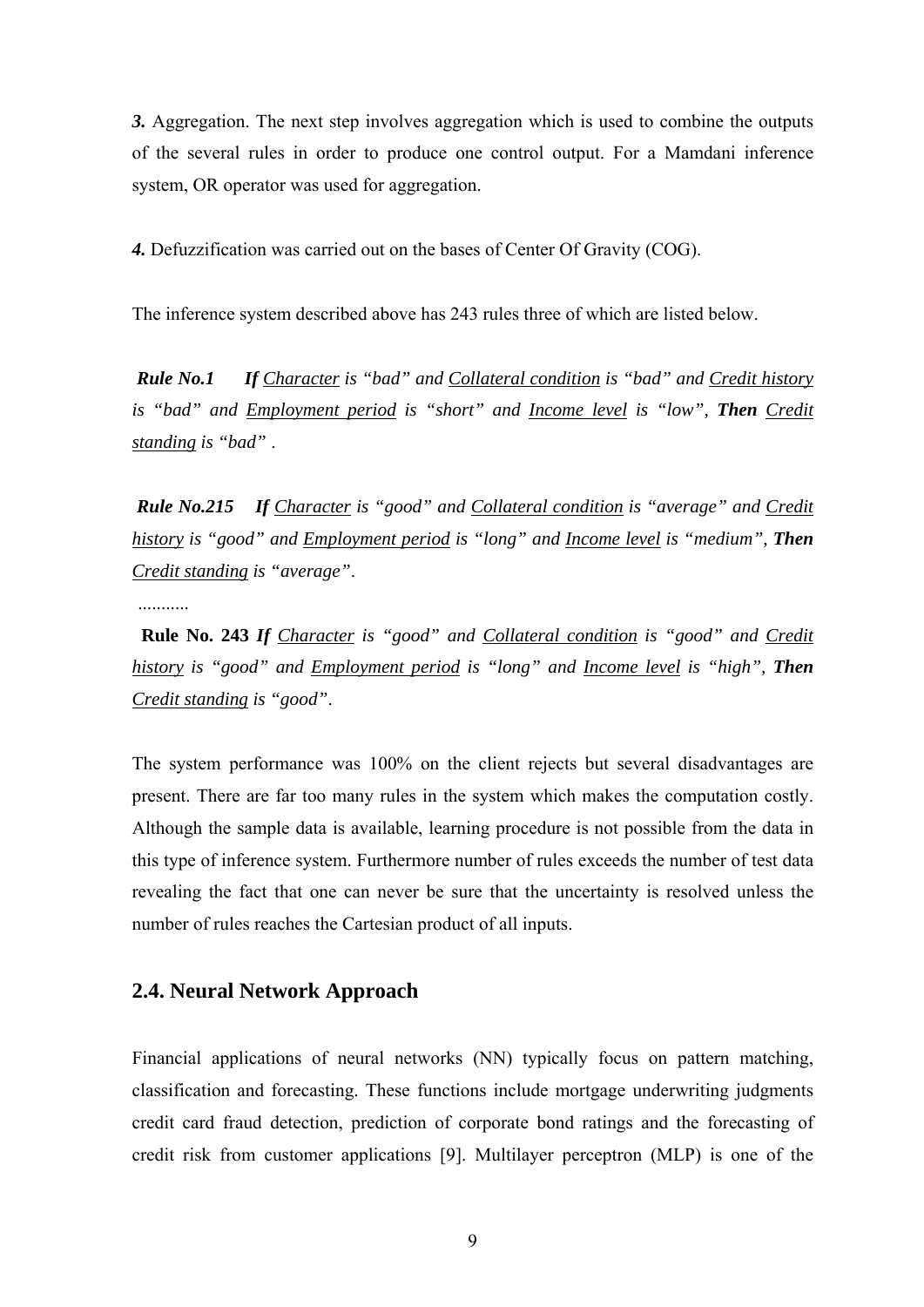neural network models with broad applications. It is especially suitable for simple pattern classification. When it is used to classify two classes of patterns, this means the two classes of samples are separated by a hyperplane in a high dimension samples space. Rosenblatt proved that the algorithm is convergent if the two classes of patterns are linearly separable (i.e. there exists a hyperplane that separates the two class of samples). MLP have been applied successfully to solve some difficult and diverse problems by training them in a supervised manner with a highly popular algorithm known as the error back-propagation algorithm.

Basically, error back-propagation learning consists of two passes through the different layers of the network: a forward pass and a backward pass. In the forward pass, an activity pattern (input vector) is applied to the sensory nodes of the network, and its effect propagates through the network layer by layer. Finally, a set of outputs is produced as the actual response of the network. During the forward pass the synaptic weights of the networks are all fixed. During the backward pass, on the other hand, the synaptic weights are all adjusted in accordance with an error-correction rule. Specifically, the actual response of the network is subtracted from a desired (target) response to produce an error signal. This error signal is then propagated backward through the network, against the direction of synaptic connections. In credit risk analysis, a structure of MLP includes input layer, single hidden layer and output layer. The input layer consists of the nodes that represent financial indexes. These indexes usually selected by using Main Component Analysis, Profile Analysis, etc. The hidden layer usually uses logistic function or sigmoid function. The output layer generally has one node or two nodes. It produces results of credit risk analysis. Figure 2.2 shows distribution of the samples in the samples space which will be classified.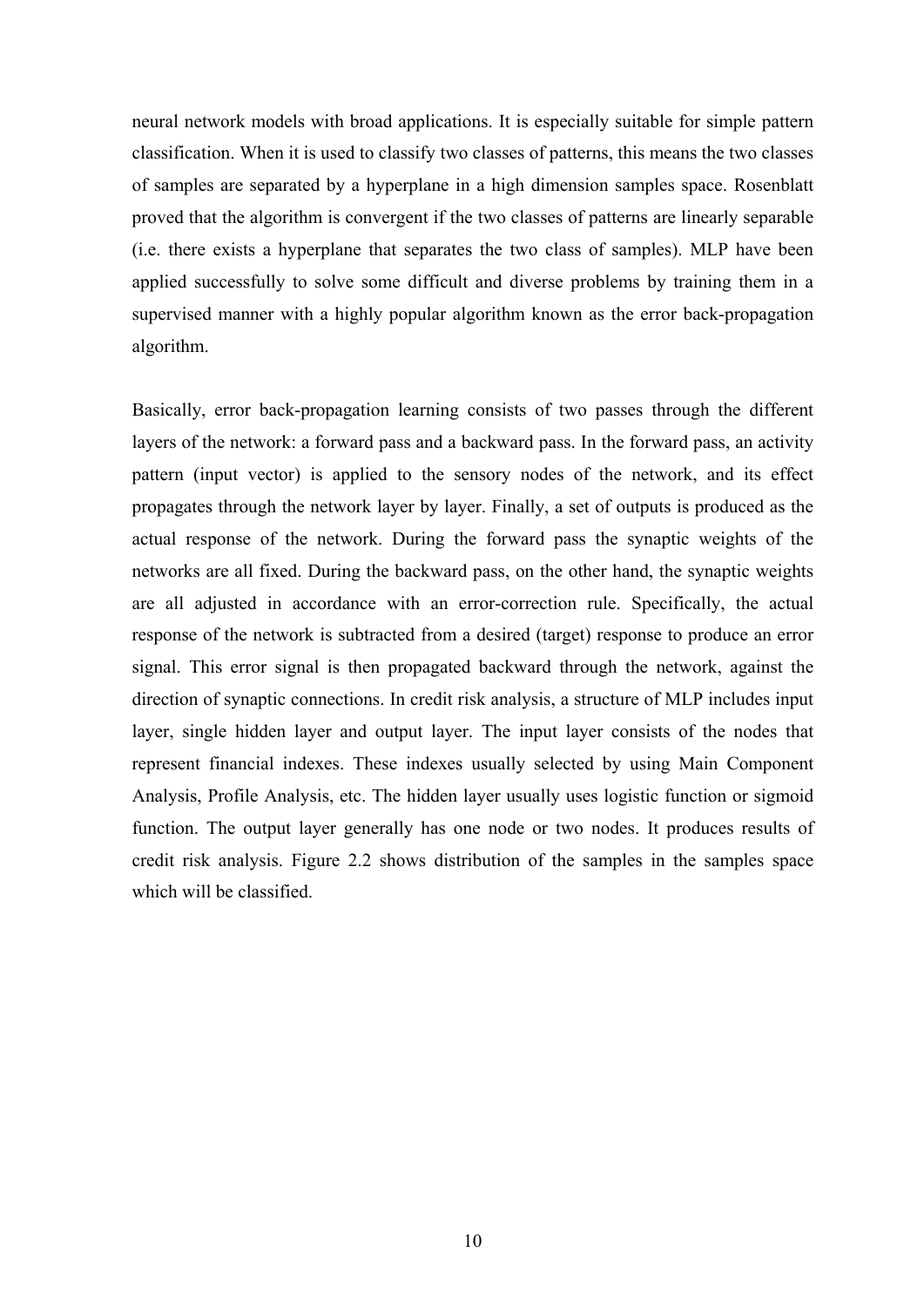

**Figure 2.2.** Distribution of samples to classify

Figure 2.3 shows a network structure of MLP with four inputs nodes, four hidden neurons, and one output nodes. According to the network structure in Figure 2.3, the neural network credit scoring model can be established as follows.

$$
y = \sum_{j=1}^{4} v_j [g(\sum_{i=1}^{4} w_{ji} x_i) + b_j] + b
$$
 (2.5)

The model (2.5) can be expressed by vector as follows

$$
y = V[g(WT X) + B] + b \tag{2.6}
$$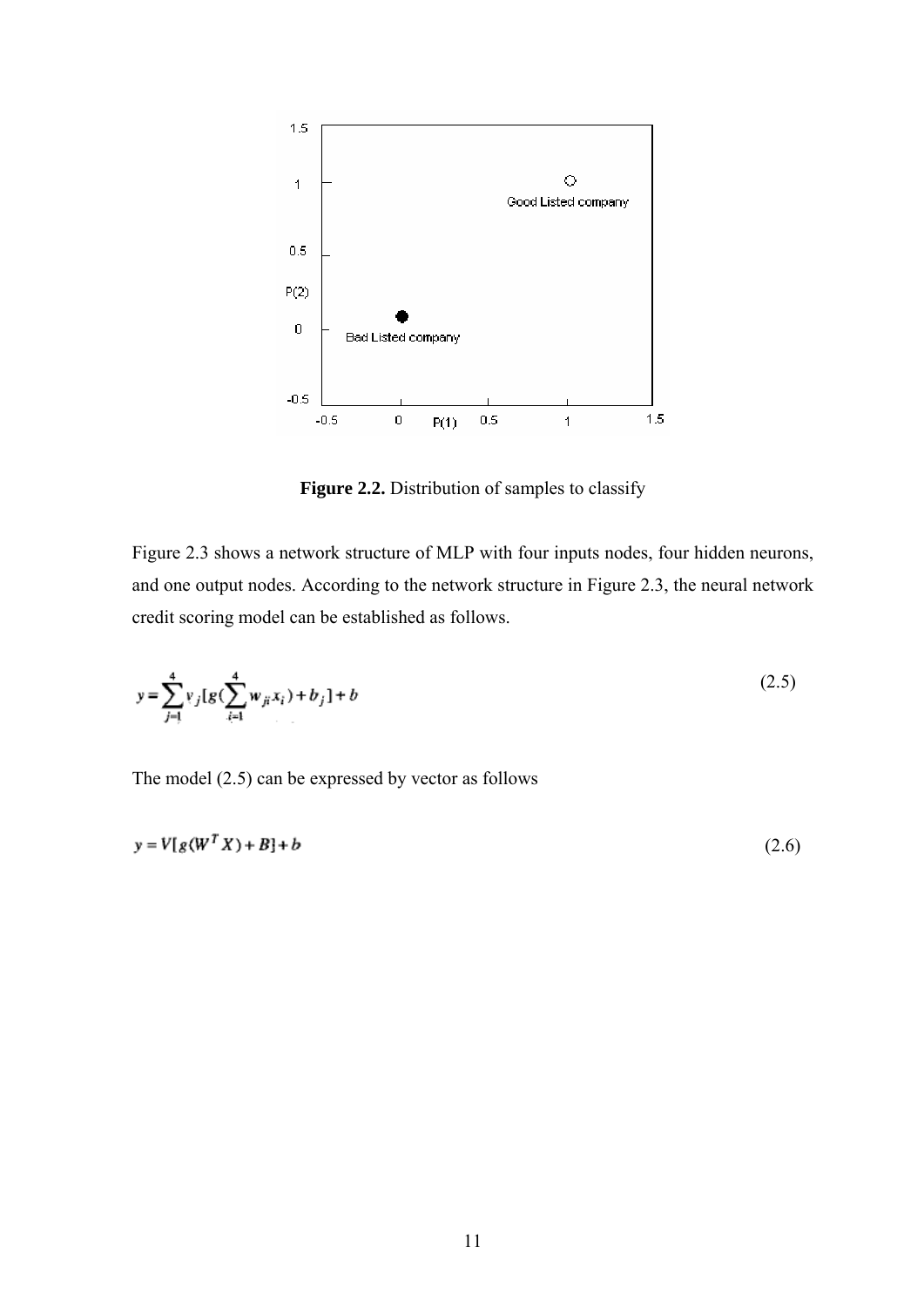

**Figure 2.3.** The network structure of MLP.

Where  $W = (w_{ji})$ ,  $(i, j = 1, 2, 3, 4)$  is a vector of forward connected weights between the input layer and the hidden layer.  $V = (v_1, v_2, v_3, v_4)$  a row vector of forward connected weights between the hidden layer and the output layer.  $B = (b_1, b_2, b_3, b_4)^T$  is a vector of bias of the hidden layer and *b* is a bias of the output layer. *g*(*h*) is a transfer function and can be defined by logistic function

$$
g(h) = \frac{1}{1 + \exp(-h)}\tag{2.8}
$$

The classification function is a hardlim function. The hardlim function is defined by

$$
a = f(y) = \begin{cases} 1 & y \ge 0 \\ 0 & y < 0 \end{cases}
$$
 (2.9)

Assume the error signal of the output layer in k th epoch is

$$
e(k) = t(k) - y(k) \tag{2.10}
$$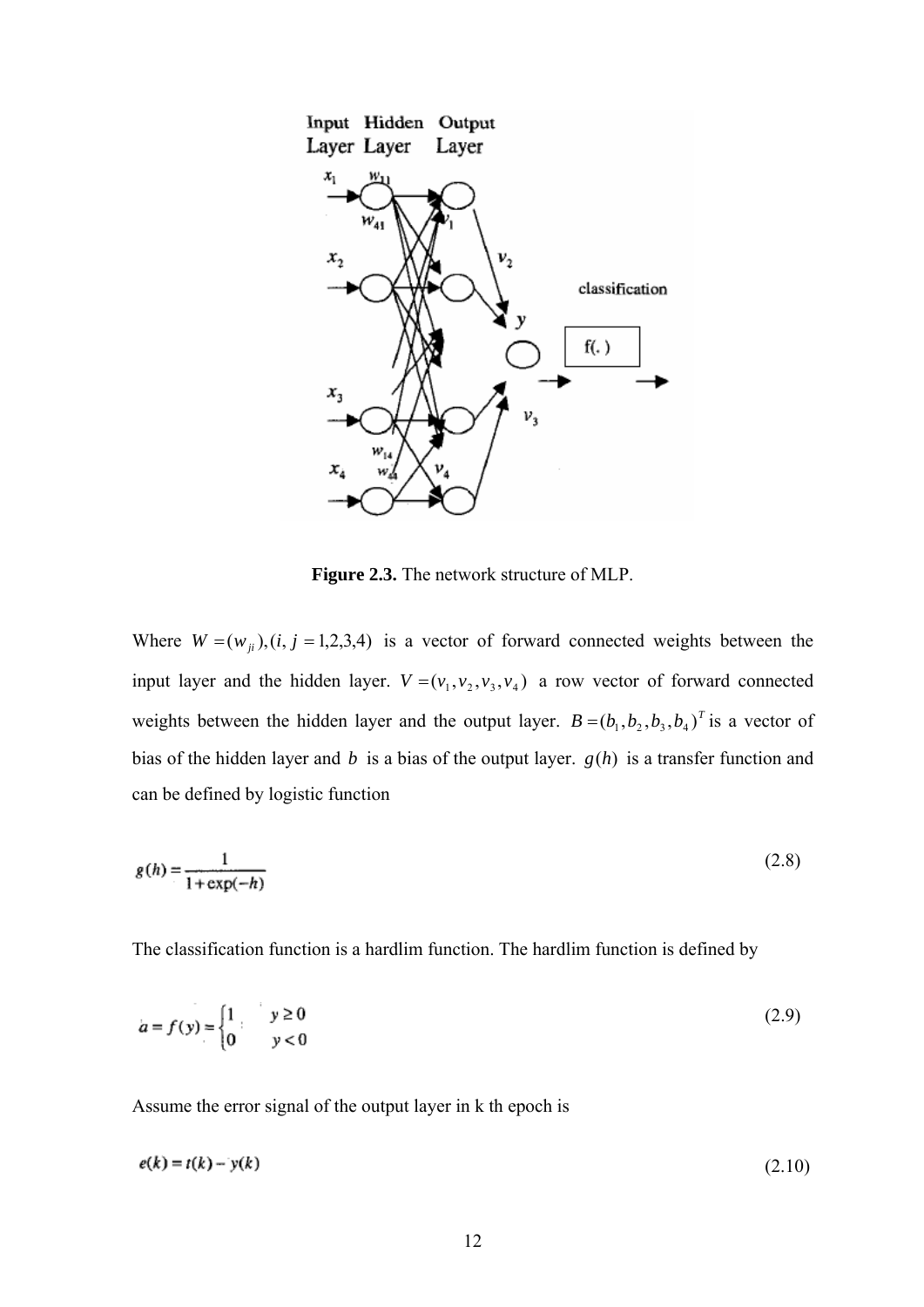Then square of the error signal can be expressed by

$$
\xi(k) = e(k)^2 = (t(k) - y(k))^2
$$
\n(2.11)

Therefore, the gradient of square of the error signal is

$$
\nabla(\xi(k)) = \frac{\partial(e^2(k))}{\partial V(k)} = 2e(k)\frac{\partial e(k)}{\partial V(k)} = -2e(k)\frac{\partial y(k)}{\partial V(k)}\tag{2.12}
$$

the partial derivative of  $y(k)$  is obtained from model (2.6) as

$$
\frac{\partial y(k)}{\partial V(k)} = (g(W(k)^T X) + B(k))^T
$$
\n(2.13)

So the gradient of square of the error signal is also expressed by

$$
\nabla(\xi(k)) = -2e(k)[g(W(k)^T X) + B(k)]^T
$$
\n(2.14)

According to the least-mean-square (LMS) algorithm, the classification update of the connected weights is against the gradient direction. Let  $\eta$  be an update step, then the update of the connected weight can be expressed as

$$
v(k+1) = v(k) - \eta \nabla (\xi(k))
$$
  
=  $v(k) + 2\eta e(k) [g(W(k)^T X) + B(k)]^T$  (2.15)

According to the above statement, the learning algorithm of the neural network credit scoring model as follows:

*1.* Initialize both connected weight and bias of the neural network respectively (produced by random number). Here *s* is number of hidden neuron.

$$
(W, B) = \text{initp}(X, s) \tag{2.16}
$$
  

$$
(v, b) = \text{initp}(s, t)
$$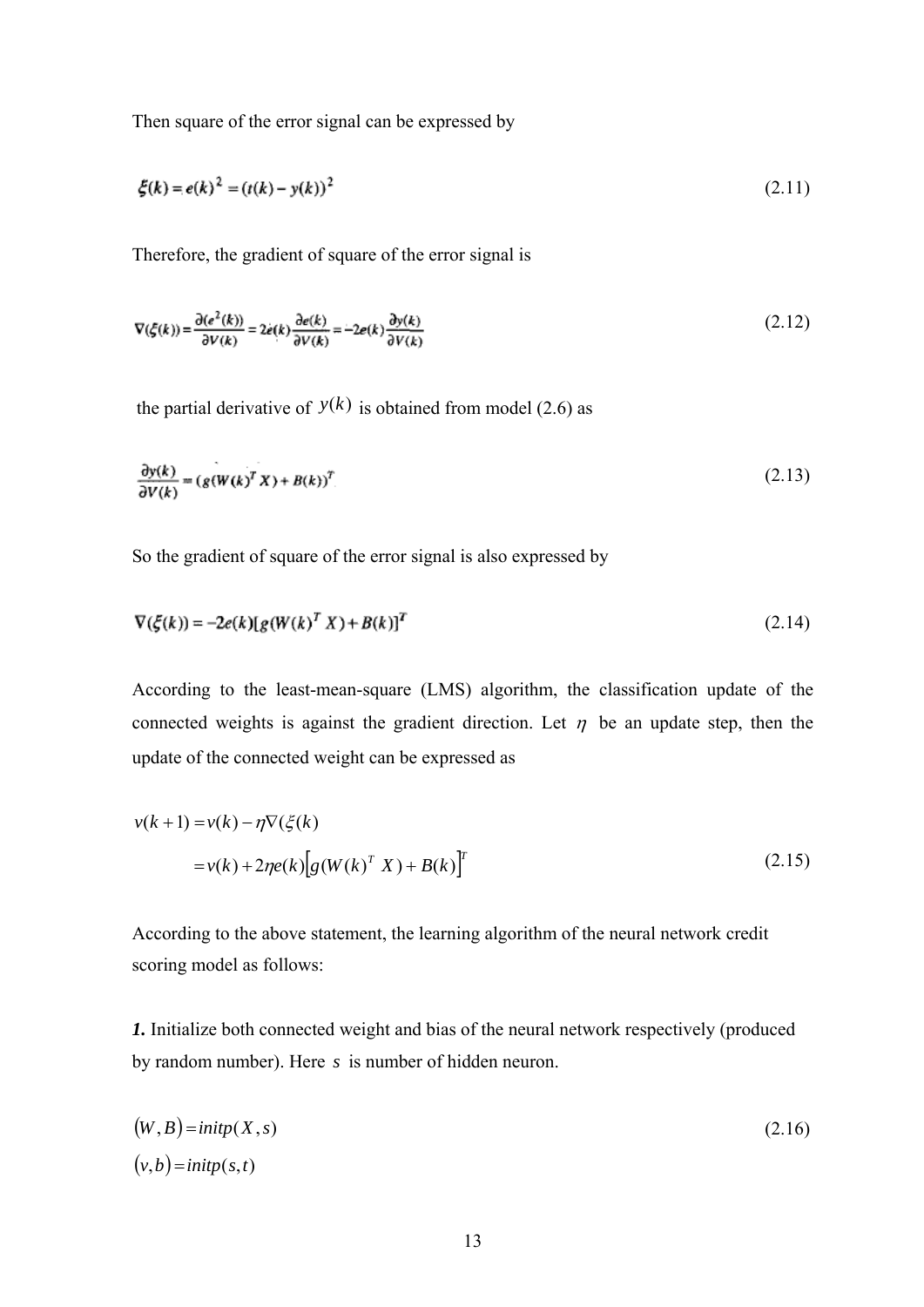*2.* For the value of *t* of target 1 (or 0). if the value of the algorithm classification *a* is the same, the iteration is stopped. Otherwise, it needs to update both connected weight and bias between the hidden layer and the output layer in the light of the following formula

$$
V(k+1) = V(k) - \eta \nabla(\xi(k))
$$
  
=  $V(k) + 2\eta e(k) [g(W(k)^T X) + B(k)]^T$  (2.17)

Repeat the second step and continue the process until the error  $e(k)$  satisfies the designed precision. Figure 2.4 shows the result of classification where the data samples are distinctly divided into two groups representing "Good" and "Bad" client scores. The NN credit scoring algorithms are generally good classifiers and have arround 95% success in accuracy[9] . Against its high accuracy NN classifiers have a disadvantage of not being transparant to the user and also difficult to see and understand how a particular decision is made.



**Figure 2.4.** Result of the expected classification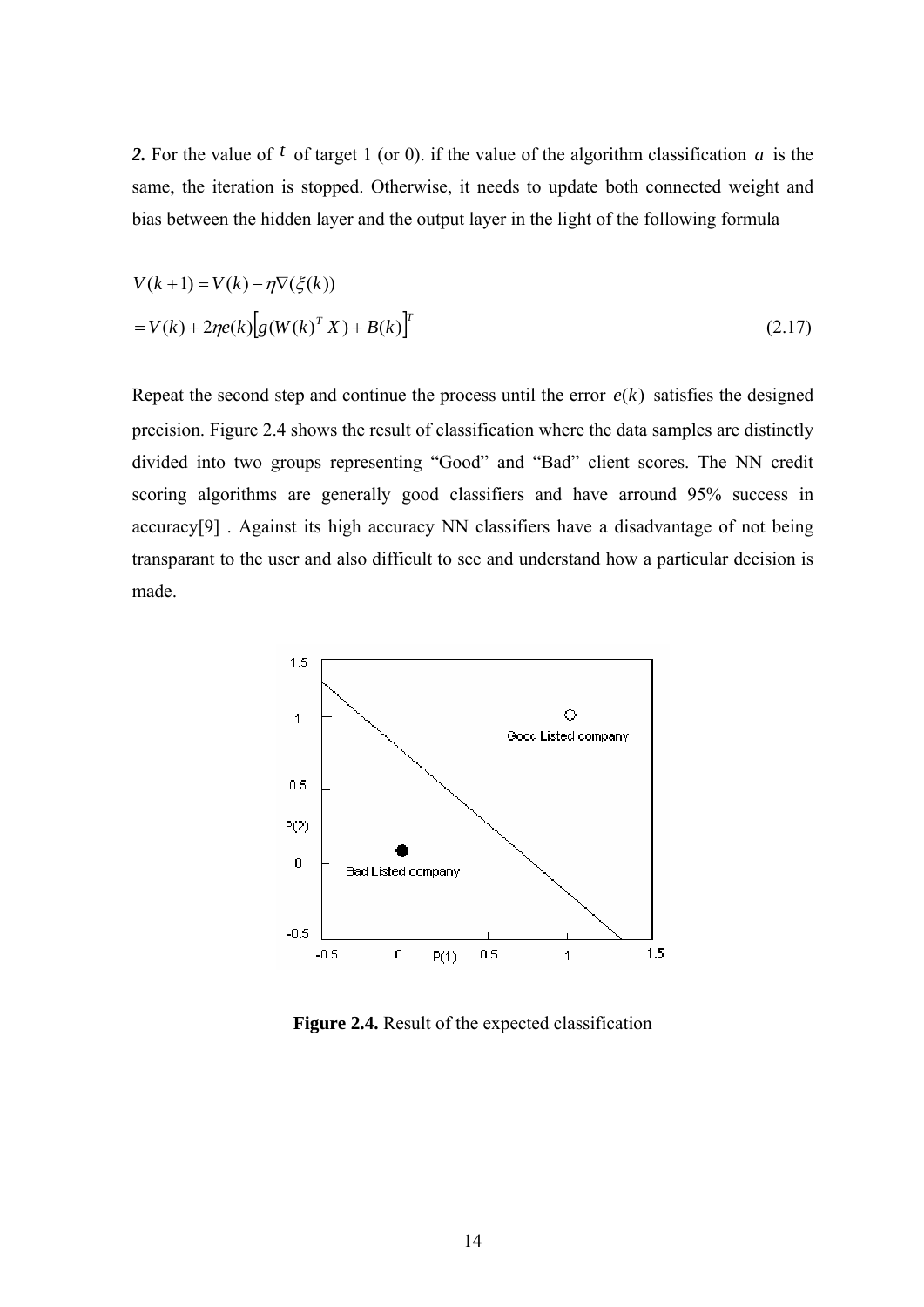### **2.5. Neuro-Fuzzy Approach**

The publication on Soft Computing [1] introduces the Neuro-Fuzzy approach to loan assessment evaluation. For providing learning and automatic integrity reinforcement the fuzzy inference is implemented by a Neuro-Fuzzy network. The Neuro-Fuzzy network used is Radial Basis Function (RBF) neural network.The network consists of 3 layers of neurons. The input layer is fed by parameters specifying current customer attributes. The next layer performs normalization of these parameters values to fall into the certain range. Neurons in third layer calculate the distance measure Based on the values of distance measure, the final output, representing the rating value, is calculated.

$$
y_j = \sum_{i} |F_{ji} - x_i| w_{ij}
$$
 (2.18)

The linguistic data provided by expert evaluation is used in fuzzy rules of the following type.

IF 
$$
F_{11}/w_{11}
$$
 AND  $F_{12}/w_{12}$  AND ... AND  $F_{1n}/w_{1n}$  AND ... AND  $F_{1N}/w_{1N}$   
\nTHEN D= $d_1$   
\nIF  $F_{21}/w_{21}$  AND  $F_{22}/w_{22}$  AND ... AND  $F_{2n}/w_{2n}$  AND ... AND  $F_{2N}/w_{2N}$   
\nTHEN D= $d_2$   
\n........  
\nIF  $F_{r1}/w_{r1}$  AND  $F_{r2}/w_{r2}$  AND ... AND  $F_m/w_m$  AND ... AND  $F_{rN}/w_{rN}$   
\nTHEN D= $d_r$   
\n........  
\nIF  $F_{R1}/w_{R1}$  AND  $F_{R2}/w_{R2}$  AND ... AND  $F_{Rn}/w_{Rn}$  AND ... AND  $F_{RN}/w_{RN}$   
\nTHEN D= $d_R$ 

Where an element  $F_m = \{f_n = v_m\}$  is called an attribute (or feature) and expresses the presence of some attribute (attribute or feature number *n*) in the input (object, event or situation) to be qualified for the output (object class, result event, or control), defined for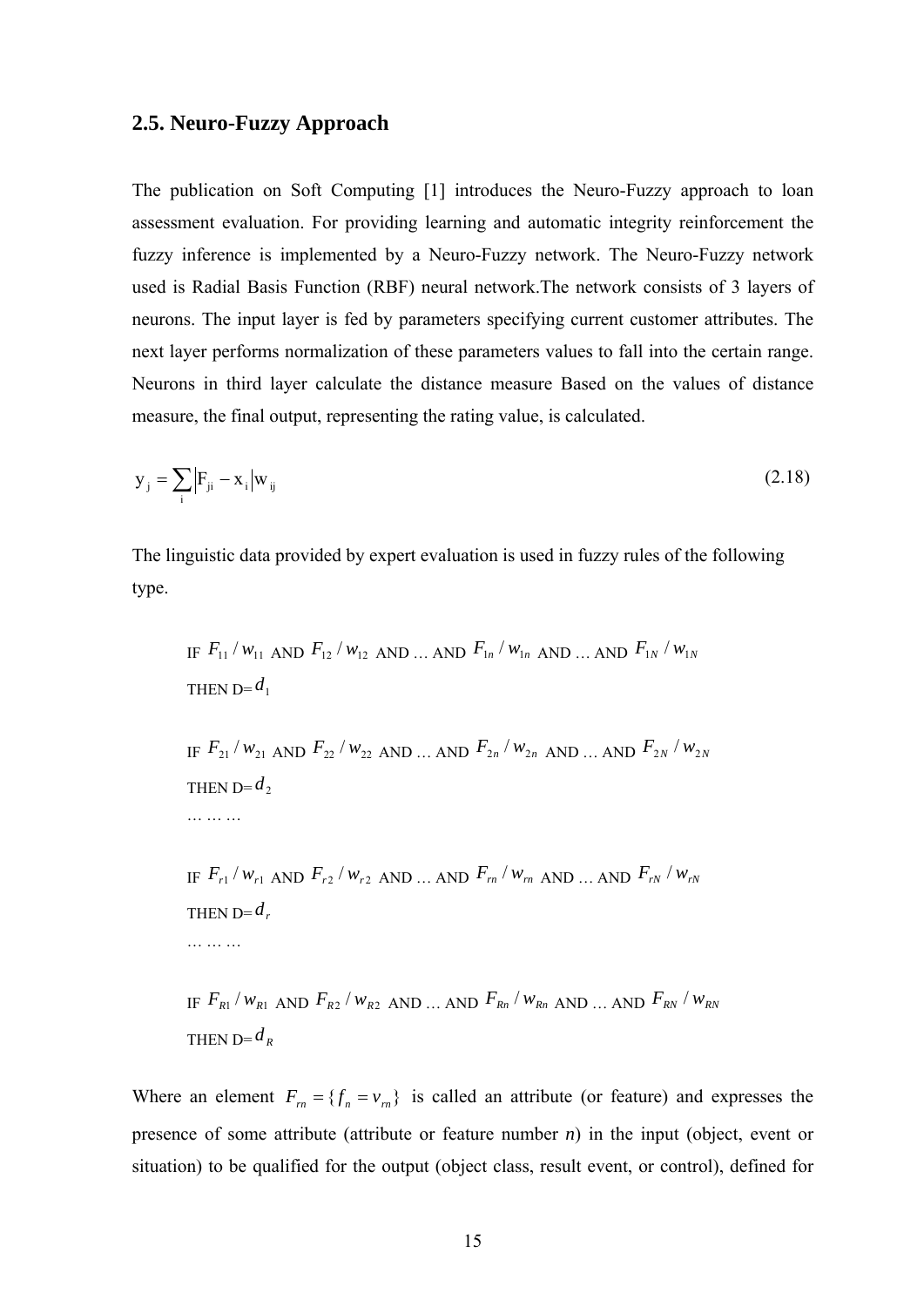rule  $r$ ;  $f_n$  is a fuzzy variable taking a value from a set of input fuzzy constant (linguistic terms)  $V = \{v_1, v_2, ..., v_M\}$ ;  $v_m$  is a value from set *V* used in rule *r* for variable  $f_n$ ; *N* is total number of variables;  $R$  is the number of fuzzy rules;  $M$  is the dimension of fuzzy constant set *V*; D is the combined output variable;  $d_{\perp}$  is a fuzzy contribution to output D from rule *r*;  $w_m$  is the importance value of feature  $F_m$ . Value of  $d_r$  in this case is fuzzy singleton, showing the confidence degree of output *r*. A simplified rule looks like:

IF {<Candidate is financially sound>="VERY"}/W=0.6 AND … {<Personal guaranties>="GOOD"}/W=0.5 AND … {<Talking manner>="AVERAGE"}/W=0.6 **THEN** <Loan Rating>="GOOD"

### **2.6. Review of existing work in clustering and fuzzy type 2 Logic System**

 There are many instances of upgrading to fuzzy type 2 (FT2) from type 1 as well as new areas of application where uncertainty can not completely be resolved. Fuzzy clustering is a common data mining technique to classify data for initial rule base construction.

In [24] the authors used FT2 sets for linguistic grades of membership. They used FT2 for learning the membership grades thru an adaptive network to evaluate cars where inputs reflects the car's details linguistically and are not quantitative or measurable.

i.e. car maintenance(low,med,hgh,vhgh).

Comfort(low,med,hgh).

The results were found to be satisfactory in the sense that this approach offers the capability to allow linguistic descriptors to be learnt by an adaptive network.

In [25] FT2 logic is proposed for plant monitoring and diagnostics. The concept of the fractal dimension is used to measure the complexity of the time series of relevant variables for the process. A set of type-2 fuzzy rules is used to represent the knowledge for monitoring the process. In the type-2 fuzzy rules, the fractal dimension is used as a linguistic variable to help in recognizing specific patterns in the measured data. The results were compared against the results of using only a traditional type-1 approach.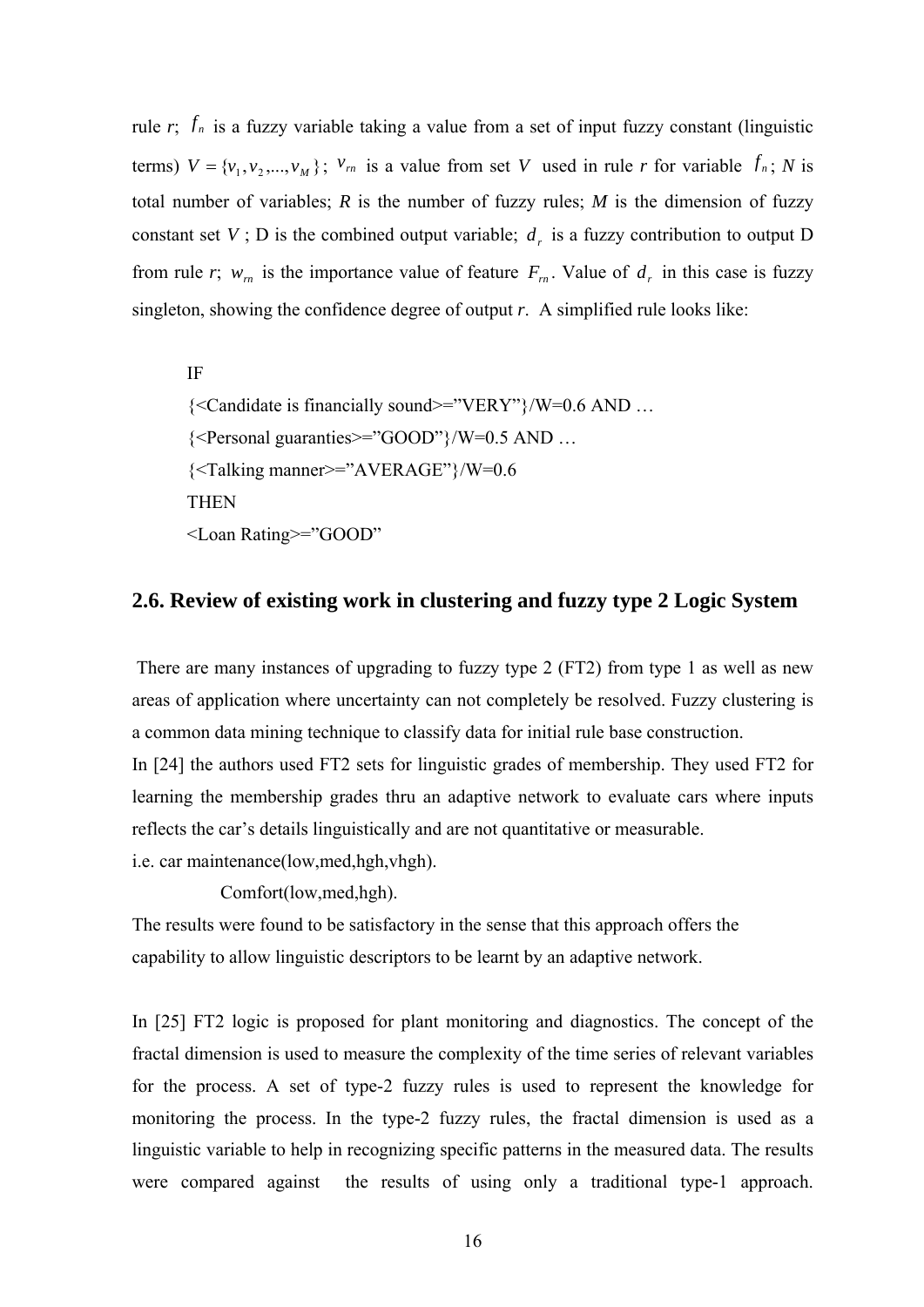Experimental results show a significant improvement in the monitoring ability with the type-2 fuzzy logic approach.

Most conventional fuzzy time series models (Type 1 models) utilize only one variable in forecasting. Furthermore, only part of the observations in relation to that variable are used To utilize more of that variable's observations in forecasting,[26] proposes the use of a Type 2 fuzzy time series model. In such a Type 2 model, extra observations are used to enrich or to refine the fuzzy relationships obtained from Type 1 models and then to improve forecasting performance. The Taiwan stock index, the TAIEX, is used as the forecasting target. The study period extends over the 2000–2003 period. The empirical analyses show that Type 2 model outperforms Type 1 model.

[27] presents a connection admission control (CAC) method that uses a type-2 fuzzy logic system to handle linguistic uncertainties. The linguistic knowledge about CAC is obtained from computer network experts. A methodology for representing the linguistic knowledge using type-2 membership functions and processing surveys using type-2 fuzzy logic system is proposed. The type-2 fuzzy logic system provides soft decision boundaries, whereas a type-1 fuzzy logic system provides a hard decision boundary. The soft decision boundaries can coordinate the cell loss ratio (CLR) and bandwidth utilization, which is impossible for the hard decision boundary.

In [28] a new control scheme using type 2 fuzzy neural network and adaptive filter is proposed for controlling nonlinear uncertain systems.Using type 2 fuzzy neural network model combines the type-2 logic system and the neural network. The results shows that the type 2 fuzzy neural network has the ability of universal approximation.

i.e.. identifcation of nonlinear systems. A control scheme for nonlinear uncertain systems is introduced. In order to have a better performance of transient response with step input, an adoptive filter has been used to develop two-degree-of-freedom control scheme. The tuning parameters of filter and type-2 fuzzy neural network will change according to the needs by the learning algorithm.The effectiveness of the proposed controller has been confirmed by some of the simulated results. For control of semiconductor manufacturing process, even the system with uncertainty and disturbed by noise the adaptive control scheme performs well.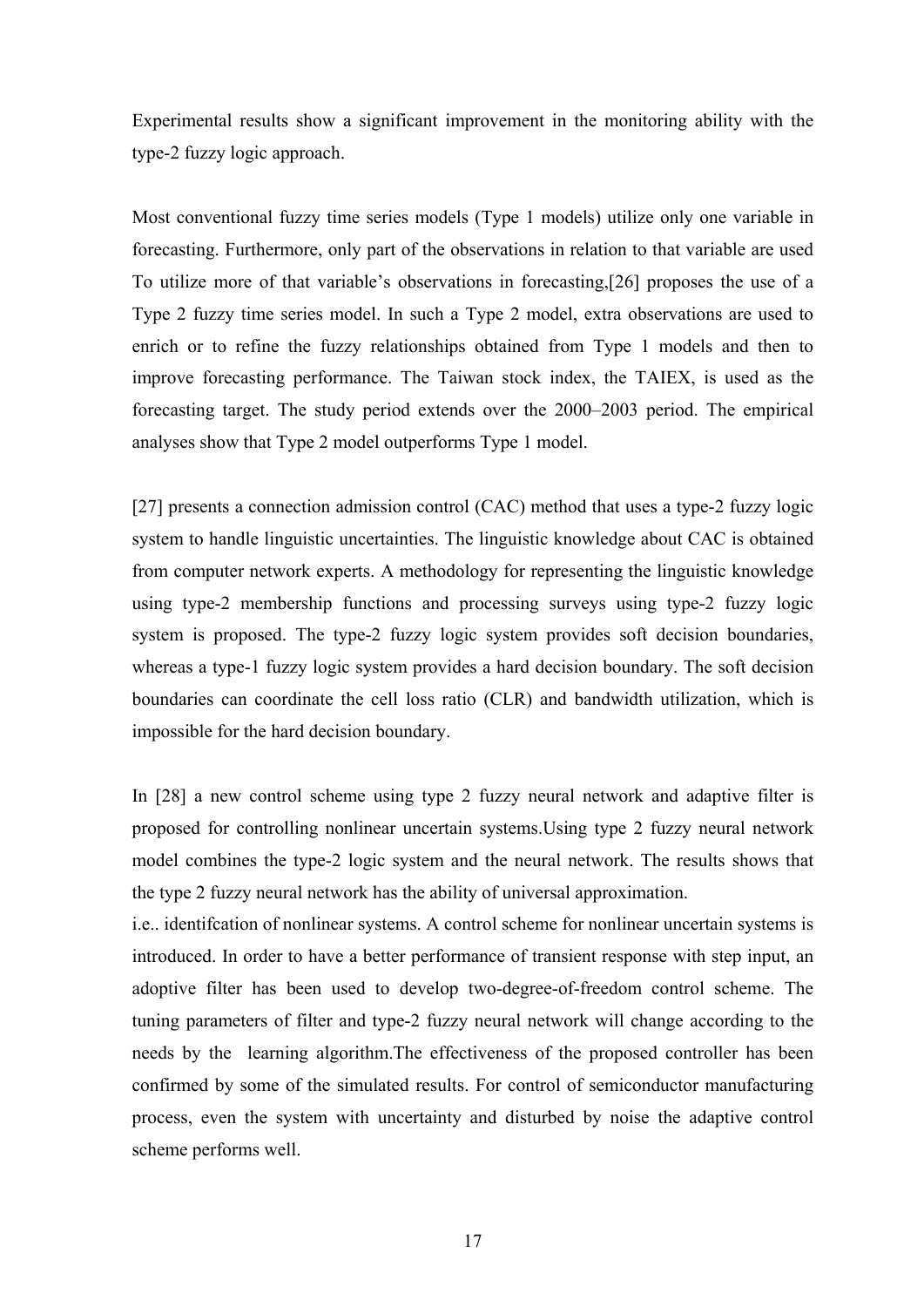In pattern recognition authors of [29] used fuzzy type 2 for the classification problem. They used fuzzy type-2 fuzzy sets to handle both fuzzy and random uncertainties in pattern recognition problems. They integrateed fuzzy type-2 fuzzy sets with Markov processes for speech recognition and handwritten Chinese character recognition. Experimental results show that fuzzy type-2 fuzzy sets can improve the classification performance in practical applications.

In [30], a new approach is presented for MPEG variable bit rate (VBR) video modeling and classification using fuzzy techniques. It is demonstrated that a type-2 fuzzy membership function, i.e., a Gaussian membership function with uncertain variance, is most appropriate to model the log-value of I/P/B frame sizes in MPEG VBR video. The fuzzy c-means (FCM) method is used to obtain the mean and standard deviation of I/P/B frame sizes when the frame category is unknown. It proposed to use type-2 fuzzy logic classifiers (FLCs) to classify video traffic using compressed data. Five fuzzy classifiers and a Bayesian classifier are designed for video traffic classification, and the fuzzy classifiers are compared against the Bayesian classifier. Simulation results show that a type-2 fuzzy classifier in which the input is modeled as a type-2 fuzzy set and antecedent membership functions are modeled as type-2 fuzzy sets performs the best of the five classifiers.

[31] examines the application of clustering and Takagi-Sugeno (TS) fuzzy models to the problem of stock-market analysis. Different model structures are evaluated in a case study on the modeling of the Dutch AEX-price index. **A** scenario-model is used for examining 'what if '-scenario's and a prediction model searches for predictive components in relevant macro economic variables. It is found that TS models can be applied successfully in these areas, due to their capability of approximating general non-linear systems and to their transparency.

Modeling of an industrial drying process into a three-input one-output first order Sugeno system is discussed in [32]. An objective system model is identified from input-output data of the system by applying the subtractive clustering algorithm. The input-output data represents process parameters measured during the drying of starch in a jet spouted dryer. Minimum error models are obtained through enumerative search of clustering parameters. A set of checking data is used to verify the model output. The optimal model, as well as its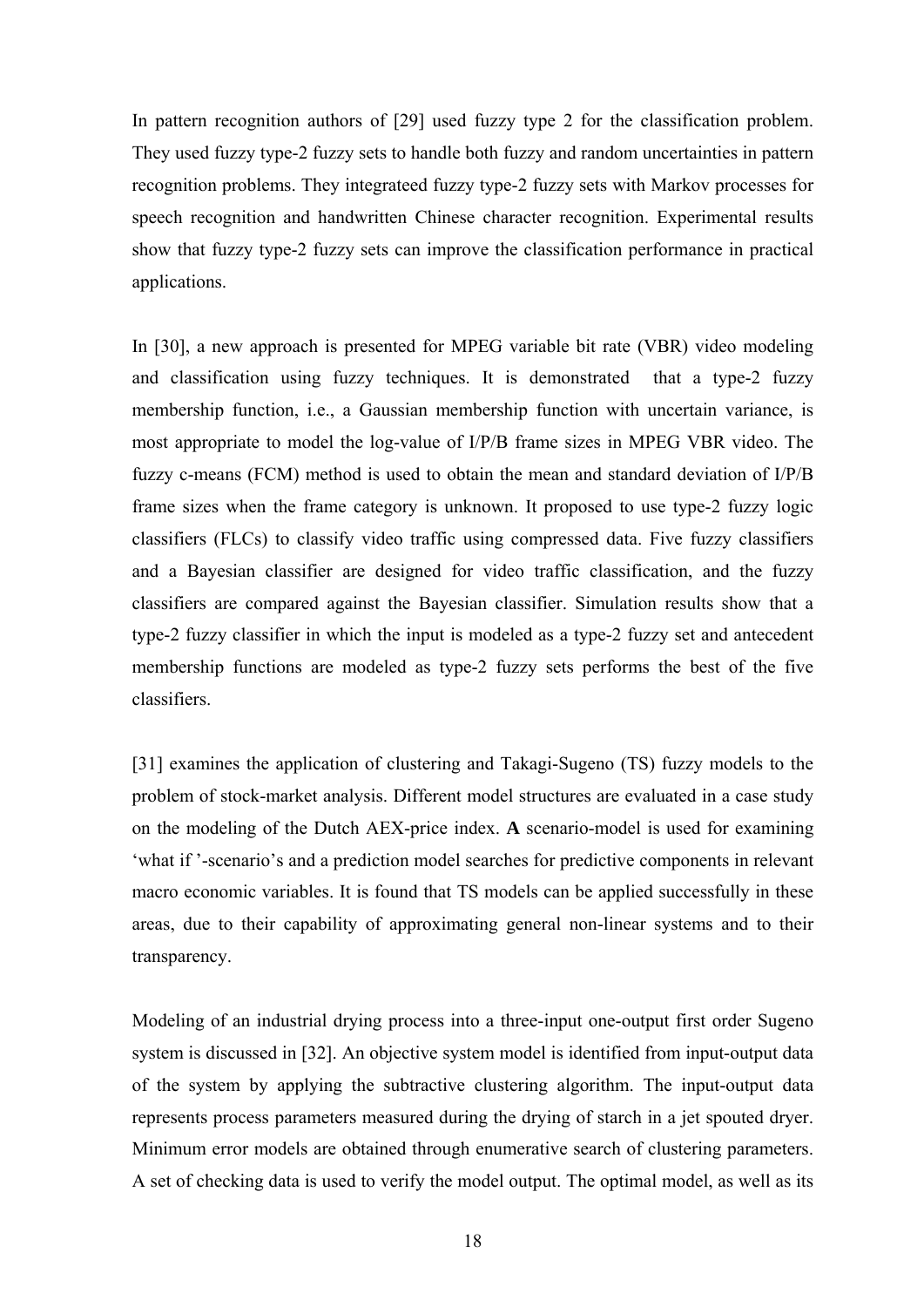output, is presented. The step size used in the clustering parameter search is varied and its influence on the modeling performance is presented. Models obtained by setting the same cluster radius for all data dimensions and models obtained by setting a cluster radius for each data dimension are computed and their performance is compared.

Machinability is one of the important properties of a material. It is about cutting the material with maximum metal removal, in shortest time, with best surface finish while having maximum tool life. The high quality of surface finish is very important in order to face the required accuracy and marketing needs. In [33] a technique for modeling a machining process of Alumic-79 with 2 and 4-flutes cutting head is introduced. The optimum parameters, which are feed rate, spindle speed and depth of cut, are found for **2** flutes and 4-flutes cutting head to obtain a high quality surface finish. The modeling of a machining process using subtractive clustering based second order Sugeno modeling approach is presented. A parametric search on clustering parameters to find the best n-rule model with the least error is performed. Among the best n-rule models, the model that has an acceptable error is picked. Then adaptive-neuro-fuzzy inference system (ANFIS) is used to fine tune the selected model. The optimized machining process parameters (feed rate, spindle speed, and depth of cut) are then determined by using the surface plot of the machining parameters vs. the surface roughness.

In [34] Nine companies listed on China Stock Exchange in the year 2000 are chosen and the following six major financial indexes are considered: net assets yield, net profit per stock, receivables velocity, stock velocity, floating ratio and asset/debt ratio. Using fuzzy dynamic cluster analysis, these 9 listed compnnies are classified into three types: Good, Middle and Bad, then two most important financial indexes in direct ratio to the financial status: net assets yield and receivables velocity are identified. They are abstracted into a subject function representing this type through trapezium distribution. In doing so, a fuzzy cluster evaluation standard is established. Finally, by comparing the Listed Companies being scored with the fuzzy cluster evaluation standard, and according to the maximum subject principle, the credit scoring for the companies can he obtained.

The study in [35] presents a modified neural network based on subtractive clustering (NN-SC). It can be used to estimate the mark-up of construction bidding system. Neural fuzzy approaches are limited for complex and arbitrary in computation and structure. To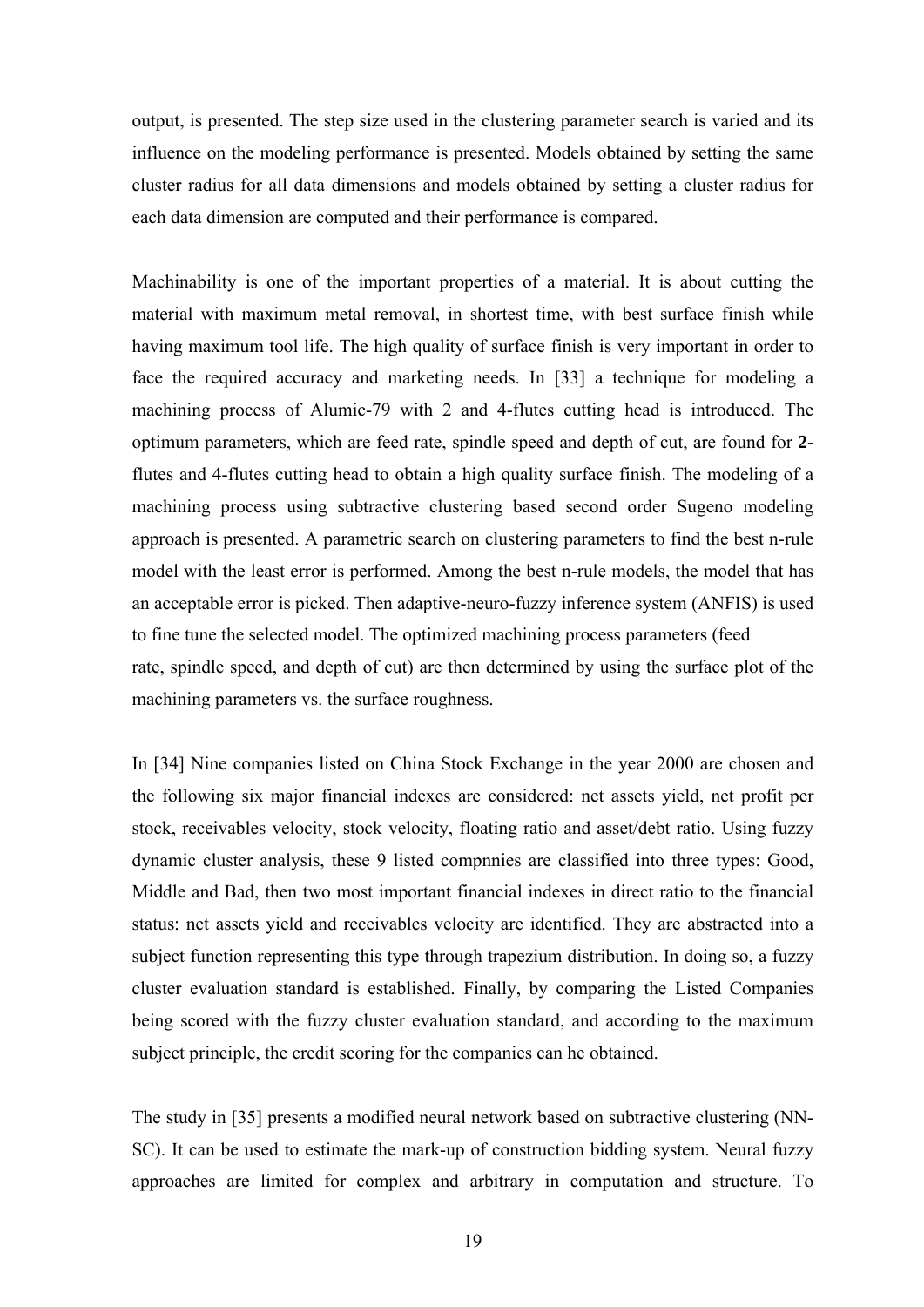overcome these drawbacks and have fuzzy inference and self-learning ability NN-SC is proposed. It uses subtractive clustering to generate rules and form rulebase. With rule inference steps, it is convenient to determine the degree of applicability for each rule. Therefore, it has high degree of transparency, compact structure and computational efficiency. And based on neural network, nonlinear mapping between input and output is accomplished. With the simulation, it is proven that the proposed network is valid and has good performance.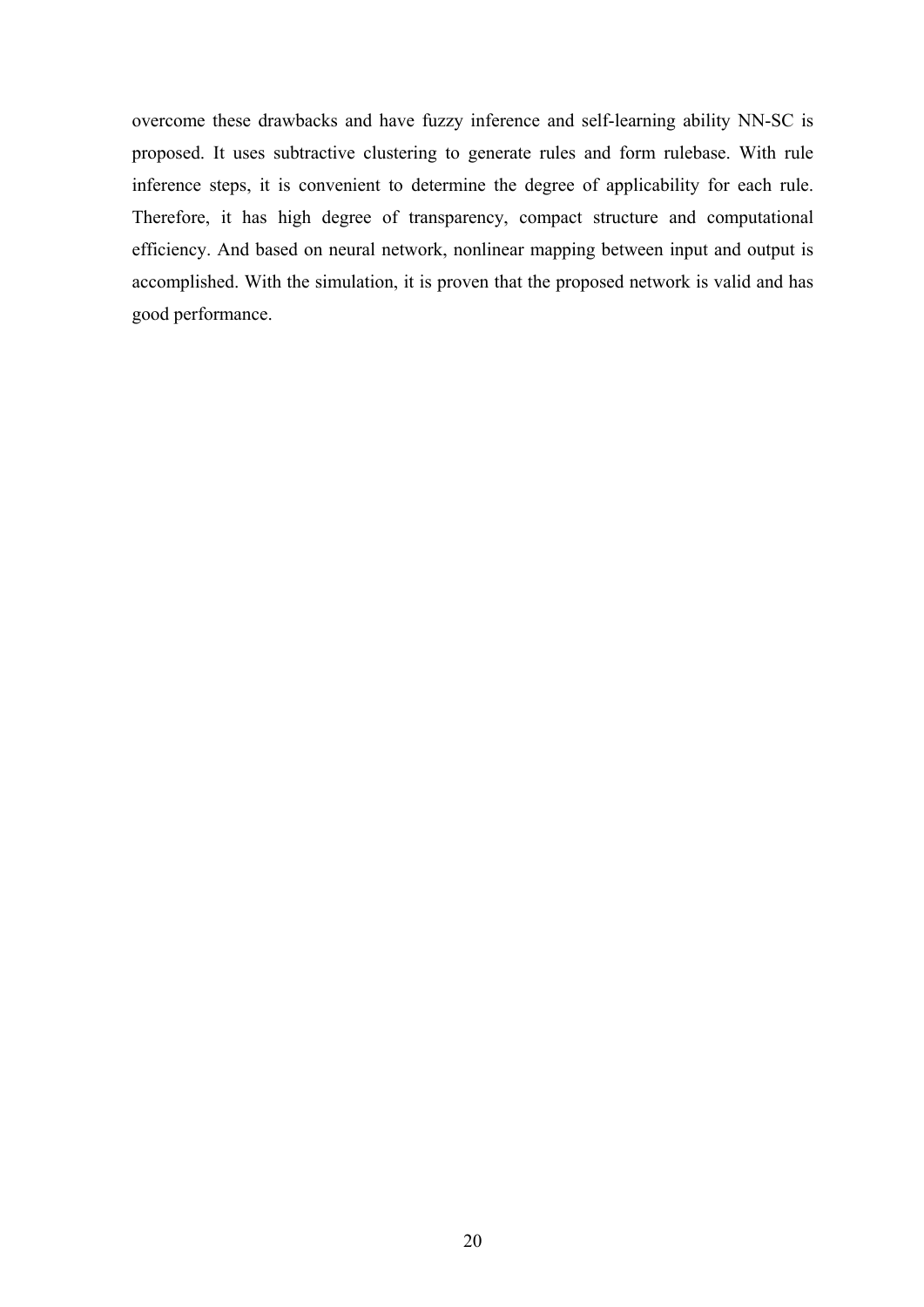## **3. CLUSTERING AND RULE EXTRACTION**

### **3.1. Client Data**

Data obtained from a local bank is analyzed. Out of 6 input data (income, age, work experience, credit history, guarantors and collateral), collateral was ignored due to inaccessible value and overriding effect on all other parameters for decision making using expert knowledge. The test data does not contain loan amount due to the fact that there is no client rejection that involves amount to borrow. Furthermore for the amount involved to be useful in assessment procedure requires a certain connection to the client incomeexpense ratio which is not provided.

The model presented in this paper is using a set of statistical data Table 3.1. For credit history 0 stands for Bad and 1 stands for good position for the client. Similarly client score 0 means denial of credit request and 1 means acceptance of the request.

| <b>No</b>      | <b>Income</b> | Age | <b>Employment   Guarantors</b> |                | history      | risk |
|----------------|---------------|-----|--------------------------------|----------------|--------------|------|
| $\mathbf{1}$   | 1073          | 29  | 3                              | 1              | 0            | 0    |
| $\overline{2}$ | 893           | 32  | 4                              | $\overline{2}$ | 0            | 0    |
| 3              | 664           | 25  | $\overline{2}$                 | $\overline{2}$ | 1            | 1    |
| 4              | 1348          | 34  | $\overline{2}$                 | $\overline{2}$ | $\mathbf{1}$ | 1    |
| 5              | 250           | 20  | 1                              | $\overline{2}$ | 1            | 0    |
| 6              | 400           | 24  | 3                              | 1              | 1            | 1    |
| $\overline{7}$ | 140           | 25  | $\mathbf 1$                    | $\overline{c}$ | 1            | 0    |
| 8              | 524           | 39  | 5                              | $\overline{2}$ | 1            | 1    |
| 9              | 662           | 32  | 4                              | 1              | 1            | 1    |
| 10             | 1695          | 37  | $\overline{7}$                 | 1              | 1            | 1    |
| 11             | 1743          | 47  | 9                              | 1              | 1            | 1    |
| 12             | 231           | 26  | $\overline{c}$                 | $\overline{2}$ | 0            | 0    |
| 13             | 1543          | 48  | $\overline{6}$                 | $\overline{2}$ | 1            | 1    |
| 14             | 359           | 27  | $\overline{2}$                 | $\overline{2}$ | 1            | 1    |
| 15             | 944           | 33  | 5                              | 1              | 1            | 1    |
| 16             | 876           | 38  | 3                              | $\overline{c}$ | 1            | 1    |

**Table 3.1.** Client input-output data.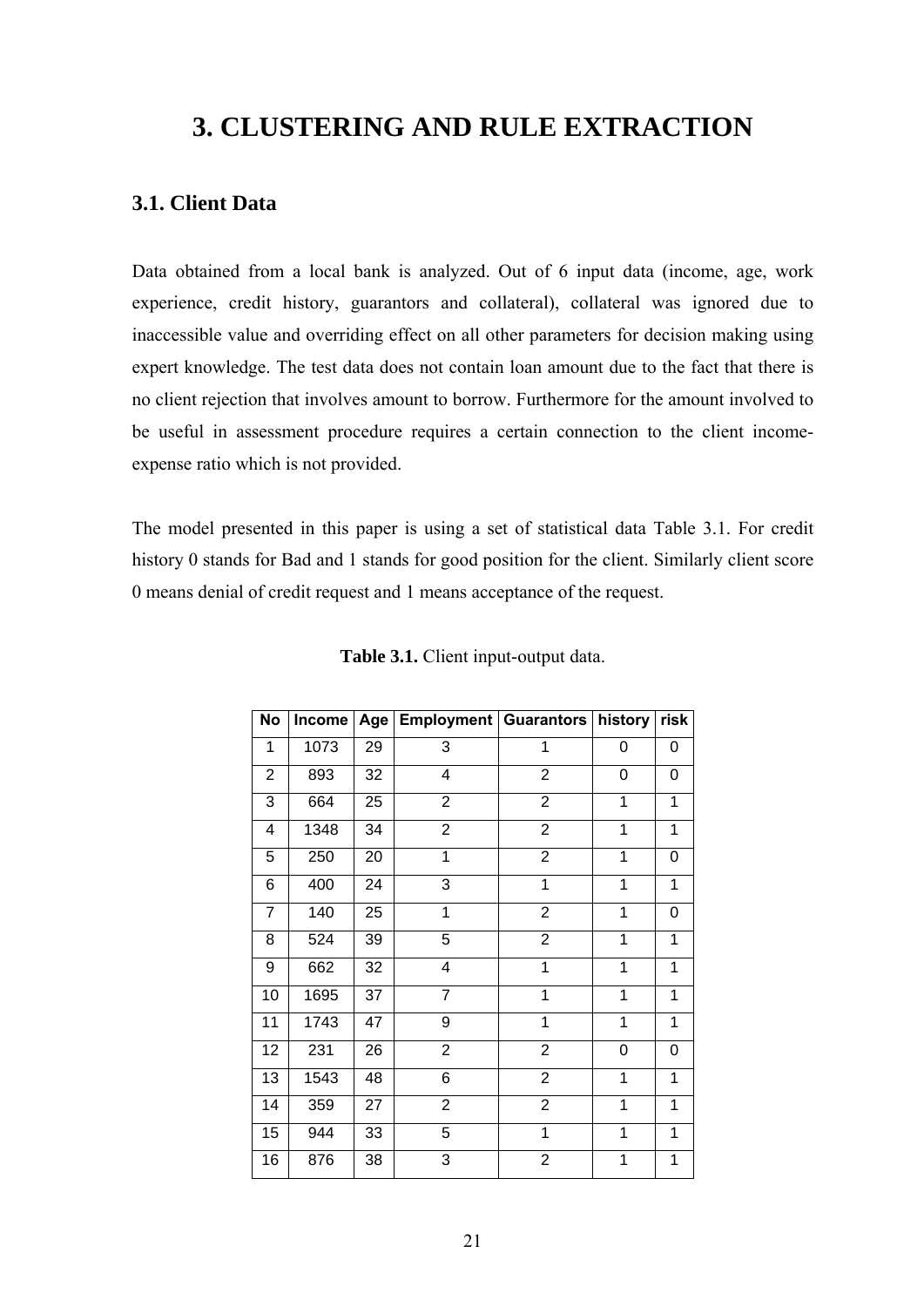| 17 | 1114 | 32 | 5                       | $\mathbf 1$             | $\mathbf{1}$   | $\mathbf 1$    |
|----|------|----|-------------------------|-------------------------|----------------|----------------|
| 18 | 586  | 28 | 3                       | 2                       | $\mathbf 1$    | $\mathbf 1$    |
| 19 | 1636 | 50 | 8                       | $\overline{c}$          | $\mathbf 1$    | $\mathbf 1$    |
| 20 | 1351 | 36 | 6                       | $\overline{1}$          | $\mathbf 1$    | $\overline{1}$ |
| 21 | 277  | 23 | $\overline{c}$          | $\overline{2}$          | 1              | 0              |
| 22 | 584  | 30 | $\overline{c}$          | 0                       | 1              | 0              |
| 23 | 471  | 25 | 3                       | $\overline{\mathbf{c}}$ | $\overline{1}$ | $\overline{1}$ |
| 24 | 355  | 22 | $\overline{1}$          | $\overline{1}$          | $\overline{1}$ | $\mathbf 1$    |
| 25 | 1000 | 40 | 4                       | $\overline{\mathbf{c}}$ | $\overline{1}$ | $\mathbf 1$    |
| 26 | 582  | 26 | 3                       | $\overline{2}$          | $\overline{1}$ | $\mathbf 1$    |
| 27 | 1583 | 45 | 10                      | $\mathbf 1$             | $\mathbf{1}$   | $\mathbf 1$    |
| 28 | 1615 | 50 | $\overline{7}$          | $\overline{\mathbf{c}}$ | $\overline{1}$ | $\mathbf 1$    |
| 29 | 923  | 42 | $\overline{5}$          | $\overline{2}$          | $\overline{1}$ | $\overline{1}$ |
| 30 | 2200 | 38 | 6                       | $\overline{\mathbf{c}}$ | $\overline{1}$ | $\mathbf 1$    |
| 31 | 344  | 22 | $\overline{2}$          | 2                       | $\overline{1}$ | $\mathbf 1$    |
| 32 | 1296 | 28 | $\overline{4}$          | $\overline{1}$          | $\overline{1}$ | $\overline{1}$ |
| 33 | 104  | 21 | $\mathbf 1$             | $\overline{\mathbf{c}}$ | $\mathbf{1}$   | 0              |
| 34 | 760  | 24 | 3                       | 0                       | 0              | 0              |
| 35 | 2650 | 56 | 5                       | $\overline{2}$          | $\overline{1}$ | $\overline{1}$ |
| 36 | 713  | 27 | 4                       | $\mathbf 1$             | $\mathbf{1}$   | 1              |
| 37 | 539  | 29 | 3                       | $\overline{\mathbf{c}}$ | $\mathbf 1$    | 1              |
| 38 | 1143 | 30 | 5                       | $\overline{2}$          | $\mathbf 1$    | $\mathbf 1$    |
| 39 | 900  | 26 | 3                       | $\overline{\mathbf{c}}$ | 1              | 1              |
| 40 | 650  | 30 | 6                       | 1                       | 1              | 1              |
| 41 | 260  | 23 | $\mathbf 1$             | $\overline{2}$          | $\mathbf 1$    | $\mathbf 0$    |
| 42 | 500  | 27 | 3                       | 2                       | 1              | 1              |
| 43 | 450  | 29 | 2                       | 2                       | 1              | 1              |
| 44 | 1126 | 34 | 5                       | $\overline{2}$          | $\mathbf 1$    | $\mathbf 1$    |
| 45 | 972  | 38 | 8                       | 2                       | 1              | 1              |
| 46 | 350  | 22 | 1                       | 1                       | 1              | 0              |
| 47 | 1322 | 31 | 8                       | $\overline{2}$          | $\overline{1}$ | $\overline{1}$ |
| 48 | 2800 | 40 | $\overline{7}$          | $\mathbf 1$             | $\mathbf{1}$   | 1              |
| 49 | 3100 | 37 | 5                       | 2                       | $\overline{1}$ | 1              |
| 50 | 830  | 30 | 8                       | $\overline{2}$          | $\overline{1}$ | $\mathbf 1$    |
| 51 | 750  | 45 | 3                       | 2                       | $\mathbf{1}$   | 1              |
| 52 | 1817 | 30 | $\overline{7}$          | $\overline{2}$          | $\overline{1}$ | 1              |
| 53 | 1886 | 47 | 9                       | $\overline{1}$          | $\overline{1}$ | $\mathbf 1$    |
| 54 | 930  | 33 | 5                       | 2                       | $\mathbf{1}$   | 1              |
| 55 | 1200 | 39 | $\overline{\mathbf{4}}$ | 2                       | 0              | 0              |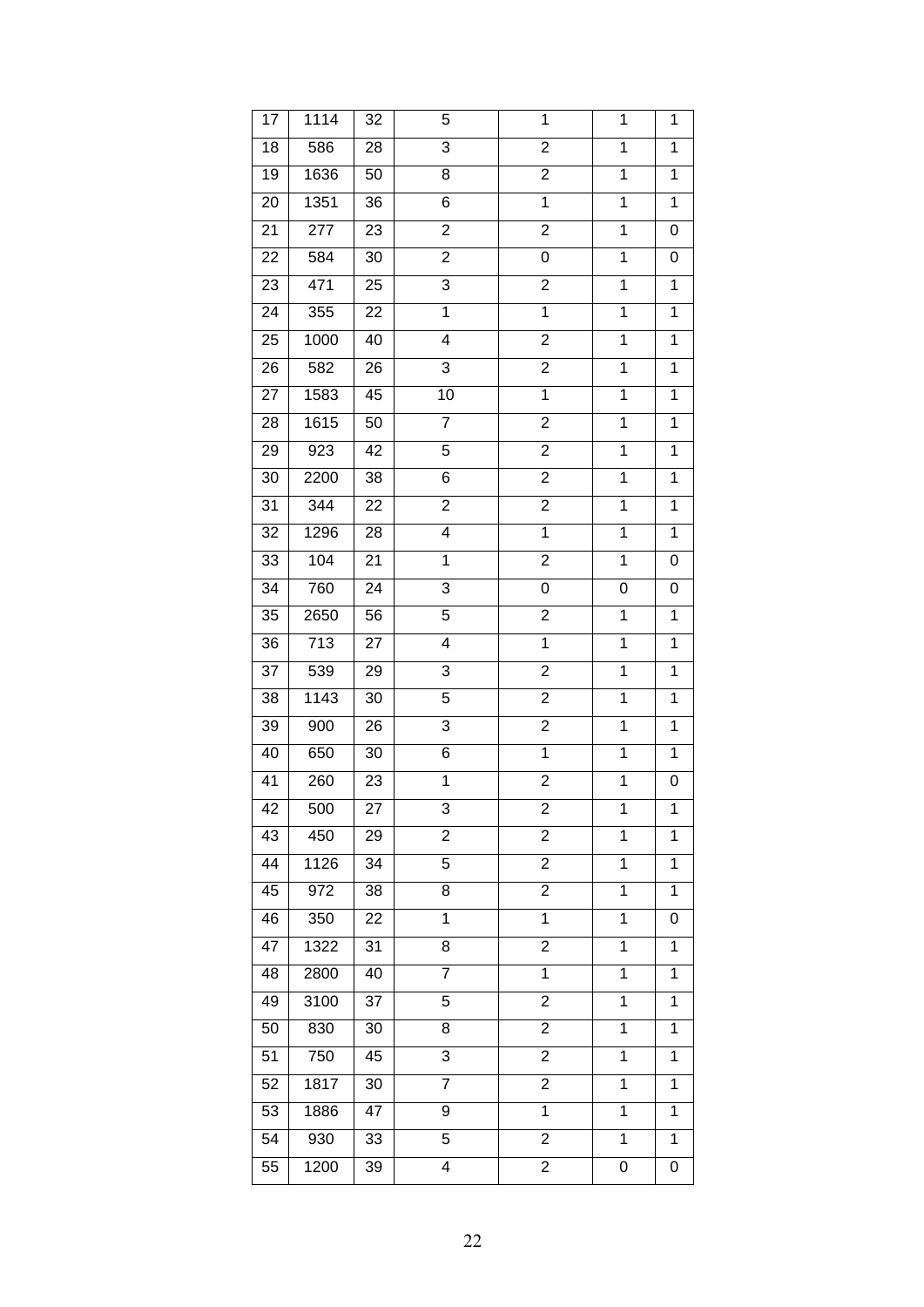| 56 | 1672 | 48 | 9                       | $\overline{\mathbf{c}}$ | $\mathbf{1}$   | $\mathbf 1$    |
|----|------|----|-------------------------|-------------------------|----------------|----------------|
| 57 | 3400 | 52 | 8                       | $\mathbf 1$             | $\mathbf 1$    | $\mathbf 1$    |
| 58 | 710  | 27 | 8                       | $\overline{c}$          | $\mathbf 1$    | $\mathbf 1$    |
| 59 | 150  | 24 | $\overline{c}$          | $\overline{2}$          | 0              | 0              |
| 60 | 1730 | 45 | 9                       | $\overline{2}$          | 1              | $\mathbf 1$    |
| 61 | 1435 | 50 | $\overline{7}$          | $\overline{\mathbf{c}}$ | 1              | $\mathbf 1$    |
| 62 | 987  | 34 | 5                       | $\overline{2}$          | $\overline{1}$ | $\overline{1}$ |
| 63 | 420  | 24 | 3                       | $\overline{\mathbf{c}}$ | $\overline{1}$ | $\mathbf 1$    |
| 64 | 680  | 30 | $\overline{\mathbf{4}}$ | $\overline{c}$          | $\overline{1}$ | $\mathbf 1$    |
| 65 | 1856 | 39 | $\overline{7}$          | $\overline{2}$          | $\overline{1}$ | $\mathbf 1$    |
| 66 | 1257 | 43 | 9                       | $\overline{\mathbf{c}}$ | $\mathbf{1}$   | $\mathbf 1$    |
| 67 | 1707 | 46 | 8                       | $\mathbf 1$             | $\overline{1}$ | $\mathbf 1$    |
| 68 | 1236 | 38 | $\overline{5}$          | $\overline{2}$          | $\overline{1}$ | $\overline{1}$ |
| 69 | 617  | 29 | 3                       | $\overline{\mathbf{c}}$ | $\overline{1}$ | $\mathbf 1$    |
| 70 | 381  | 25 | $\mathbf 2$             | $\overline{c}$          | $\overline{1}$ | $\mathbf 1$    |
| 71 | 942  | 42 | 5                       | $\overline{2}$          | $\overline{1}$ | $\overline{1}$ |
| 72 | 1335 | 37 | $\overline{7}$          | $\mathbf 1$             | $\mathbf 1$    | $\mathbf 1$    |
| 73 | 660  | 27 | 3                       | $\overline{2}$          | $\mathbf 1$    | $\mathbf 1$    |
| 74 | 776  | 33 | $\overline{3}$          | $\overline{2}$          | $\overline{1}$ | $\overline{1}$ |
| 75 | 1355 | 37 | 6                       | $\overline{\mathbf{c}}$ | $\mathbf{1}$   | 1              |
| 76 | 1993 | 56 | 9                       | $\overline{\mathbf{c}}$ | $\mathbf 1$    | $\mathbf 1$    |
| 77 | 879  | 35 | $\overline{5}$          | $\mathbf 1$             | $\mathbf 1$    | $\mathbf 1$    |
| 78 | 468  | 31 | $\overline{c}$          | $\overline{\mathbf{c}}$ | $\mathbf 1$    | 1              |
| 79 | 1004 | 45 | 8                       | $\overline{\mathbf{c}}$ | 1              | 1              |
| 80 | 900  | 34 | 5                       | $\overline{2}$          | $\mathbf 1$    | $\mathbf 1$    |
| 81 | 180  | 25 | 2                       | 2                       | 1              | 0              |
| 82 | 1786 | 48 | 7                       | $\overline{2}$          | 1              | $\mathbf 1$    |
| 83 | 1716 | 37 | 6                       | $\overline{2}$          | $\mathbf 1$    | $\mathbf 1$    |
| 84 | 349  | 26 | $\overline{c}$          | 2                       | 0              | 0              |
| 85 | 1161 | 29 | 4                       | $\overline{c}$          | 1              | 1              |
| 86 | 1701 | 42 | 9                       | $\overline{c}$          | $\overline{1}$ | $\mathbf 1$    |
| 87 | 354  | 27 | 3                       | 2                       | $\mathbf{1}$   | 0              |
| 88 | 885  | 32 | 4                       | 2                       | $\overline{1}$ | $\mathbf 1$    |
| 89 | 350  | 35 | $\overline{2}$          | 0                       | $\overline{1}$ | 0              |
| 90 | 1521 | 55 | 8                       | 2                       | $\mathbf{1}$   | 1              |
| 91 | 480  | 22 | $\overline{2}$          | $\overline{2}$          | $\overline{1}$ | 1              |
| 92 | 1125 | 42 | $\overline{5}$          | $\overline{c}$          | $\overline{1}$ | $\overline{1}$ |
| 93 | 1022 | 32 | 6                       | 2                       | 0              | 0              |
| 94 | 1165 | 44 | 9                       | 2                       | 1              | $\mathbf 1$    |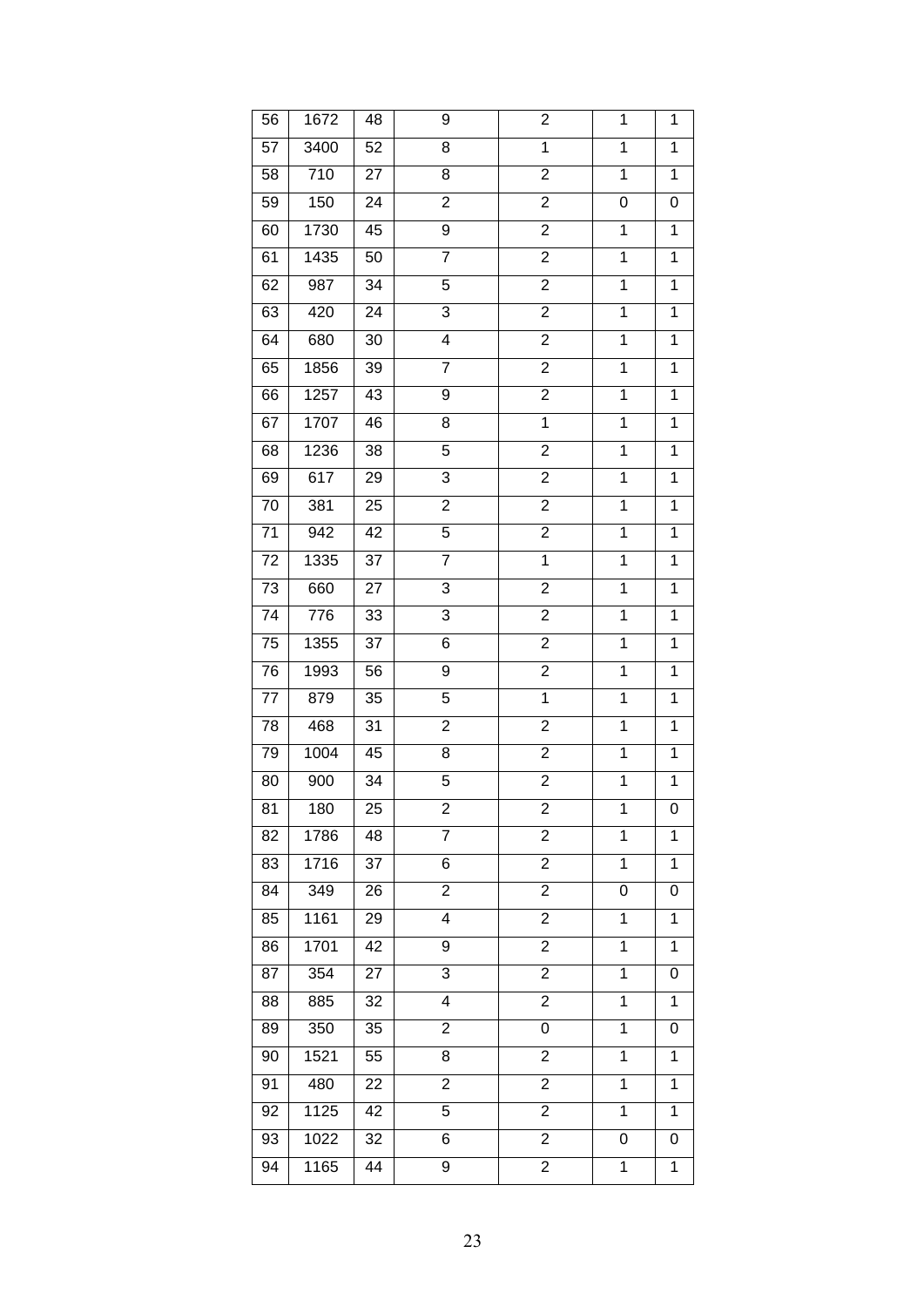| 95  | 1178 | 28 | 8               | $\overline{\mathbf{c}}$ | 1              | 1              |
|-----|------|----|-----------------|-------------------------|----------------|----------------|
| 96  | 550  | 60 | $\overline{10}$ | 0                       | $\mathbf 1$    | 0              |
| 97  | 1946 | 29 | 4               | $\overline{c}$          | $\overline{1}$ | $\overline{1}$ |
| 98  | 1089 | 28 | $\overline{9}$  | $\overline{2}$          | 0              | 0              |
| 99  | 1987 | 39 | 6               | $\overline{2}$          | $\overline{1}$ | $\overline{1}$ |
| 100 | 461  | 27 | $\overline{3}$  | $\overline{2}$          | $\overline{1}$ | $\mathbf 0$    |
| 101 | 1759 | 47 | 8               | $\overline{2}$          | $\overline{1}$ | $\overline{1}$ |
| 102 | 780  | 33 | 5               | 1                       | 0              | 0              |
| 103 | 1854 | 55 | 7               | $\mathbf 1$             | $\mathbf 1$    | 1              |
| 104 | 809  | 25 | 3               | $\overline{c}$          | $\mathbf 1$    | $\overline{1}$ |
| 105 | 400  | 24 | $\overline{1}$  | $\overline{1}$          | $\overline{1}$ | 0              |
| 106 | 1836 | 48 | 9               | $\overline{2}$          | $\overline{1}$ | $\overline{1}$ |
| 107 | 550  | 23 | $\overline{2}$  | $\overline{2}$          | $\overline{1}$ | $\overline{1}$ |
| 108 | 610  | 29 | 4               | $\overline{2}$          | 1              | $\mathbf 1$    |
| 109 | 542  | 31 | $\overline{3}$  | 0                       | $\overline{1}$ | 0              |
| 110 | 300  | 22 | $\mathbf 1$     | $\overline{c}$          | 1              | 1              |
| 111 | 625  | 34 | 5               | $\overline{c}$          | 0              | 0              |
| 112 | 185  | 23 | 1               | $\overline{c}$          | 1              | 0              |
| 113 | 200  | 55 | $\overline{2}$  | $\overline{2}$          | $\overline{1}$ | $\overline{0}$ |
| 114 | 1299 | 34 | 6               | $\overline{2}$          | $\overline{1}$ | $\mathbf 1$    |
| 115 | 732  | 37 | $\overline{4}$  | $\overline{2}$          | $\overline{1}$ | $\mathbf 1$    |
| 116 | 1788 | 45 | 8               | $\overline{2}$          | $\overline{1}$ | $\overline{1}$ |
| 117 | 942  | 26 | 5               | $\overline{\mathbf{c}}$ | $\mathbf 1$    | $\mathbf 1$    |
| 118 | 1647 | 50 | $\overline{7}$  | $\overline{2}$          | $\overline{1}$ | $\overline{1}$ |
| 119 | 589  | 24 | 3               | $\overline{2}$          | 1              | $\overline{1}$ |
| 120 | 1545 | 38 | 6               | $\overline{2}$          | $\mathbf 1$    | $\overline{1}$ |
|     |      |    |                 |                         |                |                |

### **3.2. Clustering the Client Data and ANFIS Training**

Against 5 inputs there is a single output reflecting the risk decided by the expert advice. Out of 120 client records, 80 are used for training and 40 for testing and checking.

The client data is subjected to the subtractive clustering procedure using Matlab. The algorithm is repeated for cluster radii 0.1 thru 0.9 while keeping the accept ratio, reject ratio, squash factor constant with 0.5, 0.15 and 1.25 respectively. Figure 3.1 shows the data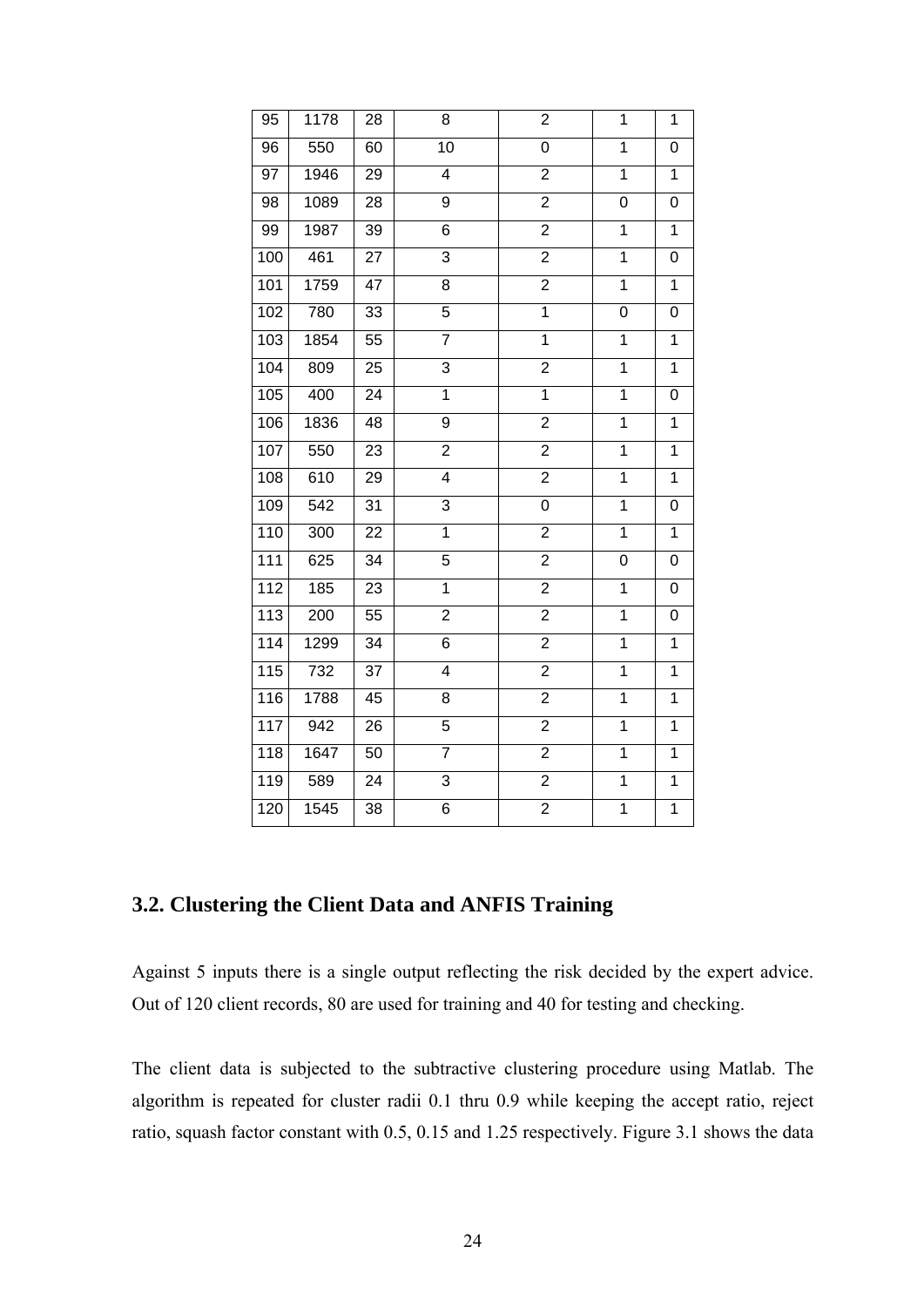points representing the clients with respect to coordinates 'Income' and 'Age'. With radius = 0.8, four clusters were found and their centers are marked on the data space.



**Figure 3.1.** Clusters when  $r=0.8$ 

Each run takes the input-output training data and generates a Sugeno-type FIS that models the data behavior. Table 3.2 reflects the different rule bases obtained.

The training of the FIS with radius  $= 0.8$  at 200 epochs results with a training error of 0.11078 and testing error of 0.3142. The ANFIS graphical output shows the test points representing the FIS results over the actual output data (0,1). See Figure 3.2.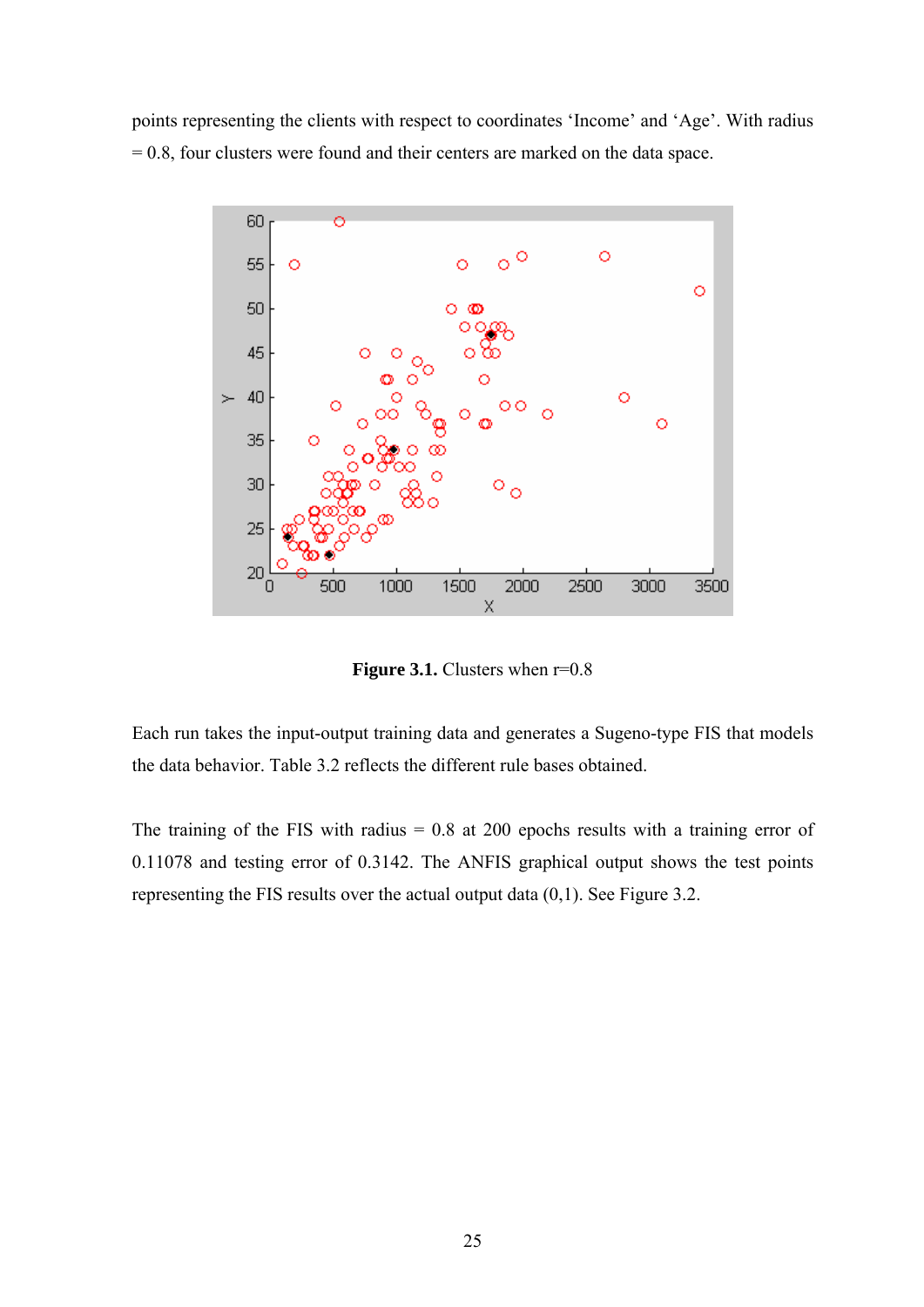

**Figure 3.2.** Testing of FIS

The training error plot against number of epochs is shown in Figure 3.3. At 200 epochs the error stabilizes to a value 0.11078. It is clear from the results that choosing radius very small or very large will result in either producing too many rules or poor accuracy, because if radius is chosen very small the density function will not take into account the effect of neighboring data points; while if taken very large, the density function will be affected and account all the data points in the data space. So a value between 0.4 and 0.8 should be adequate for the radius of neighborhood in order to have realistic, manageble and computationally efficient number of rules with good accuracy.

It is observed from Table 3.2 that when radius is taken as 0.8, a very simple rule base with only four rules and the highest accuracy of he experiment (96.67%) is acheived.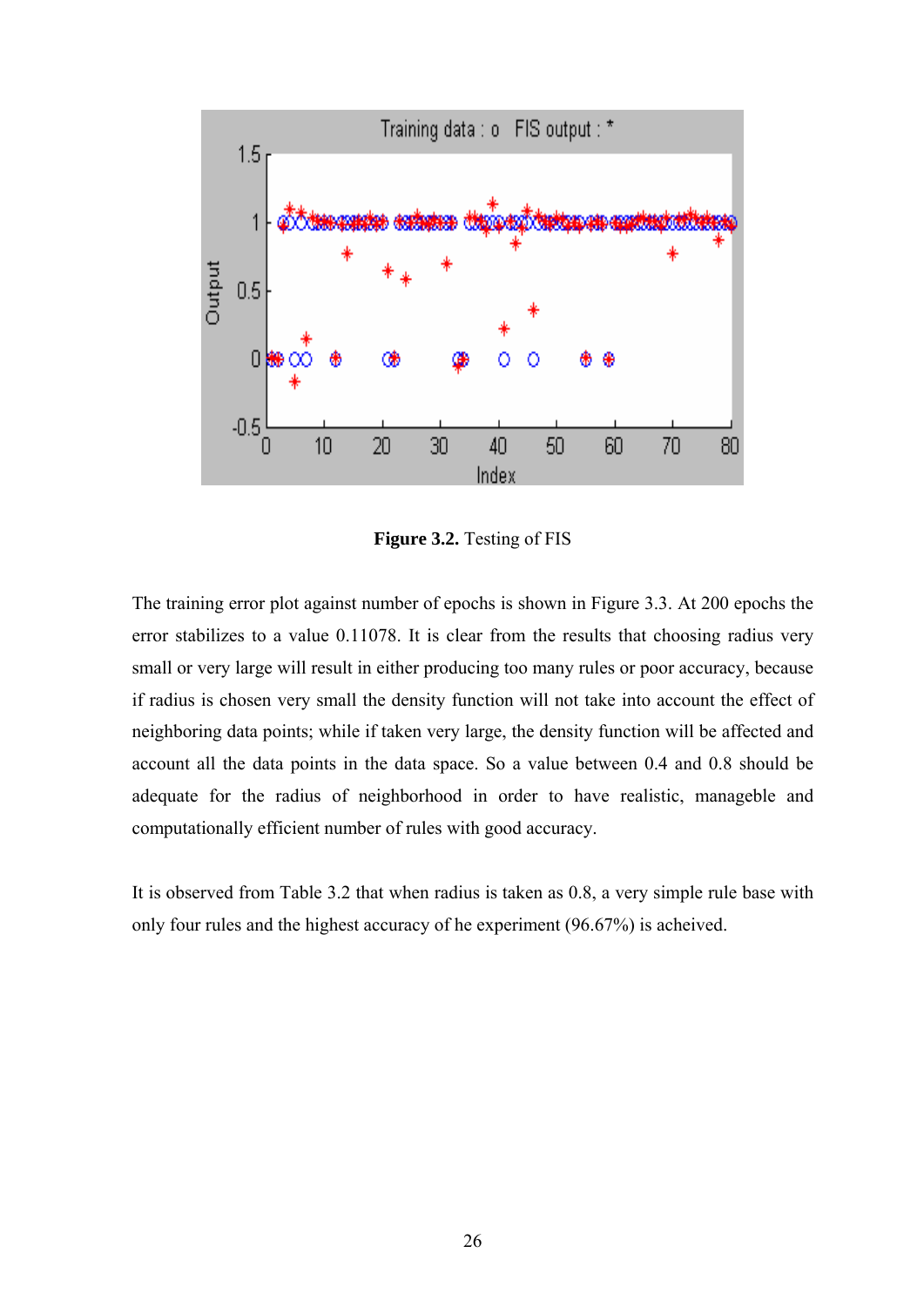

**Figure 3.3.** Training error at cluster radius = 0.8.

**Table 3.2.** The comparative test results

| <b>Cluster Radius</b> | 0.1     | 0.2     | 0.3     | 0.4            | 0.5     | 0.6     | 0.7     | 0.8            | 0.9         | Actual |
|-----------------------|---------|---------|---------|----------------|---------|---------|---------|----------------|-------------|--------|
| No of Rules           | 61      | 13      | 10      | $\overline{7}$ | 6       | 6       | 4       | $\overline{4}$ |             | NA     |
| <b>Training RMSE</b>  | 0.00035 | 0.06433 | 0.07407 | 0.07605        | 0.08116 | 0.08284 | 0.14755 | 0.11079        | 0.12389     | NA     |
| <b>Testing RMSE</b>   | 0.4719  | 0.4171  | 0.3444  | 0.3565         | 0.3486  | 0.7331  | 0.3778  | 0.3142         | 0.3769      | NA     |
| Credit Approved       | 94      | 94      | 93      | 94             | 94      | 96      | 93      | 94             | 91          | 93     |
| Credit Rejected       | 26      | 26      | 27      | 26             | 26      | 24      | 27      | 26             | 29          | 27     |
| Unmatched             |         | 6       | 5       | $\mathbf{r}$   | 6       | 6       | 5       | $\overline{4}$ | $\mathbf Q$ | NA     |
| Accuracy $%$          | 95.83   | 95.00   | 95.83   | 94.17          | 95.00   | 95.00   | 93.83   | 96.67          | 92.50       | NA     |

### **3.3. Input Membership Functions.**

The input membership functions obtained from the subtractive clustering using Matlab are of Gaussian type. Each input space shown in Figure 3.4 generalizes the input data submitted to the ANFIS training.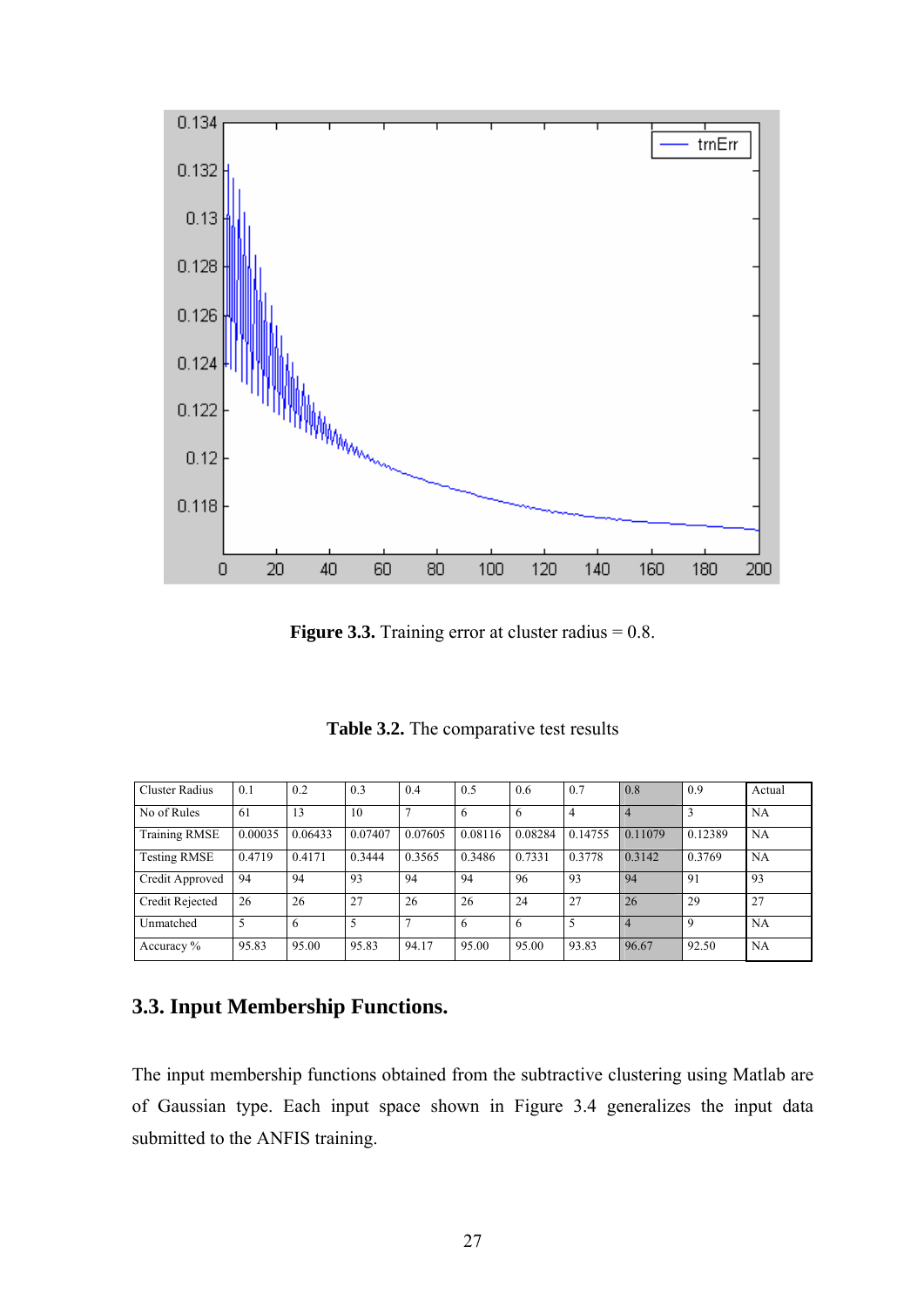

**Figure 3.4.** Gaussian Input Membership Functions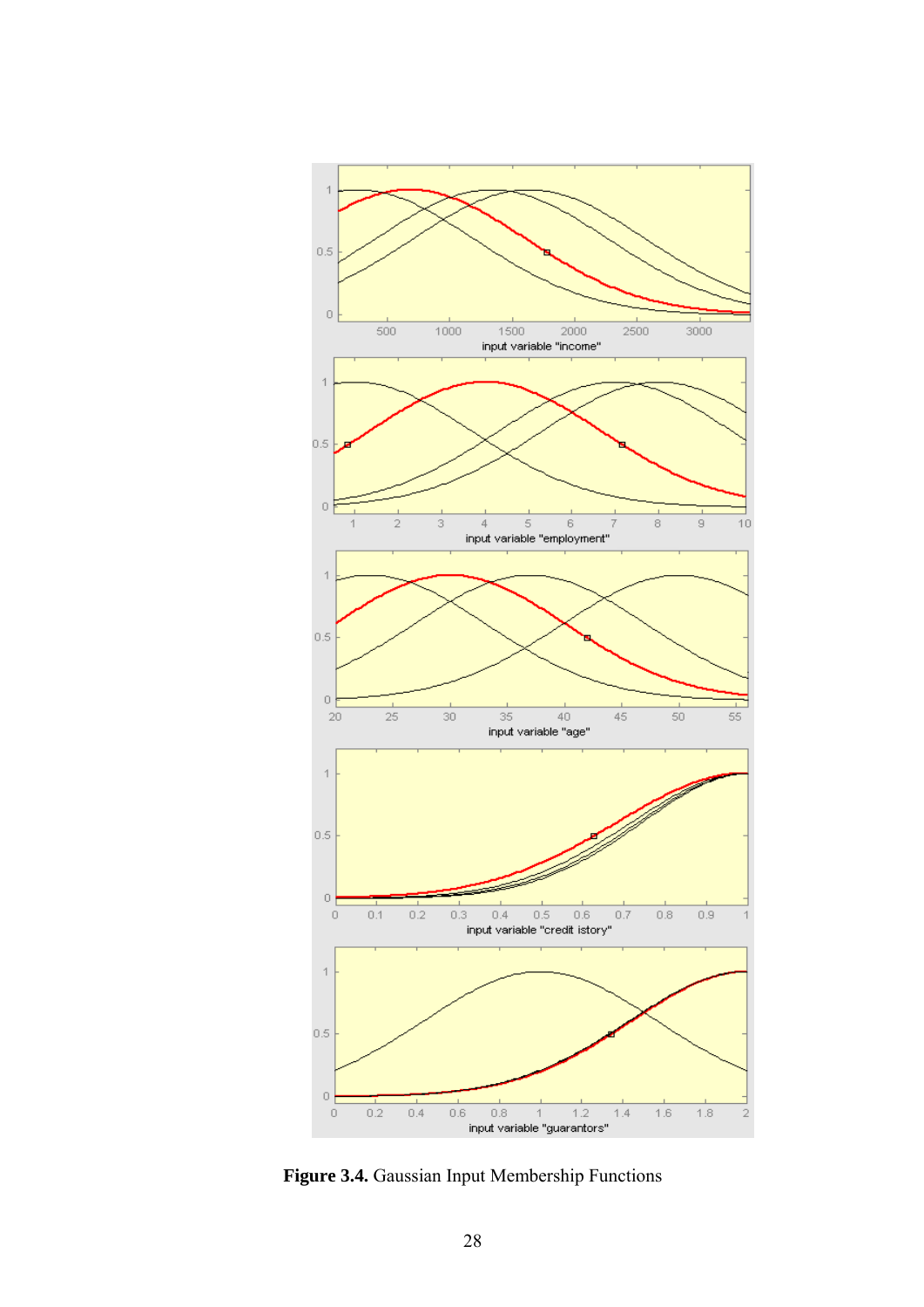

**Figure 3.5.** Model Structure

The model is constructed with 4 clusters hence 4 rules as shown in Figure 3.5. The model structure has 5 inputs each made of 4 Gaussian membership functions. 4 rules fired as a result of the training of the network. First order Sugeno type reasoning is conducted on the forth layer where the firing strengths are obtained. The crisp output is received on the  $6<sup>th</sup>$ layer after the aggregation process. Figure 3.6 shows the crisp input data and the crisp output risk measure of a particular client.



**Figure 3.6.** Rules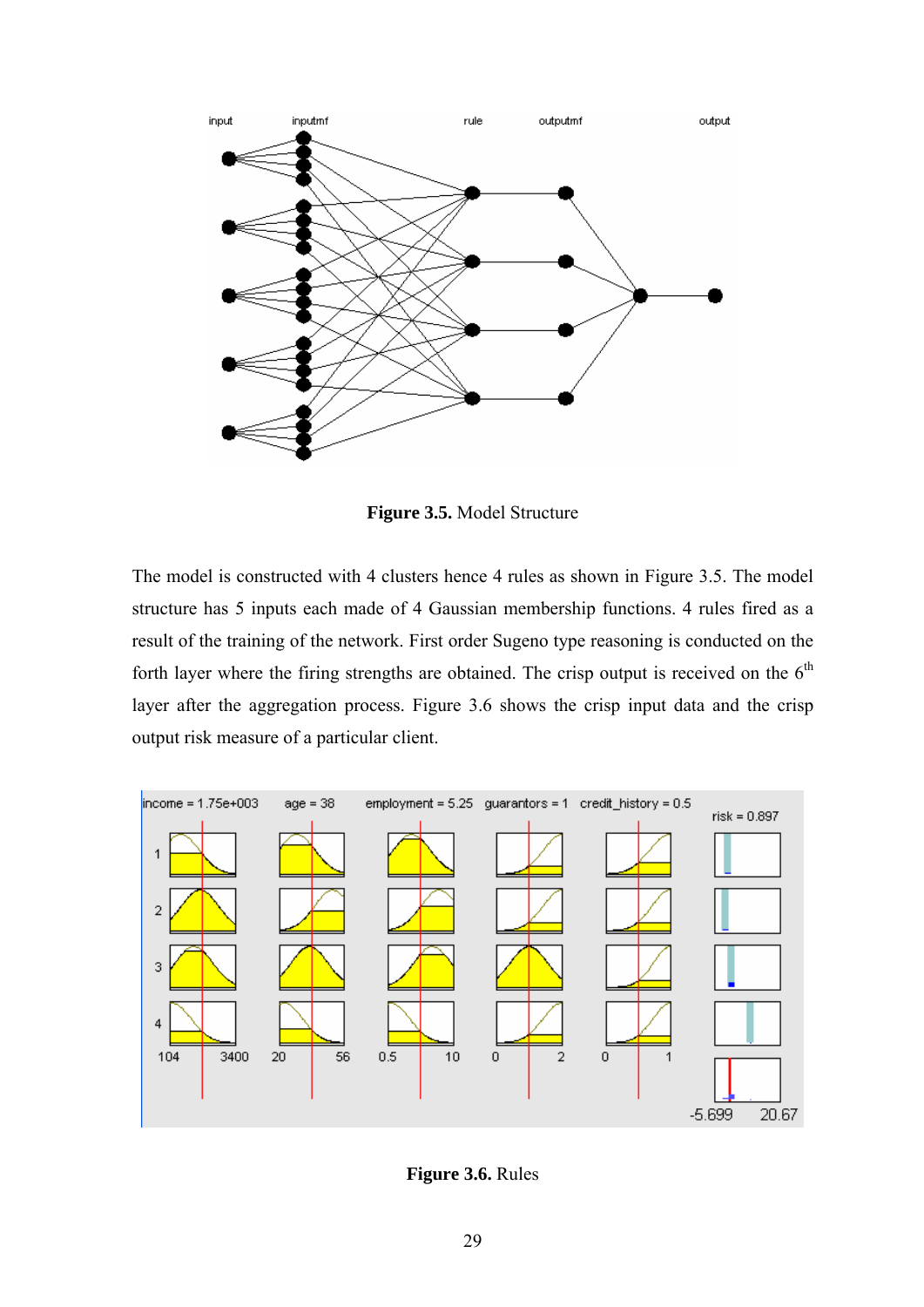The surface plot is a three dimensional graphics tool in Matlab to show the shape of the FIS with three dimensional plots at a time. A particular instance of client age-income against risk is shown in Figure 3.7. A generalized idea can be obtained from the surface plot by observing the shape of the relationship between the given parameters. In this particular plot for example, the risk grows higher with low income and young age. (Here 0 represents high risk since we have taken 0 as "loan not granted" by the expert advice).



**Figure 3.7.** Surface plot of age-income v credit risk

The IF-THEN rules produced by the subtractive clustering and ANFIS training is as follows.

**Table 3.3.** If Then rules produced from subtractive clustering.

| rule   income   age |        |        | experience   guarantors   cr_history   risk |     |        |
|---------------------|--------|--------|---------------------------------------------|-----|--------|
| avglow              | avglow | avglow | Hgh                                         | hgh | low    |
| $2$ Hgh             | hgh    | hgh    | Hgh                                         | hgh | avglow |
| $3$ avghgh          | avghgh | avghgh | Low                                         | low | hgh    |
| 4 Low               | low    | low    | Hgh                                         | low | avghgh |

Each row of the table contains the clusters representing the input-output space where the result of each client assessment belongs. These rules are obtained from the ANFIS editor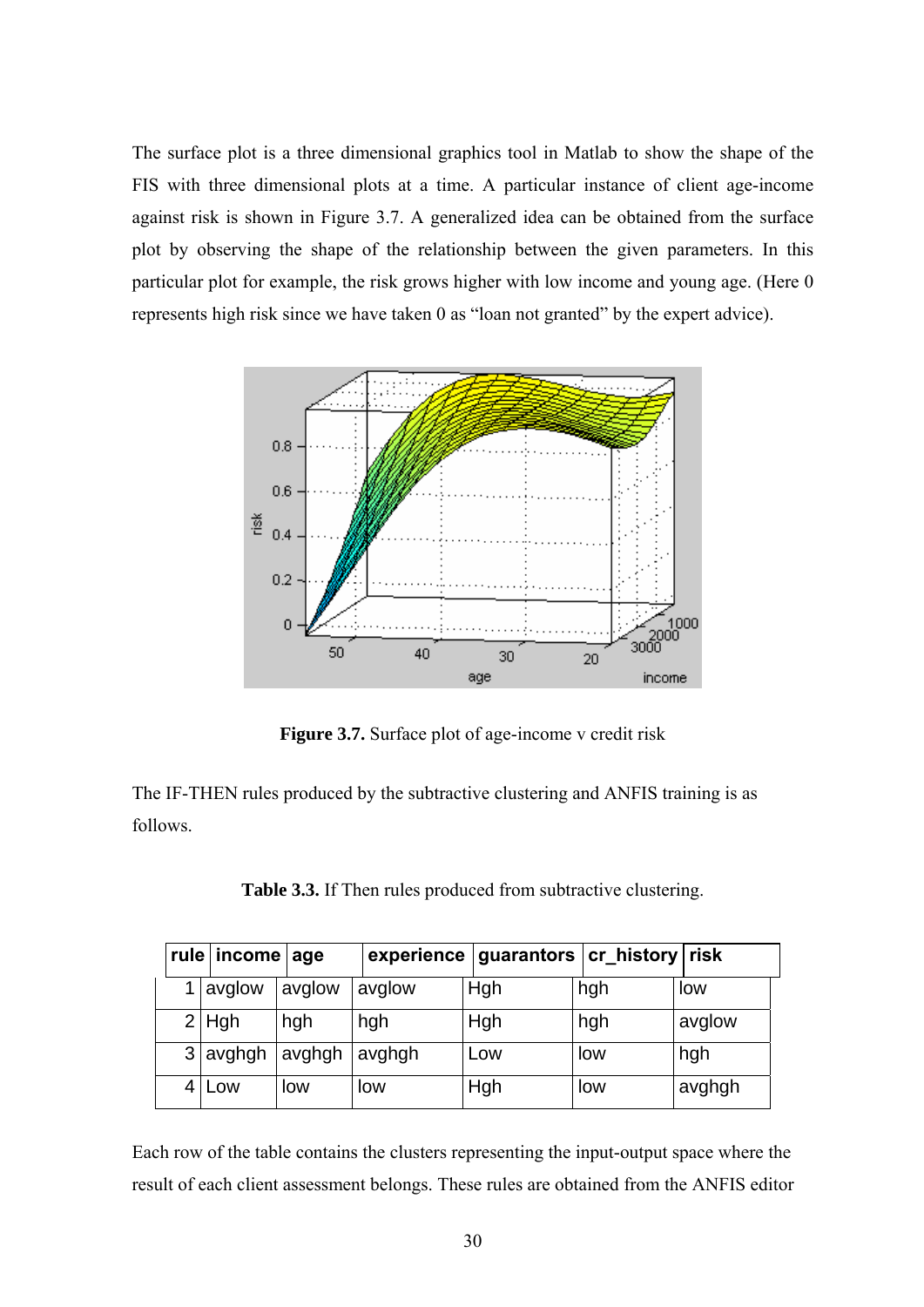by carefully naming the inputs and the outputs at membership function level after the training process.

### **3.4. Input membership function approximation**

As it can be seen in Figure 3.4, two of the inputs (Guarantors and Credit history) have overlapping membership functions. These almost duplicate input functions have no effect on the FIS and therefore can be eliminated [14]. Working with Gaussian membership functions is difficult in both calculating similarity measure as well as defuzzification process. The parameters obtained in the ANFIS learning process Table 3.4 can be used to transform Gaussian membership functions into Trapezoidal membership functions Figure 3.8.

**Table 3.4.** Gaussian Membership functions

| <b>Income</b> |      | Age   |    | <b>Experience</b> |        | <b>Guarantors</b> |        | <b>Credit History</b> |        |
|---------------|------|-------|----|-------------------|--------|-------------------|--------|-----------------------|--------|
| 932.2         | 260  | 10.18 | 23 | 2.687             | 0.9999 | 0.5643            | 2      | 0.3047                | 0.9936 |
| 932.2         | 680  | 10.18 | 30 | 2.687             | 4      | 0.5656            | 2      | 0.2828                |        |
| 932.2         | 1335 | 10.18 | 37 | 2.687             |        | 0.5658            | 0.9997 | 0.2671                | .004   |
| 932.2         | 1636 | 10.18 | 50 | 2.687             | 8      | 0.5667            | 1.999  | 0.2736                | 1.003  |

The Gaussian membership functions are transformed into Trapezoidal membership functions using Matlab Membership Function-To-Membership Function conversion tool.

 $x=0:0.1:60$ ;  $mfp1 = [10.1830];$  $mfp2 = mf2mf(mfp1, 'gaussmf', 'trapmf');$  $plot(x,gaussmf(x,mfp1),x,trapmf(x,mfp2))$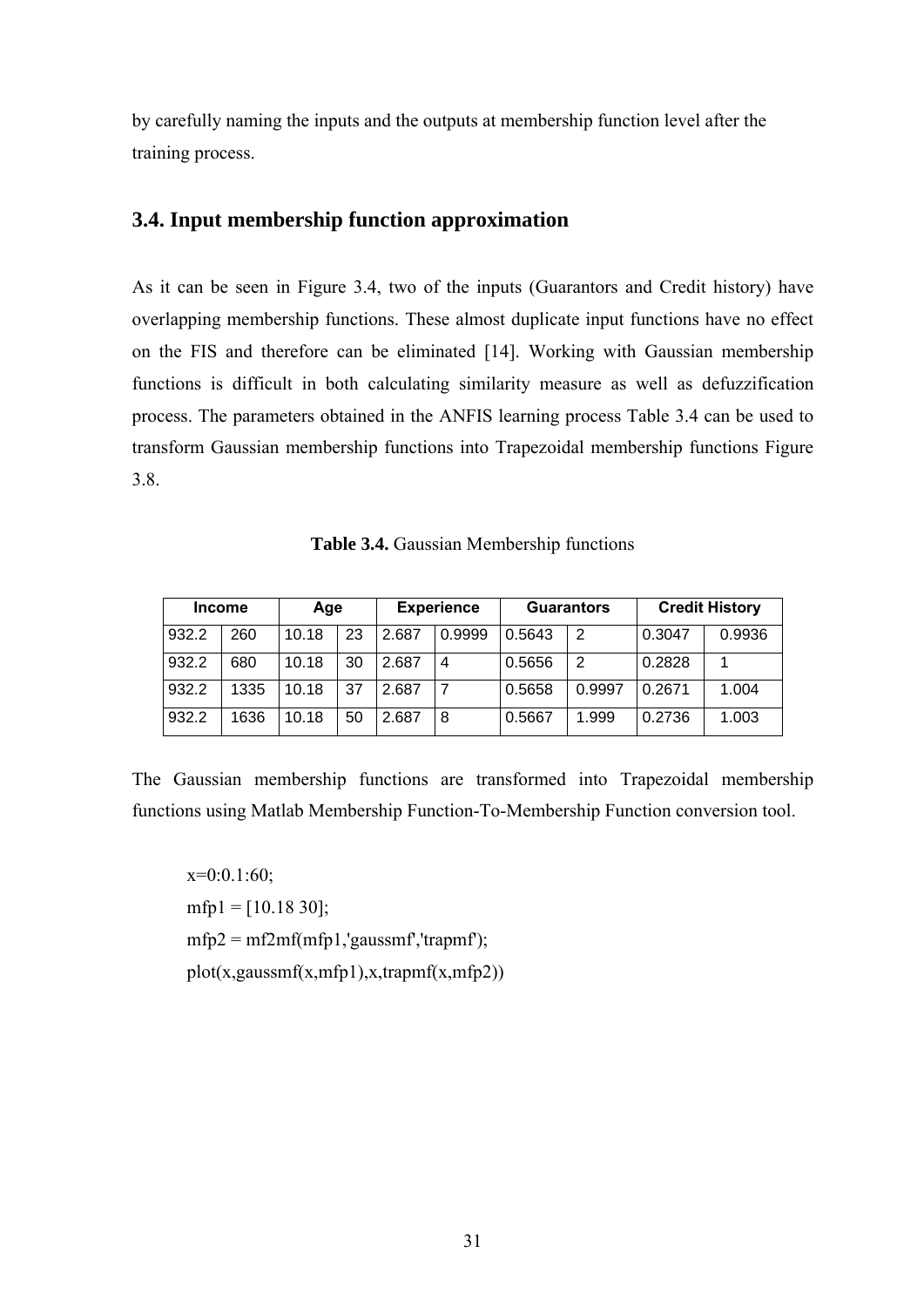

Figure 3.8. Gaussian to Trapezoidal membership function conversion

The new Trapezoidal function parameters are collected from the variable mfp2.

mfp2 = (10.7 25.33 34.67 49.3)

The function conversion process is conducted for all input membership functions and the results are tabulated as shown in Table 3.5.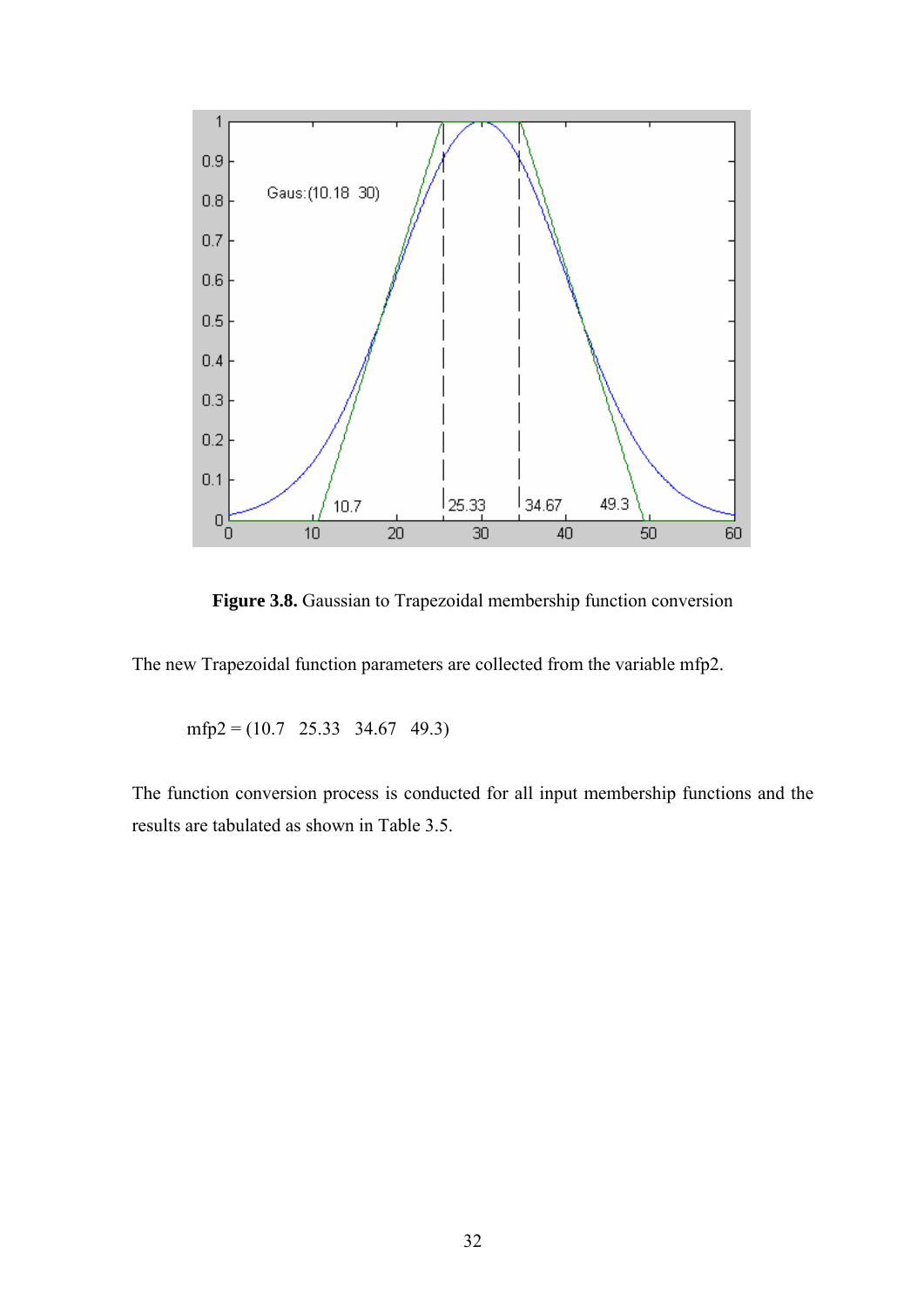|          | Age      |       |      |       | <b>Experience</b> |       |      |          |           |       |       |
|----------|----------|-------|------|-------|-------------------|-------|------|----------|-----------|-------|-------|
| $-1507$  | $-167.9$ | 687.9 | 2027 | 3.697 | 18.33             | 27.67 | 42.3 | $-4.094$ | $-0.2336$ | 2.233 | 6.094 |
| $-1087$  | 252.1    | 108   | 2447 | 10.7  | 25.33             | 34.67 | 49.3 | $-1.094$ | 2.766     | 5.233 | 9.094 |
| $-432.3$ | 907.1    | 1763  | 3102 | 17.7  | 32.33             | 41.67 | 56.3 | .906     | 5.767     | 8.233 | 12.09 |
| $-131.3$ | 1208     | 2064  | 3403 | 30.7  | 45.33             | 54.67 | 69.3 | 2.906    | 6.767     | 9.233 | 13.09 |

**Table 3.5.** Trapezoidal Membership functions

|            | <b>Guarantors</b> |       |       | <b>Credit History</b> |        |       |       |  |  |
|------------|-------------------|-------|-------|-----------------------|--------|-------|-------|--|--|
| $-0.07304$ | 0.7399            | .259  | 2.072 | 0.4159                | 0.8537 | 1.134 | 1.571 |  |  |
| 0.925      | 1.739             | 2.259 | 3.074 | 0.4638                | 0.8702 | 1.13  | 1.536 |  |  |
| 0.9278     | 1.740             | 2.260 | 3.072 | 0.4839                | 0.8770 | 1.128 | 1.521 |  |  |
| 0.9305     | 1.741             | 2.259 | 3.070 | 0.4980                | 0.8817 | 1.127 | 1.511 |  |  |

After the input membership function elimination "the shaded parameters in Table 3.5 process, a new ANFIS training is performed Figure 3.9. The result is only around 2% away from the maximum accuracy achieved with the FIS using the Gaussian membership functions originally extracted from subtractive clustering technique Table 3.6.



**Figure 3.9.** New model structure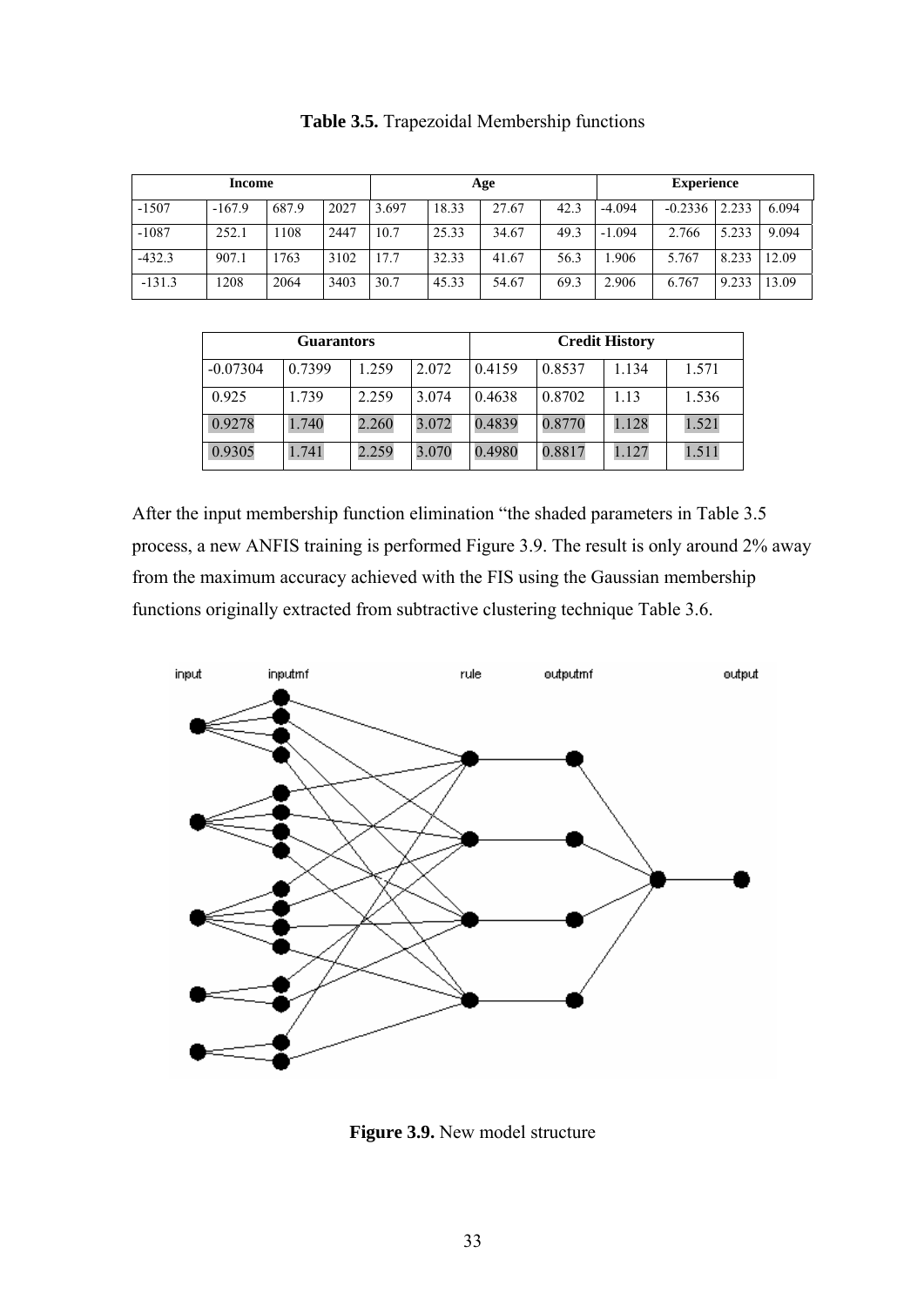**Table 3.6.** The result of FIS with trapezoidal input functions.

|     |  |         |         | radius   unmatched   rules   trnRMSE   chkRMSE   Accuracy % |
|-----|--|---------|---------|-------------------------------------------------------------|
| 0.8 |  | 0.15159 | 0.49546 | 94.17                                                       |

The graphical representation of the new rules and the surface plot is shown in Figure 3.10 and Figure 3.11 respectively.



**Figure 3.10.** The new rules



**Figure 3.11.** The new surface plot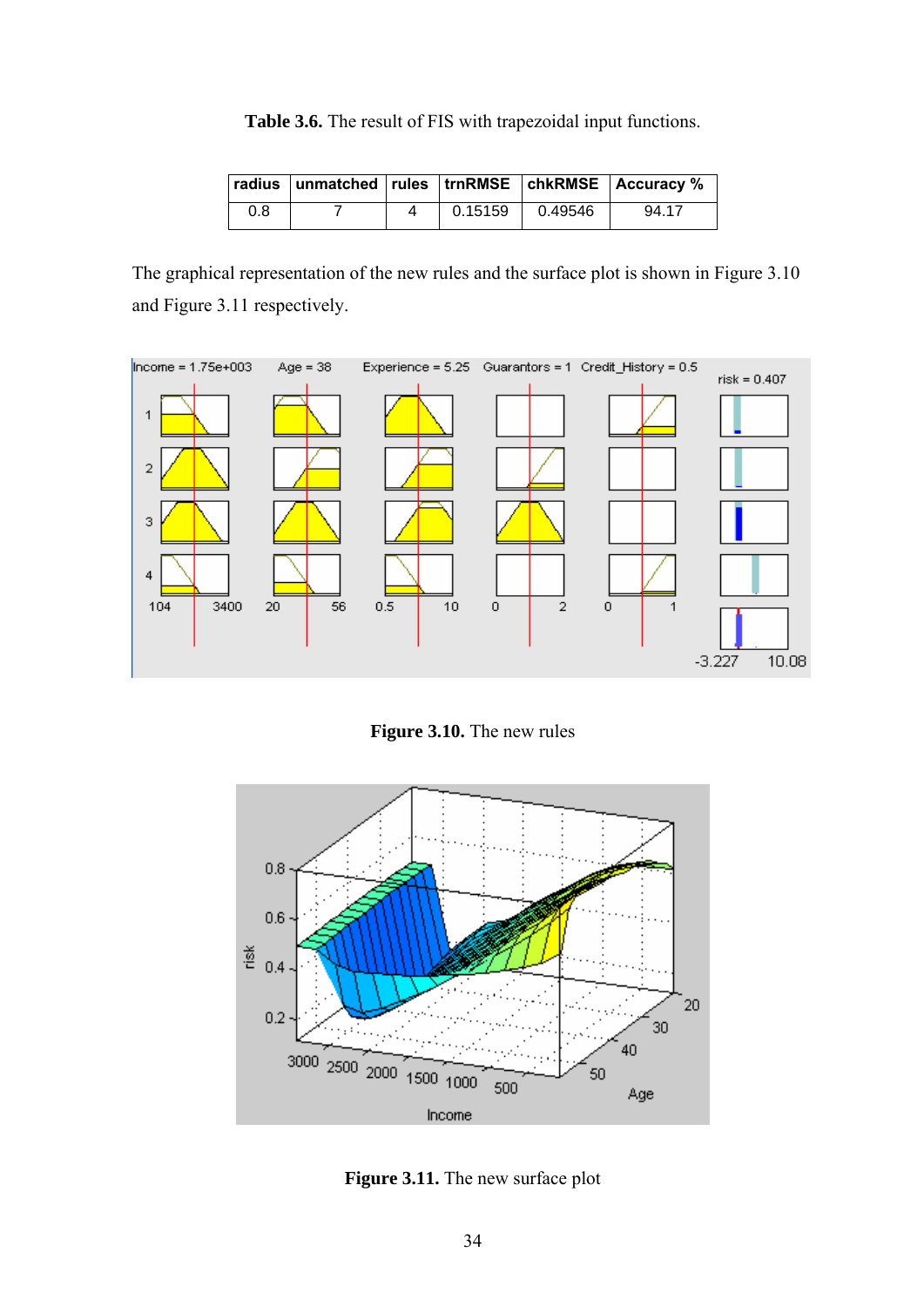The new FIS has the same number of rules but with trapezoidal membership functions. As described in Introduction section of this thesis, the new FIS obtained is now ready to be reparameterized and upgraded to Neuro Fuzzy Type 2 inference system to remove further the uncertainty.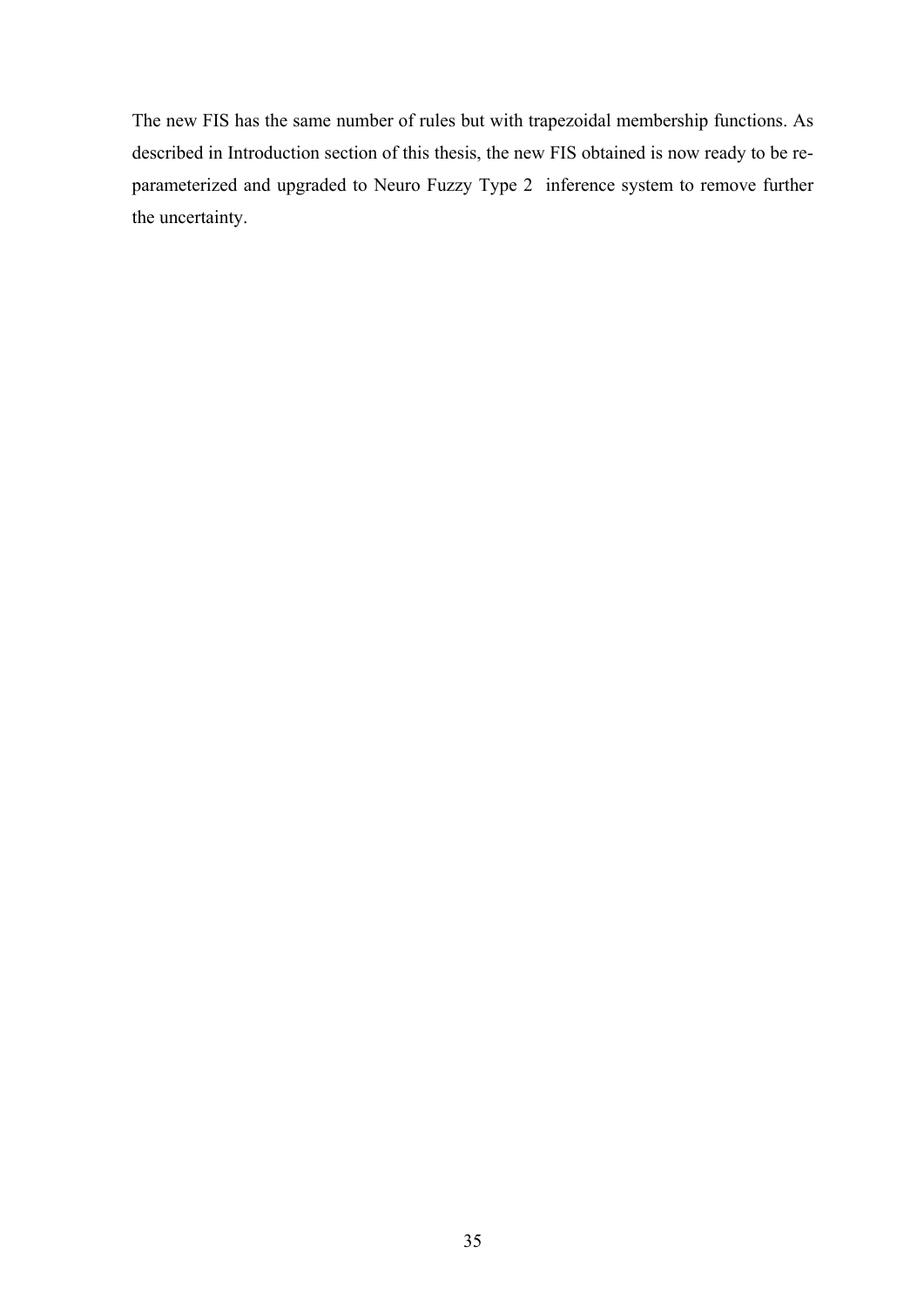# **4. FUZZY TYPE 2 LOGIC SYSTEM**

#### **4.1. Fuzzy Logic System**

A Fuzzy Logic System (FLS), includes fuzzifier, rules, inference engine, and defuzzifier [21]. Quite often, the knowledge that is used to construct the rules in a FLS is uncertain. Type-1 FLSs, whose membership functions are Type-1 Fuzzy sets, are unable to directly handle rule uncertainties. Type-2 FLSs, the subject of this paper, in which antecedent or consequent membership functions are Type-2 fuzzy sets, can handle rule uncertainties. A general formula for the extended up-star composition of Type-2 relations is given by Karnik and Mendel [19], [20]. Based on this formula, Karnik and Mendel [19], [20] established a complete Type-2 FLS theory to handle uncertainties in FLS rules. Similar to a Type-1 FLS, a Type-2 FLS includes fuzzifier, rule base, fuzzy inference engine, and output processor. The output processor includes type-reducer and defuzzifier; it generates a Type-l fuzzy set output (from the type-reducer) or a crisp number (from the defuzzifier). A Type-2 FLS is again characterized by IF-THEN rules, but its antecedent or consequent sets are now Type-2. Type-2 FLSs can be used when the circumstances are too uncertain to determine exact membership grades, such as when training data is corrupted by noise.



**Figure 4.1.** Fuzzy Type 2 FLS

General Type-2 FLSs are computationally intensive, because type-reduction is very intensive. Things simplify a lot when secondary membership functions (MF) are interval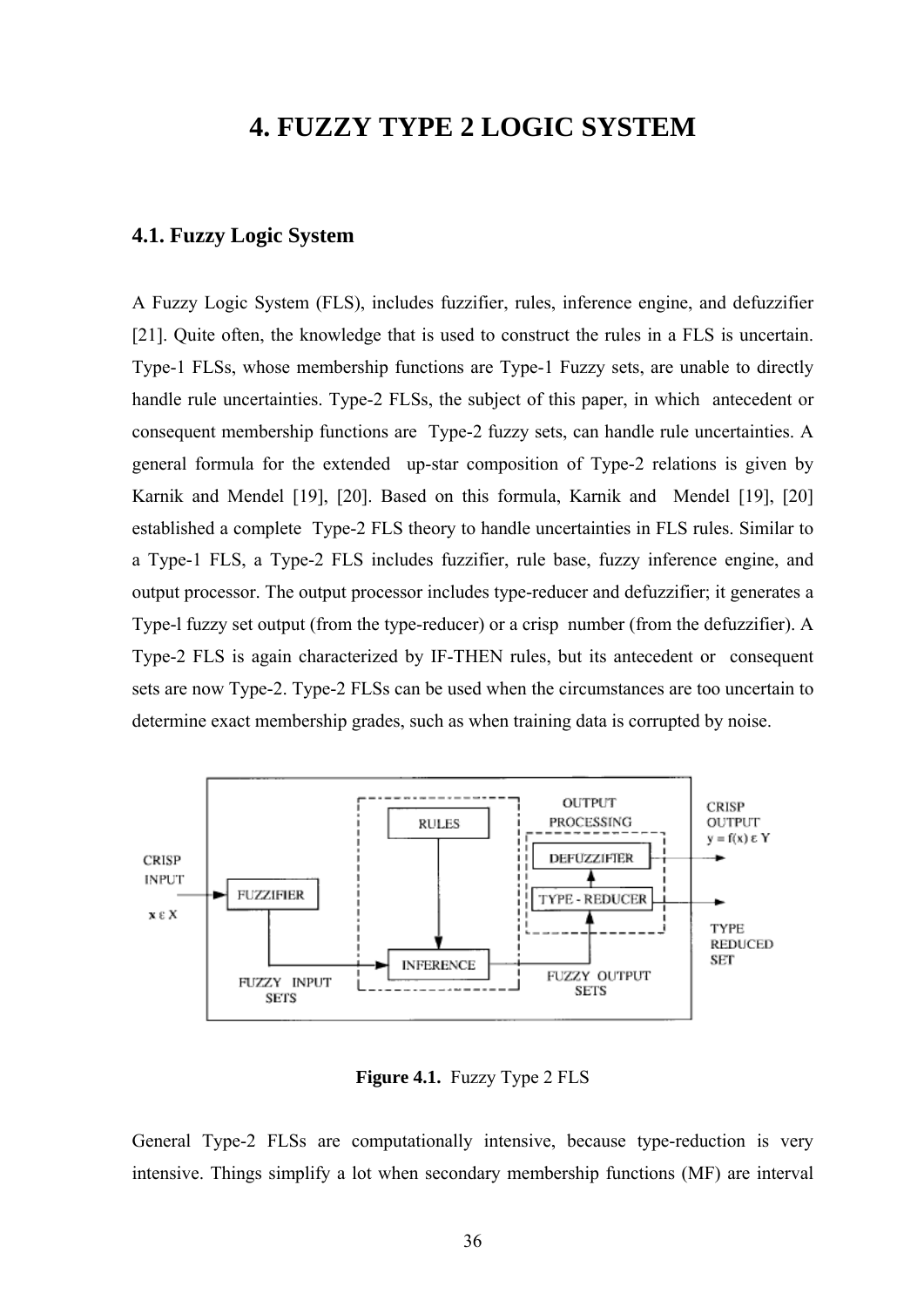sets, in this case, the secondary memberships are either 0 or l. When the secondary MFs are interval sets, the Type-2 FLS is called "Interval Type-2 FLS".

Interval Type-2 FLS is applicable [18] when:

- the data-generating system is known to be time-varying but the mathematical description of the time-variability is unknown.
- Measurement noise is nonstationary and the mathematical description of the nonstationarity is unknown.
- Features in a pattern recognition application have statistical attributes that are nonstationary and the mathematical descriptions of the nonstationarities are unknown;
- Knowledge is mined from a group of experts using questionnaires that involve uncertain words
- Linguistic terms are used that have a nonmeasurable domain.

### **4.2. Type-2 Fuzzy Sets**

In this section, Type-2 Fuzzy sets and some important associated concepts are defined. By doing this, we provide a simple collection of mathematically well-defined terms that will let us effectively communicate about Type-2 Fuzzy sets. Imagine blurring the Type-1 membership function depicted in Figure 4.2.(a) by shifting the points on the triangle either to the left or to the right and not necessarily by the same amounts, as in Figure 4.2.(b). Then, at a specific point there no longer is a single value for the membership function; instead, the membership function takes on values wherever the vertical line intersects the blur. Those values need not all be weighted the same; hence, we can assign an amplitude distribution to all of those points. Doing this for all  $x \in X$ , we create a three-dimensional membership function (a Type-2 membership function) that characterizes a Type-2 Fuzzy set.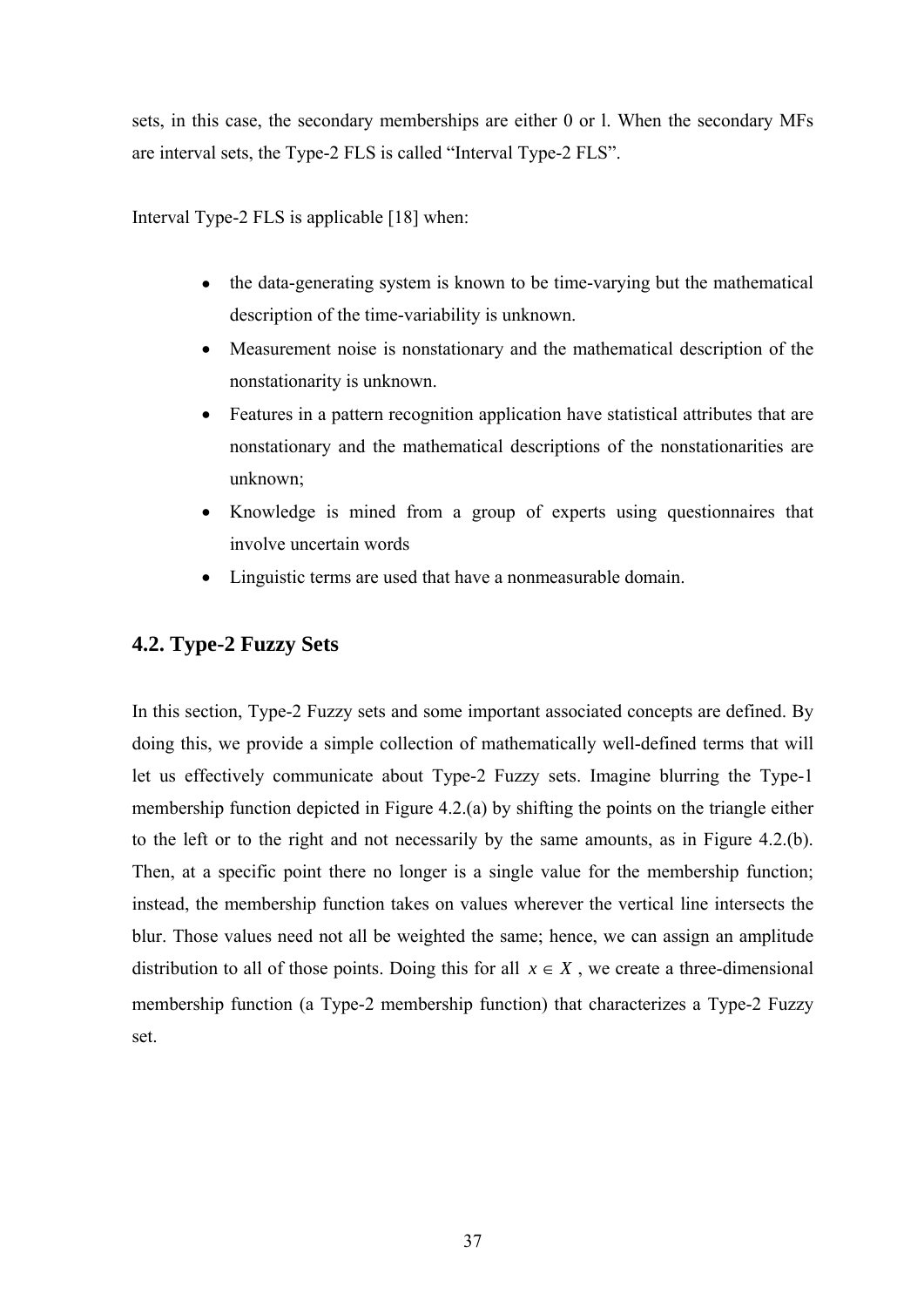

**Figure 4.2. (a)** Type-1 membership function and **(b)** blurred Type-1 membership function, including discretization at  $x = x'$ .



**Figure 4.3.** Example of a Type-2 membership function. The shaded area is the FOU.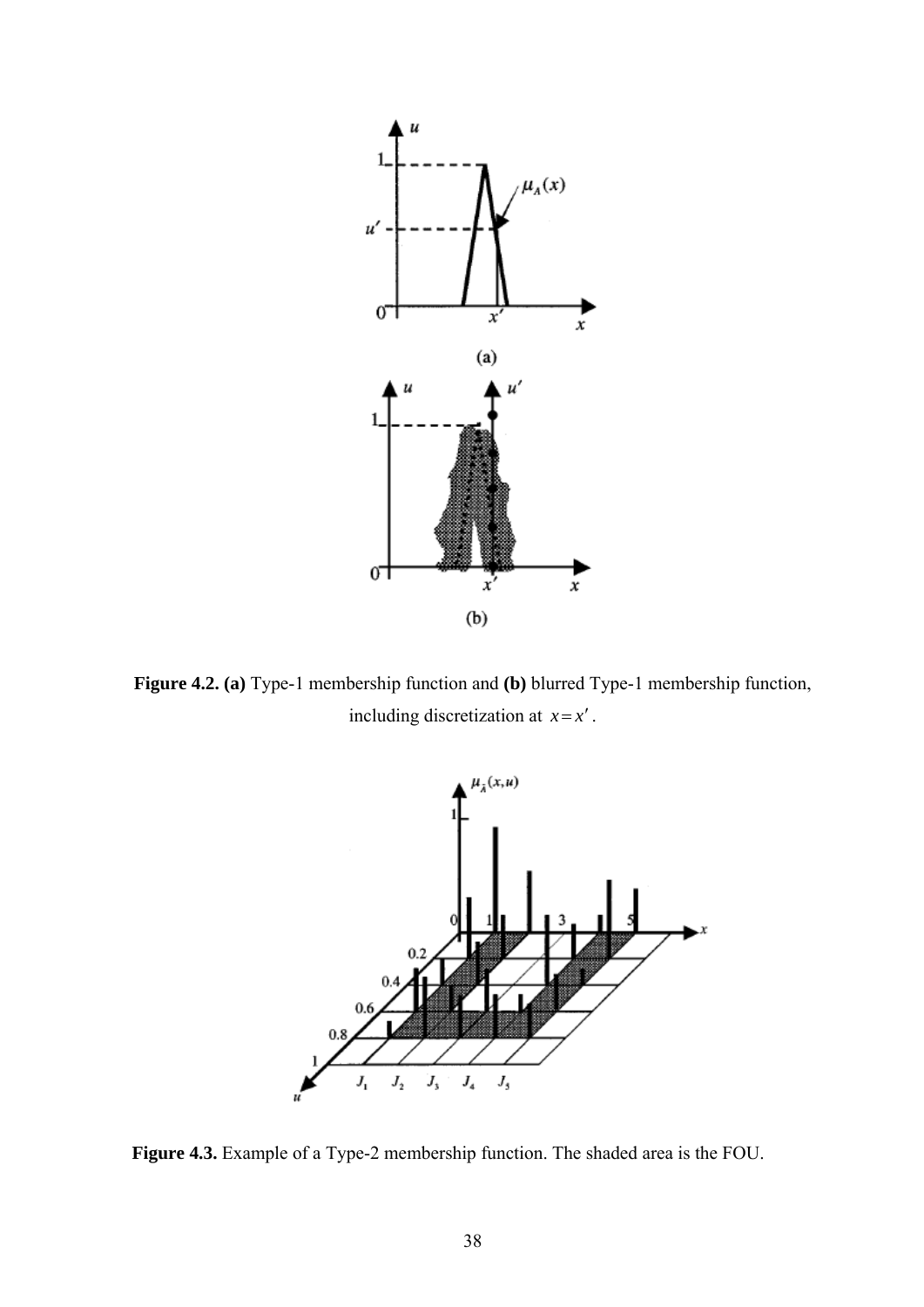Definition 1: A Type-2 Fuzzy set, denoted  $\widetilde{A}$ , is characterized by a Type-2 membership function  $\mu_{\tilde{A}}(x, u)$ , where  $x \in X$  and  $u \in j_x \subseteq [0,1]$ ,

$$
\tilde{A} = \{((x, u), \mu_{\tilde{A}}(x, u)) \mid \forall x \in X, \forall u \in J_x \subseteq [0, 1]\}\
$$
\n
$$
(4.1)
$$

in which  $0 \le \mu_{\tilde{A}}(x, u) \le 1$ .  $\tilde{A}$  can also be expressed as

$$
\tilde{A} = \int_{x \in X} \int_{u \in J_x} \mu_{\tilde{A}}(x, u) / (x, u) \quad J_x \subseteq [0, 1]
$$
\n(4.2)



**Figure 4.4.** Example of a vertical slice for the Type-2 membership function .

where ∫∫ denotes union over all admissible *<sup>x</sup>* and *<sup>u</sup>* . For discrete universes of discourse is  $\int$  replaced by  $\sum$ .

In *Definition 1*, the first restriction  $\forall u \in \mathcal{J}_x \subseteq [0,1]$  that is consistent with the type-1 constraint that  $0 \leq \mu_A(x) \leq 1$ , i.e., when uncertainties disappear a type-2 membership function must reduce to a type-1 membership function, in which case the variable  $<sup>u</sup>$  equals</sup>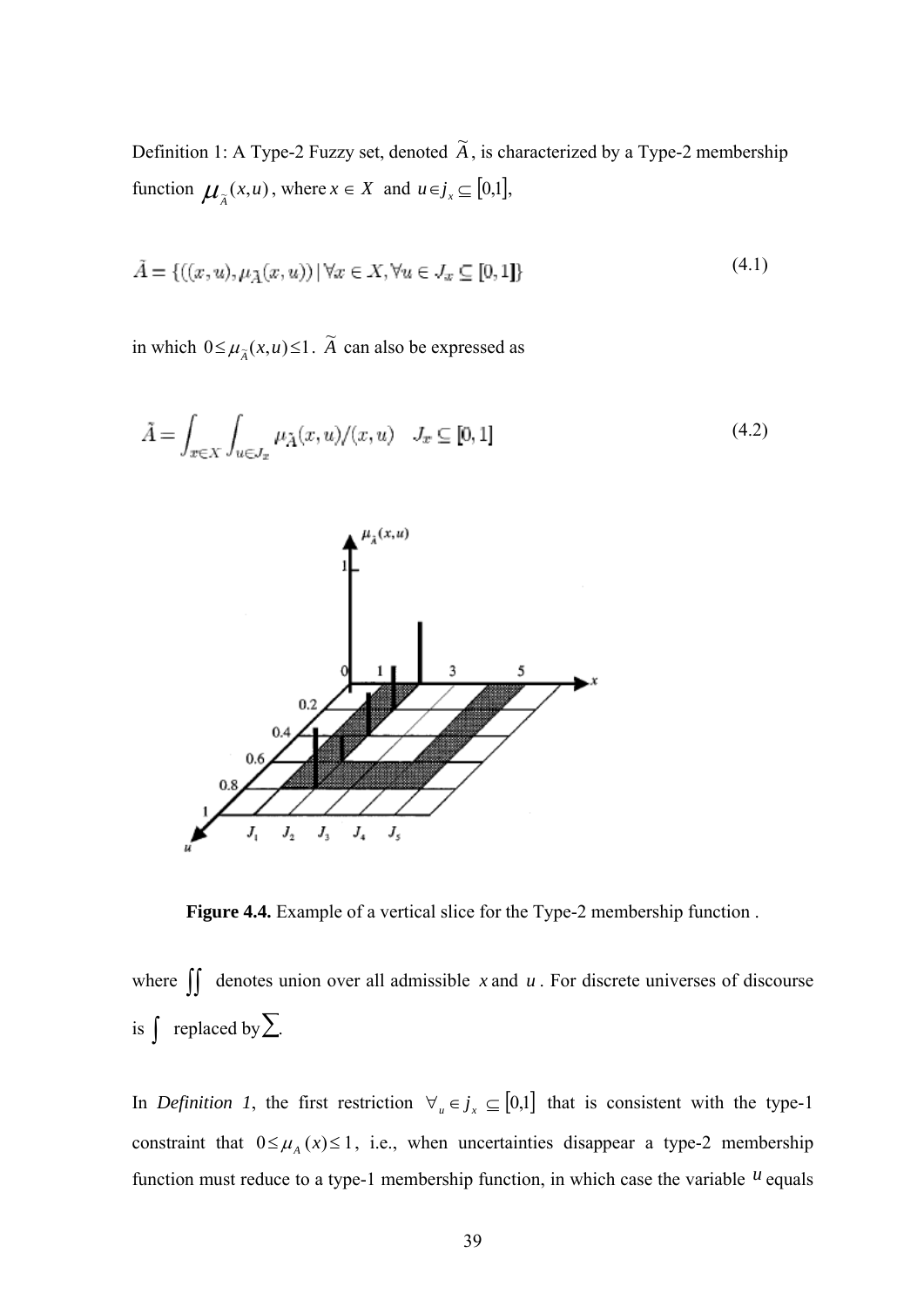$\mu_A(x)$  and  $0 \le \mu_A(x) \le 1$ . The second restriction that  $0 \le \mu_{\tilde{A}}(x, u) \le 1$  is consistent with the fact that the amplitudes of a membership function should lie between or be equal to 0 and 1.

*Definition 2:* At each value of *x*, say  $x = x'$ , the 2-D plane whose axes are *u* and  $\mu_{\tilde{A}}(x, u)$ is called a vertical slice of  $\mu_{\tilde{A}}(x,u)$ . A secondary membership function is a vertical slice of

 $\mu_{\tilde{A}}(x, u)$ . It is  $\mu_{\tilde{A}}(x = x', u)$  for  $x \in X$  and  $\forall u \in j_{x'} \subseteq [0, 1]$ , i.e,

$$
\mu_{\tilde{A}}(x = x', u) \equiv \mu_{\tilde{A}}(x') = \int_{u \in J_{x'}} f_{x'}(u) / u \quad J_{x'} \subseteq [0, 1] \tag{4.3}
$$

Based on the concept of secondary sets, we can reinterpret a Type-2 Fuzzy set as the union of all secondary sets, i.e., using (4.3), we can re-express in a vertical-slice manner, as

$$
\tilde{A} = \{(x, \mu_{\tilde{A}}(x)) \mid \forall x \in X\}
$$
\n
$$
(4.4)
$$

or, as

$$
\tilde{A} = \int_{x \in X} \mu_{\tilde{A}}(x)/x = \int_{x \in X} \left[ \int_{u \in J_x} f_x(u)/u \right] / x \tag{4.5}
$$

 $J_x \subseteq [0,1]$ .

*Definition 3:* The domain of a secondary membership function is called the primary membership of *x*. In (4.5),  $j_x$  is the primary membership of *x*, where  $j_x \subseteq [0,1]$  for ∀*x*∈ *X* .

*Definition 4:* The amplitude of a secondary membership function is called a secondary grade. In (4.5),  $f_x(u)$  is a secondary grade; in (4.1),  $\mu_{\tilde{A}}(x',u')(x' \in X, u' \in j_{x'})$  is a secondary grade. If *X* and  $J<sub>x</sub>$  are both discrete, then the right-most part of (4.5) can be expressed as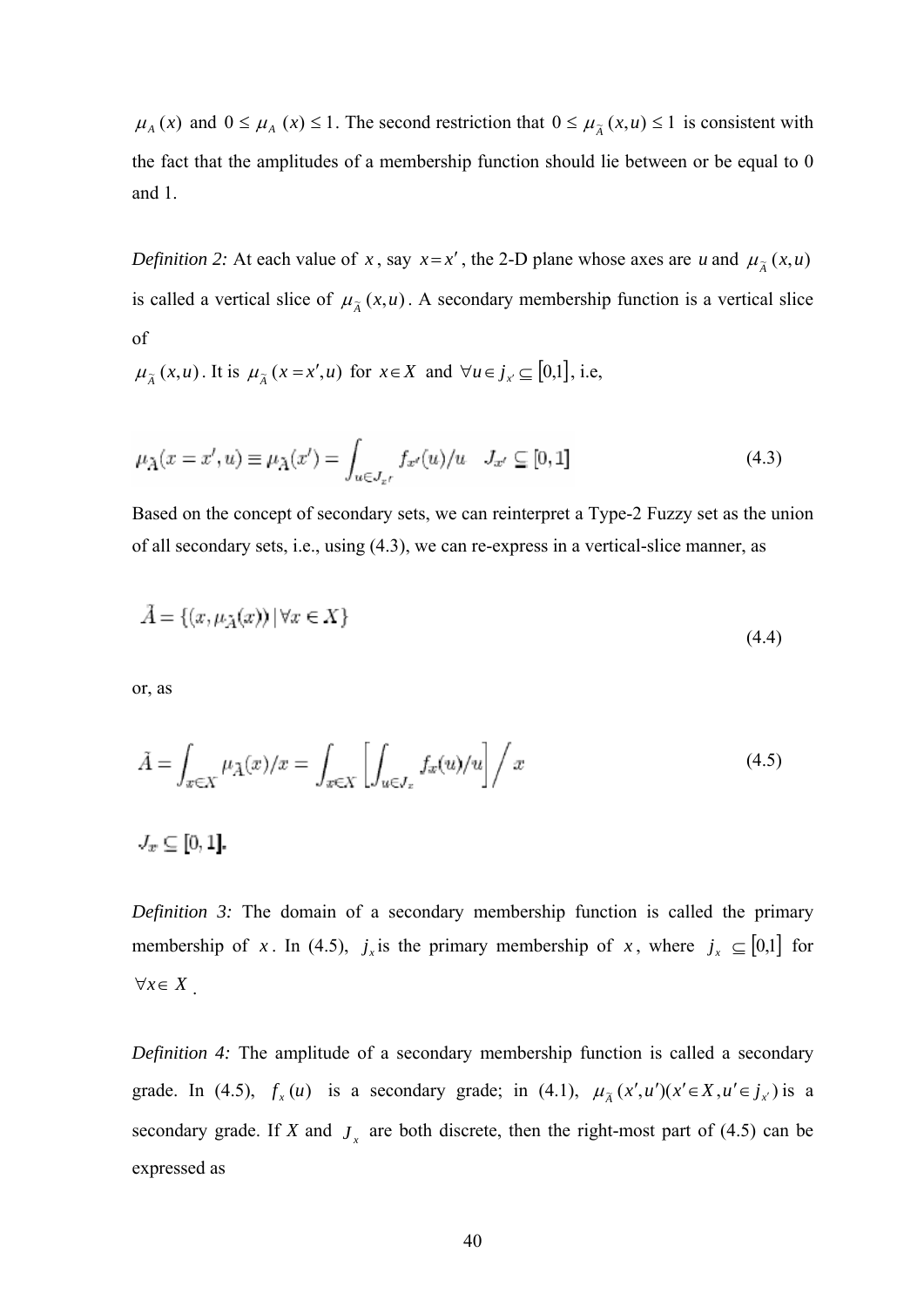$$
\tilde{A} = \sum_{x \in X} \left[ \sum_{u \in J_x} f_x(u)/u \right] / x \n= \sum_{i=1}^N \left[ \sum_{u \in J_{x_i}} f_{x_i}(u)/u \right] / x_i \n= \left[ \sum_{k=1}^{M_1} f_{x_1}(u_{1k})/u_{1k} \right] / x_1 + \dots + \left[ \sum_{k=1}^{M_N} f_{x_N}(u_{Nk})/u_{Nk} \right] / x_N.
$$
\n(4.6)

In this equation, also denotes union. Observe that has been discretized into values and at each of these values has been discretized into values. The discretization along each does not have to be the same, which is why we have shown a different upper sum for each of the bracketed terms. If, however, the discretization along each is the same, then

$$
M_1 = M_2 = \cdots = M_N = M.
$$

*Definition 5:* Uncertainty in the primary memberships of a Type-2 Fuzzy set, , consists of a bounded region that we call the footprint of uncertainty (FOU). It is the union of all primary memberships, i.e.,

$$
\text{FOU}(\tilde{A}) = \bigcup_{x \in X} J_x \tag{4.7}
$$

The shaded region in Figure 4.4 is the FOU. The term *footprint of uncertainty* is very useful, because it not only focuses our attention on the un certainties inherent in a specific Type-2 membership function, whose shape is a direct consequence of the nature of these uncertainties, but it also provides a very convenient verbal description of the entire domain of support for all the secondary grades of a Type-2 membership function. It also lets us depict a Type-2 Fuzzy set graphically in two-dimensions instead of three dimensions, and in so doing lets us overcome the first difficulty about Type-2 Fuzzy sets-their threedimensional nature which makes them very difficult to draw. The shaded FOUs imply that there is a distribution that sits on top of it—the new third dimension of Type-2 Fuzzy sets. What that distribution looks like depends on the specific choice made for the secondary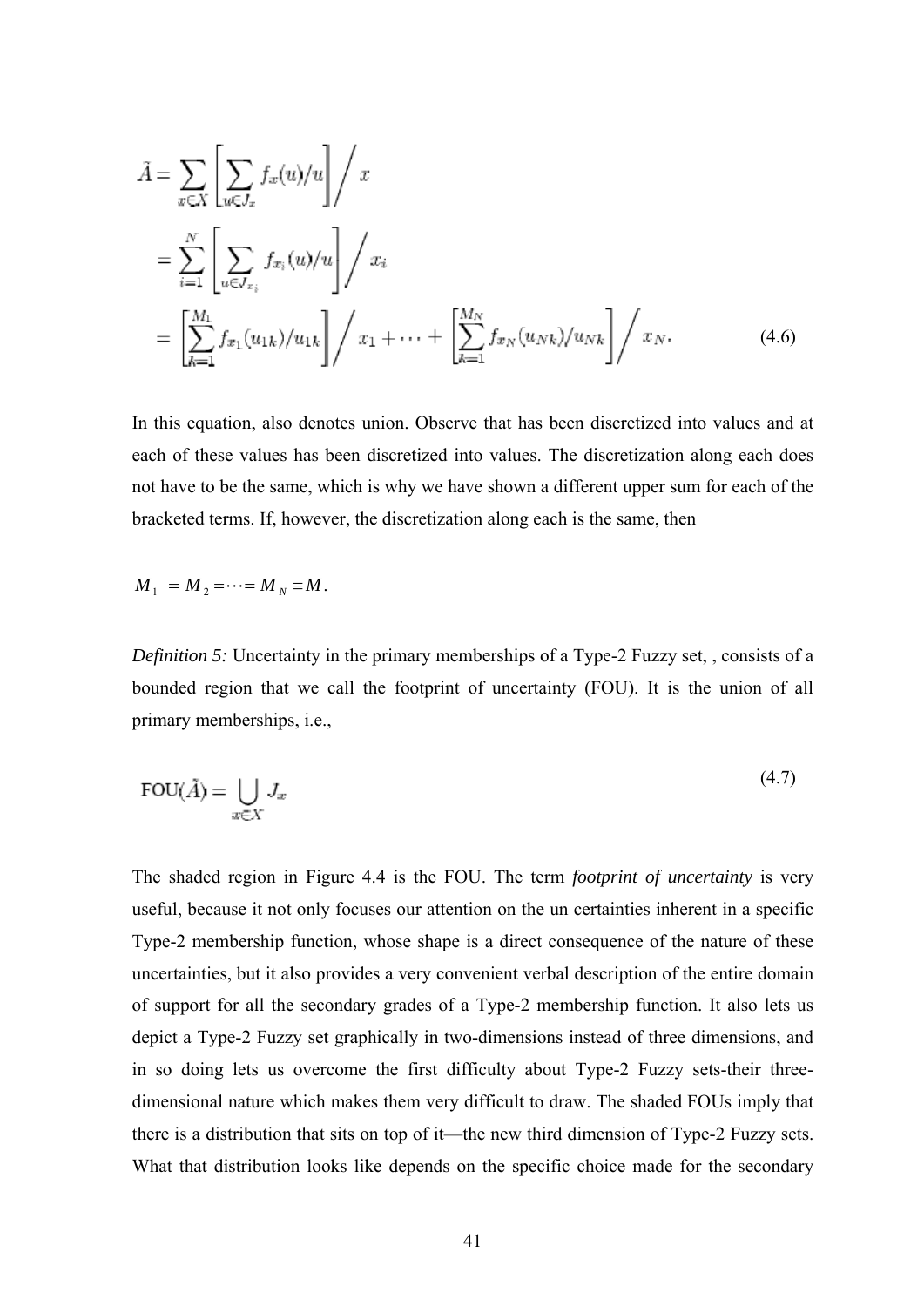grades. When they all equal one, the resulting Type-2 Fuzzy sets are called Interval Type-2 fuzzy sets. Such sets are the most widely used Type-2 Fuzzy sets to date.

*Definition 6:* Fordiscrete universes of discourse *X* and *U*, an embedded Type-2 set  $A_{\rho}$  has *N* elements, where  $A_e$  contains exactly one element from  $j_{x_1}, j_{x_2},..., j_{x_N}$ , namely  $u_1, u_2, \dots, u_N$ , each with its associated secondary grade, namely

$$
f_{x_1}(u_1), f_{x_2}(u_2), \cdots, f_{x_N}(u_N),
$$
, i.e.,

$$
\tilde{A}_{c} = \sum_{i=1}^{N} [f_{x_i}(u_i)/u_i]/x_i \quad u_i \in J_{x_i} \subseteq U = [0, 1].
$$
\n(4.8)

Set  $A_e$  is embedded in  $\widetilde{A}$ , and, there are a total of  $\prod_{i=1}^{N} M_i A_e$ .

*Definition 7:* For discrete universes of discourse *X* and *U*, an embedded Type-1 set  $A_e$  has *N* elements, one each from  $j_{x_1}, j_{x_2},..., j_{x_N}$ , namely, i.e.,  $u_1, u_2, \dots, u_N$  i.e.

$$
A_e = \sum_{i=1}^{N} u_i / x_i \quad u_i \in J_{x_i} \subseteq U = [0, 1].
$$
\n(4.9)

Set  $A_e$  is the union of all the primary memberships of set  $A_e$  in (4.8), and, there are a total of  $\prod_{i=1}^{N} M_i A_e$ .

*Definition 8:* A Type-1 fuzzy set can also be expressed as a Type-2 Fuzzy set. Its Type-2 representation is  $\frac{1}{\mu_F}(x)/x$  or  $\frac{1}{\mu_F}(x)/x$ ,  $\forall_x \in X$ , for short. The notation  $\frac{1}{\mu_F}(x)$ means that the secondary membership function has only one value in its domain, namely the primary membership  $\mu_F(x)$ , at which the secondary grade equals 1.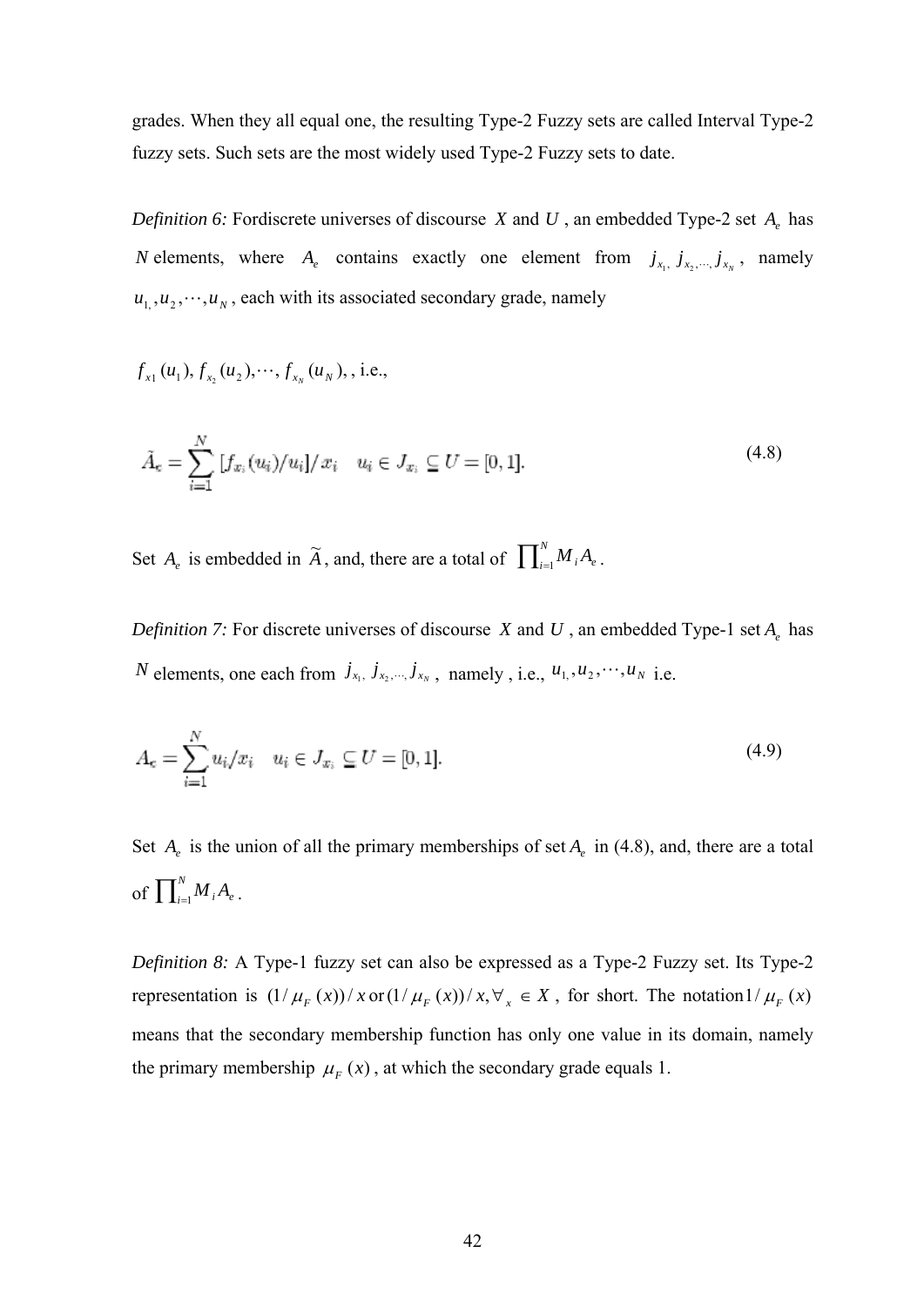#### **4.3. The Structure Of Neuro Fuzzy Type-2 Inference System**

The structure of the Neuro Fuzzy Type 2 Inference System (NFT2IS) is shown in Figure 4.5. Layer 1 contains nodes accepting crisp signals, Layer 2 contains fuzzifiers that map input signals to fuzzy Type-2 terms used in the rules. Layer 3 consists of nodes representing rules. Each rule nodes performs Min operation on the outputs (interval valued membership degrees) of the previous layer incoming links. Layer 4 consists output terms membership functions of type-1. Layer 5 compute the fuzzy output signal for the output variables. Layer 6 does defuzzification using the Center-of-Gravity (COG) defuzzification method [45].



**Figure 4.5.** Structure of Neuro Fuzzy Type 2 Inference System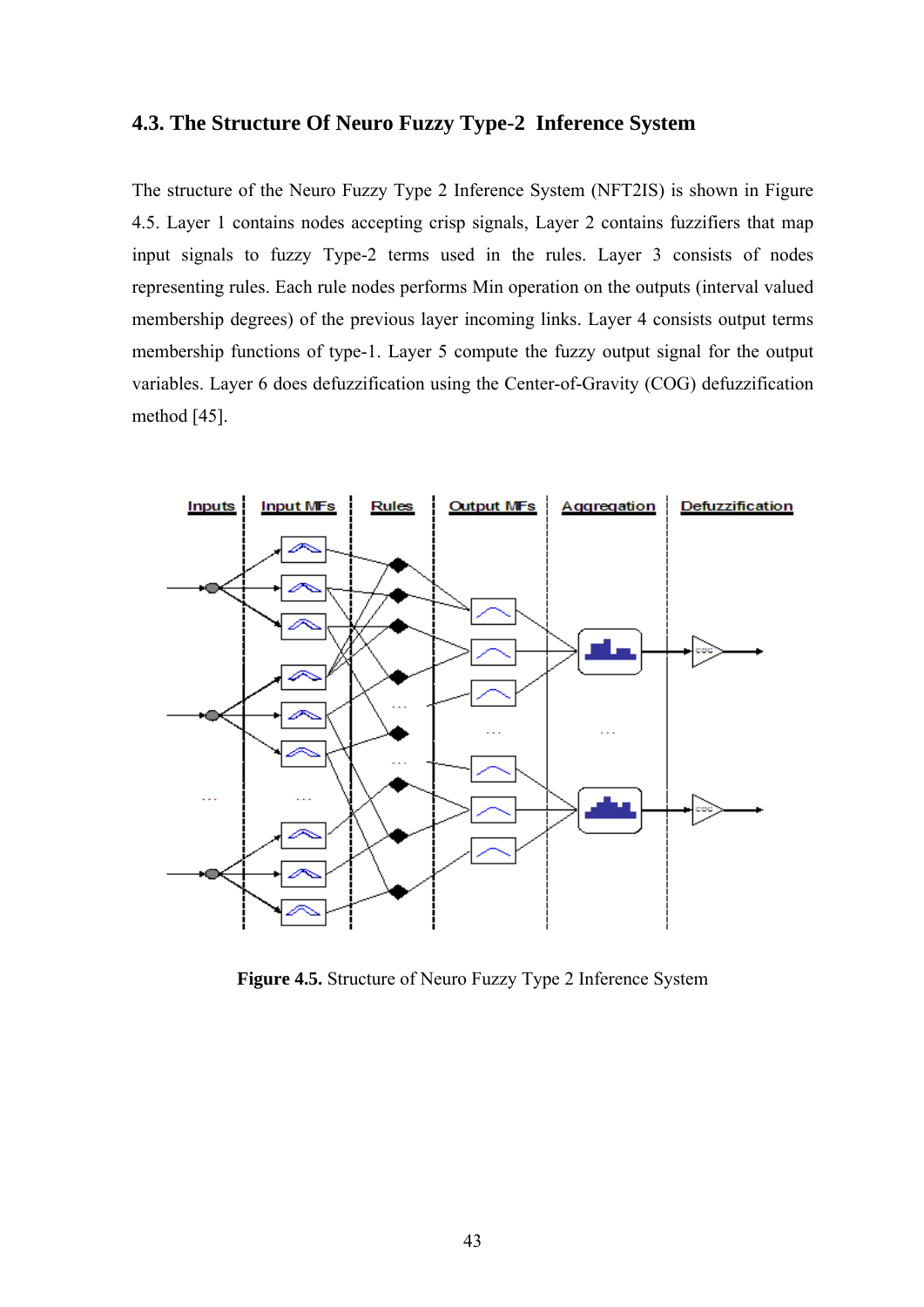### **4.4. Fuzzification and Inference Procedure**

The NFT2IS in this thesis uses 5 Type-2 input variables and 5 Fuzzy Type-1 output variables. The input variable's Fuzzy Type 2 terms are described as:

$$
\widetilde{A} = \{x/\mu_x\}, x \in X \subset \mathfrak{R} \tag{4.10}
$$

$$
\mu_x = \{m/1\}, m \in M_x \subset [0,1]
$$
\n(4.11)

where

$$
M_{xL} = \text{lowerof}([m_{x1}, m_{x2}], [m_{x3}, m_{x4}])
$$
\n(4.12)

$$
m_{x1} = \max\left(\min\left(1, \frac{RL - x}{RL - ML}\right), 0\right) \tag{4.13}
$$

$$
m_{x2} = \max\left(\min\left(1, \frac{RR - x}{RR - MR}\right), 0\right) \tag{4.14}
$$

$$
m_{x3} = \max\left(\min\left(1, \frac{x - LL}{ML - LL}\right), 0\right) \tag{4.15}
$$

$$
m_{x4} = \max\left(\min\left(1, \frac{x - LR}{MR - LR}\right), 0\right) \tag{4.16}
$$

and we calculate the lower of two intervals [a,b] and [c,d] (the operator "lowerof" used above) as follows

$$
lowerof([a,b],[c,d]) = \begin{cases} [a,b], \text{if} \left( \frac{a+b}{2} < \frac{b+c}{2} \right) \\ [c,d], \text{elsewise} \end{cases} \tag{4.17}
$$

*LL*, *LR*, *ML*, *MR*, *RL*, *RR* ( $LL \leq LR \leq ML \leq MR \leq RL \leq RR$ ) are parameters defining the "shape" of Fuzzy Type-2 membership functions. An example of Fuzzy Type 2 input value defined in this way ([0.25, 0.75], [1.25, 1.75], [2.25, 3.00]) is shown in Figure 4.6. As it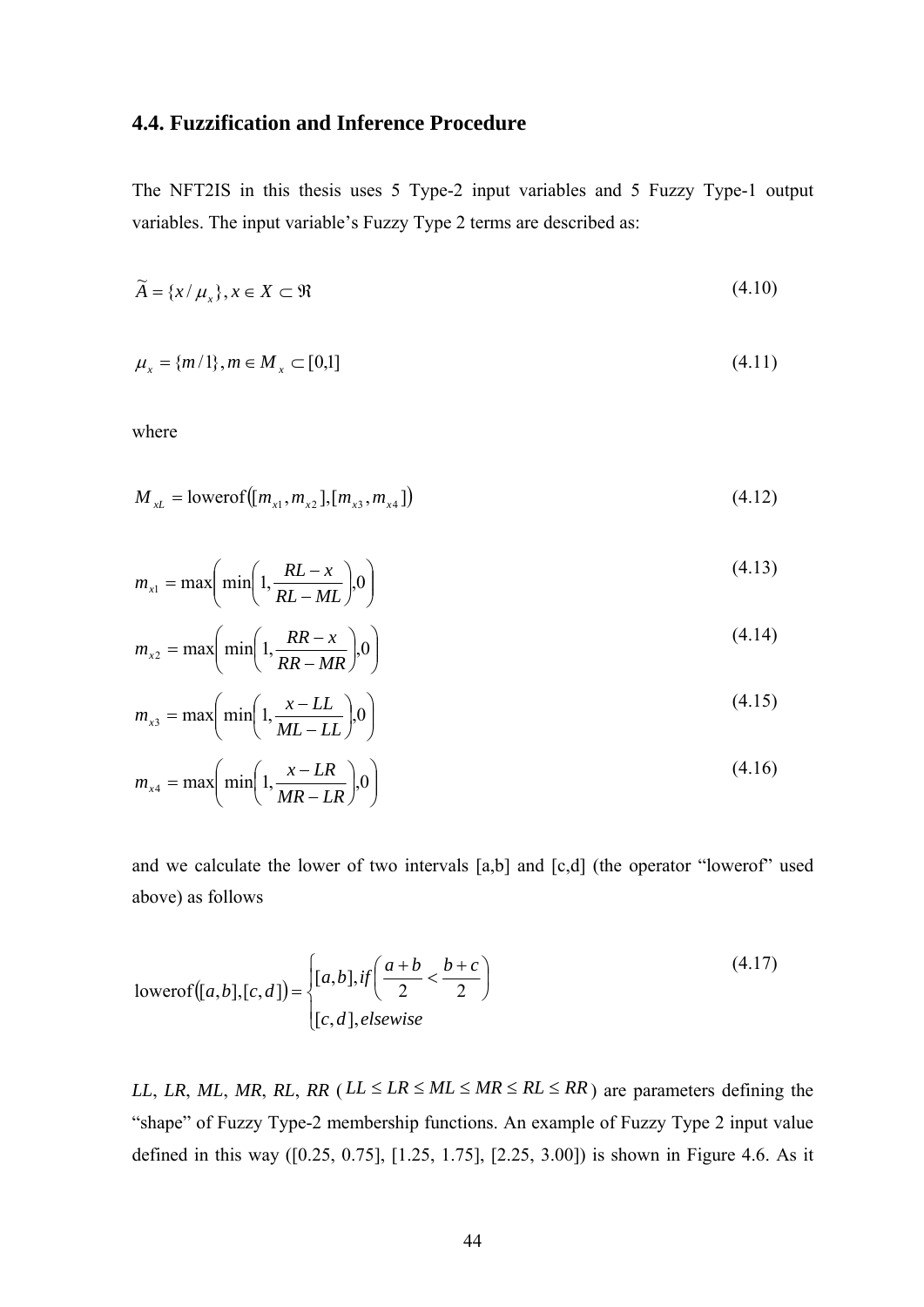can be seen, a Fuzzy Type 2 number can be composed on the basis of three intervals [45] [*LL*,*LR*] (a left interval, indicated by letter L in the figure), [*ML*,*MR*] (a medium interval, indicated by letter M in the figure), and [*RL*,*RR*] (a right interval, indicated by letter R in the figure): [*LL*, *LR*], [*ML*, *MR*], [*RL*, *RR*]. As can be seen from Figure 4.6, input term membership functions can be considered as interval valued membership functions (interval membership values for two values of x are shown:  $x=1$  and  $x=2.5$ ).

The output variable's Fuzzy Type-1 terms are ordinary Fuzzy Type-1 trapezoidal fuzzy numbers:



**Figure 4.6.** A Fuzzy Type 2 term value

Zadeh's implication to compute output membership functions is used. After the implication is performed, we get two piecewise linear membership functions for every output variable:

$$
\widetilde{y}_i = \{ y / [\mu_{Li}(y), \mu_{Ri}(y)] \} \tag{4.19}
$$

Type reducing is performed on the basis of center of gravity (COG) defuzzification procedure: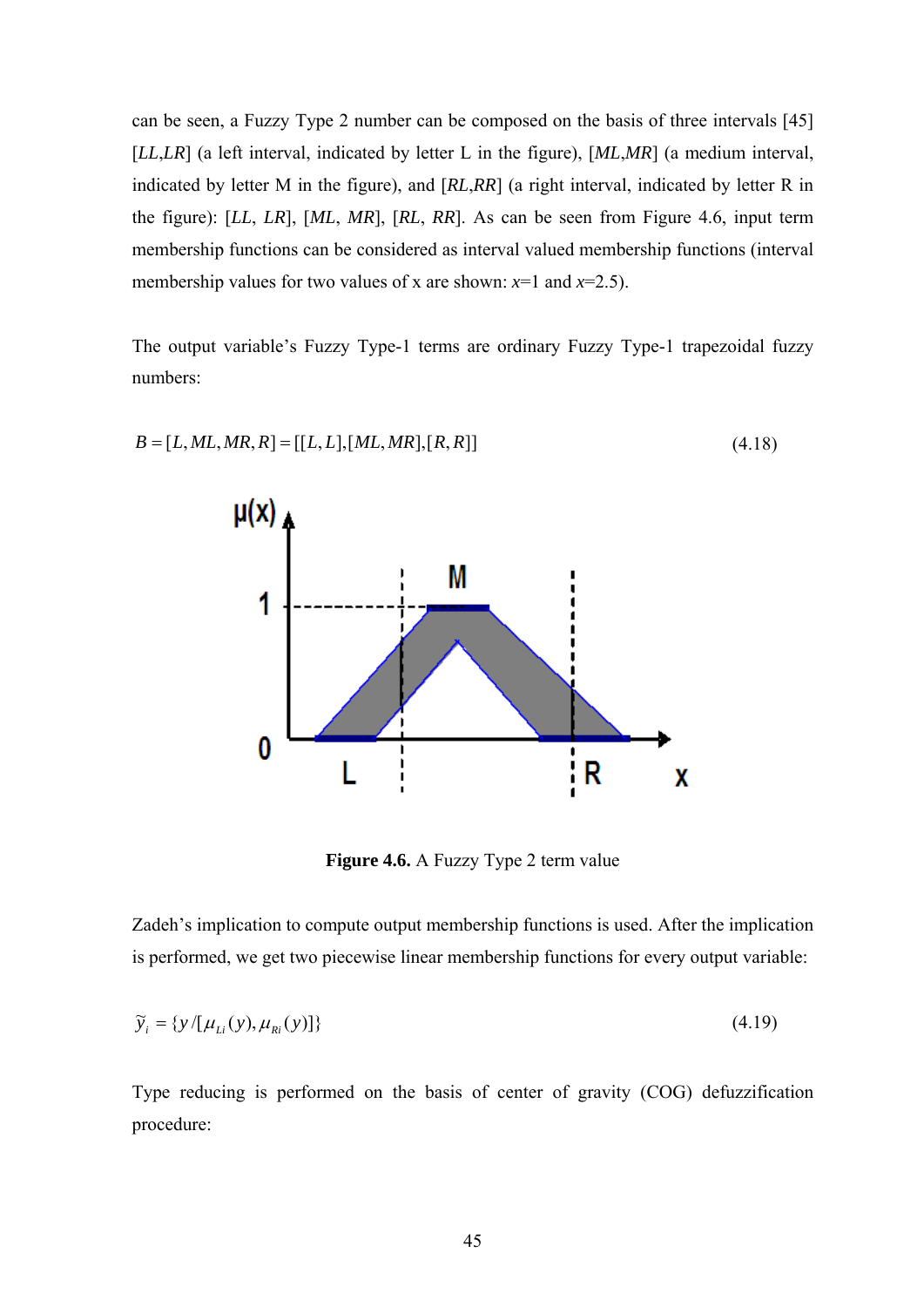$$
COG(\widetilde{y}_i) = \{y/[COG(\mu_{Li}(y)), COG(\mu_{Ri}(y))]\} = \{y/[y_{Li}, y_{Ri}]\}
$$
(4.20)

The final defuzzification is performed as follows:

$$
y_i = \frac{y_{Li} + y_{Ri}}{2} \tag{4.21}
$$

# **4.5. Fuzzy Type 2 Input Membership Functions**

The input variable parameters which are now in trapezoidal form Figure 4.7, can be converted to Fuzzy Type II parameters.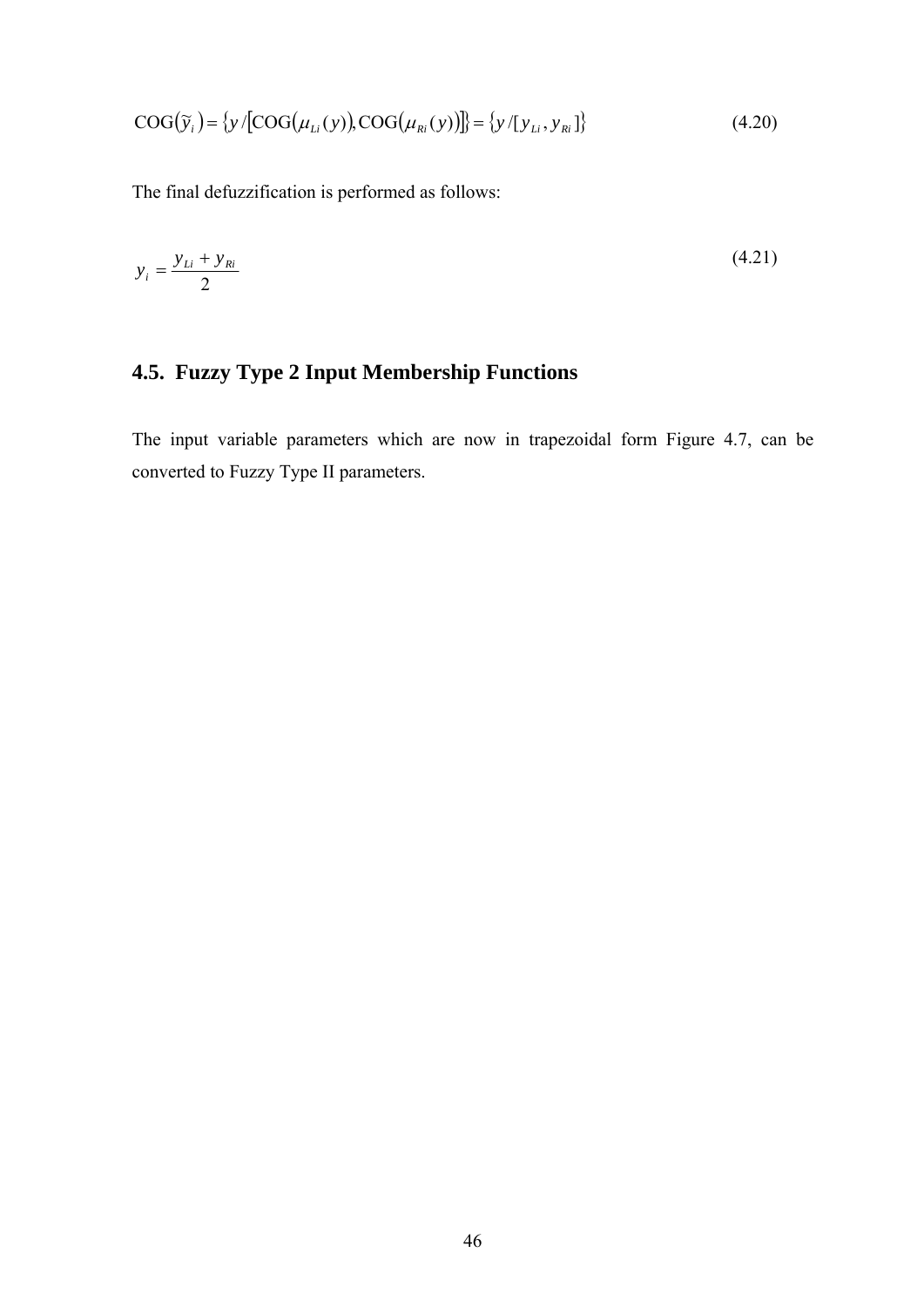

**Figure 4.7.** Trapezoidal Membership Functions

Keeping the existing Fuzzy Type I parameters of the input membership functions at the center, Type 2 parameters are set by extending the function's boundaries in and out by equal amounts (a=b=c=d) as shown in Figure 5.8.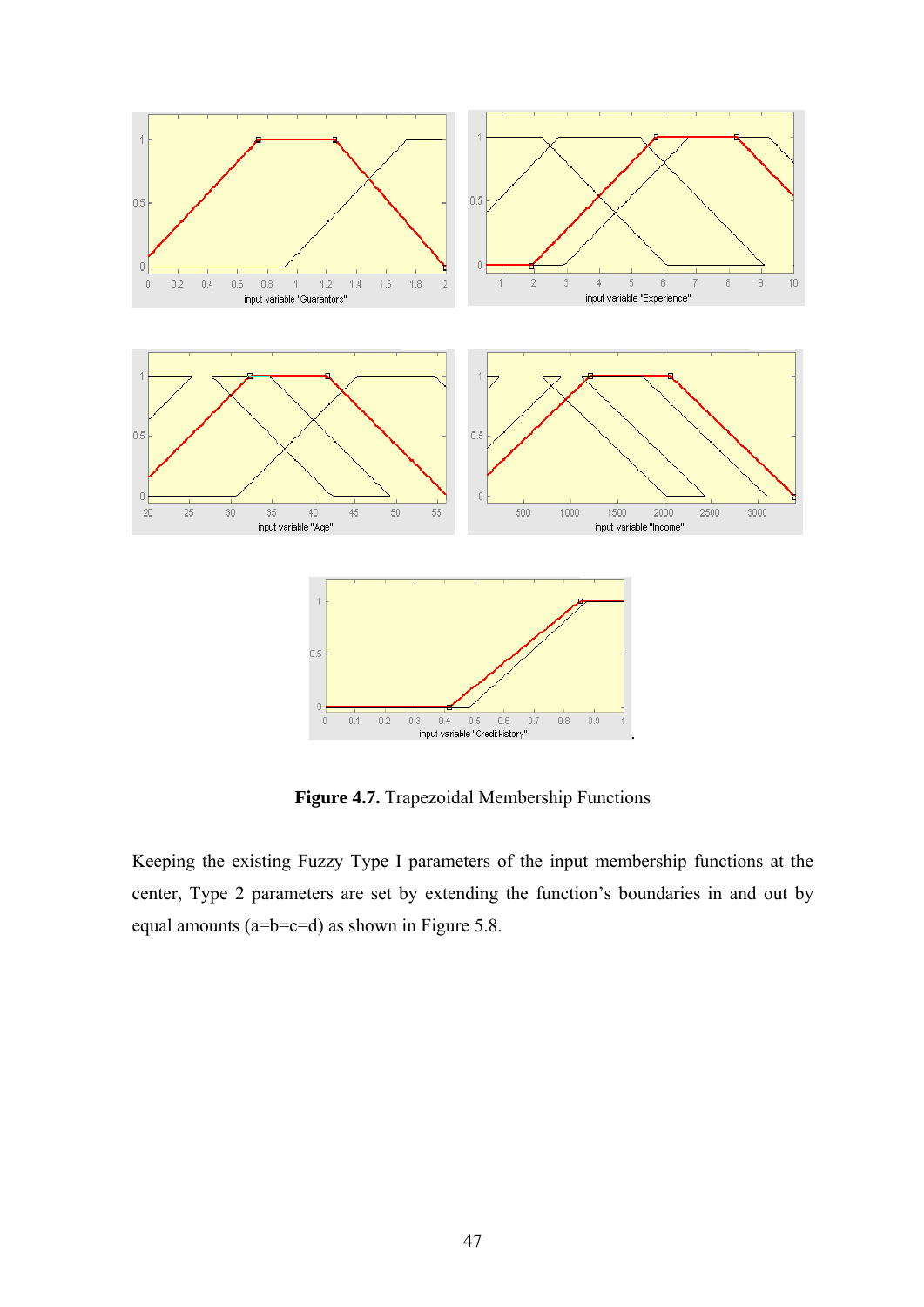

**Figure 5.8.** Fuzzy Type II Function.

The size of extension on each input variable is first set heuristically, not exceeding the percentage FIS lost accuracy. In this case 5%.Then the network is trained and the accuracy is calculated. The process is repeated with 5% increments on the initial extensions for as long as the accuracy is improved.

Ex: For input age (Average-low) Fuzzy Type 2 Parameters *LL*, *LR*, *ML*, *MR*, *RL*, *RR* are obtained by extending *L*, *ML*, *MR*, *R* Fuzzy Type I parameters as follows.

 $(L, ML, MR, R)_{\text{avglow}} = [10.7, 25.33, 34.67, 49.3]$  $(L,LR,ML,MR,RL,RR)$ <sub>avglow</sub> = [(10.7- 0.6), (10.7+0.6), 25.33, 34.67, (49.3-0.6), (49.3+0.6)]  $(LL,LR,ML,MR,RL,RR)$ <sub>avglow</sub> = [10.1, 11.3, 25.33, 34.67, 48.7, 49.9]

The final Fuzzy Type 2 input membership functions are obtained by extending the original Fuzzy Type 1 inputs by 25% as shown in Table 4.1.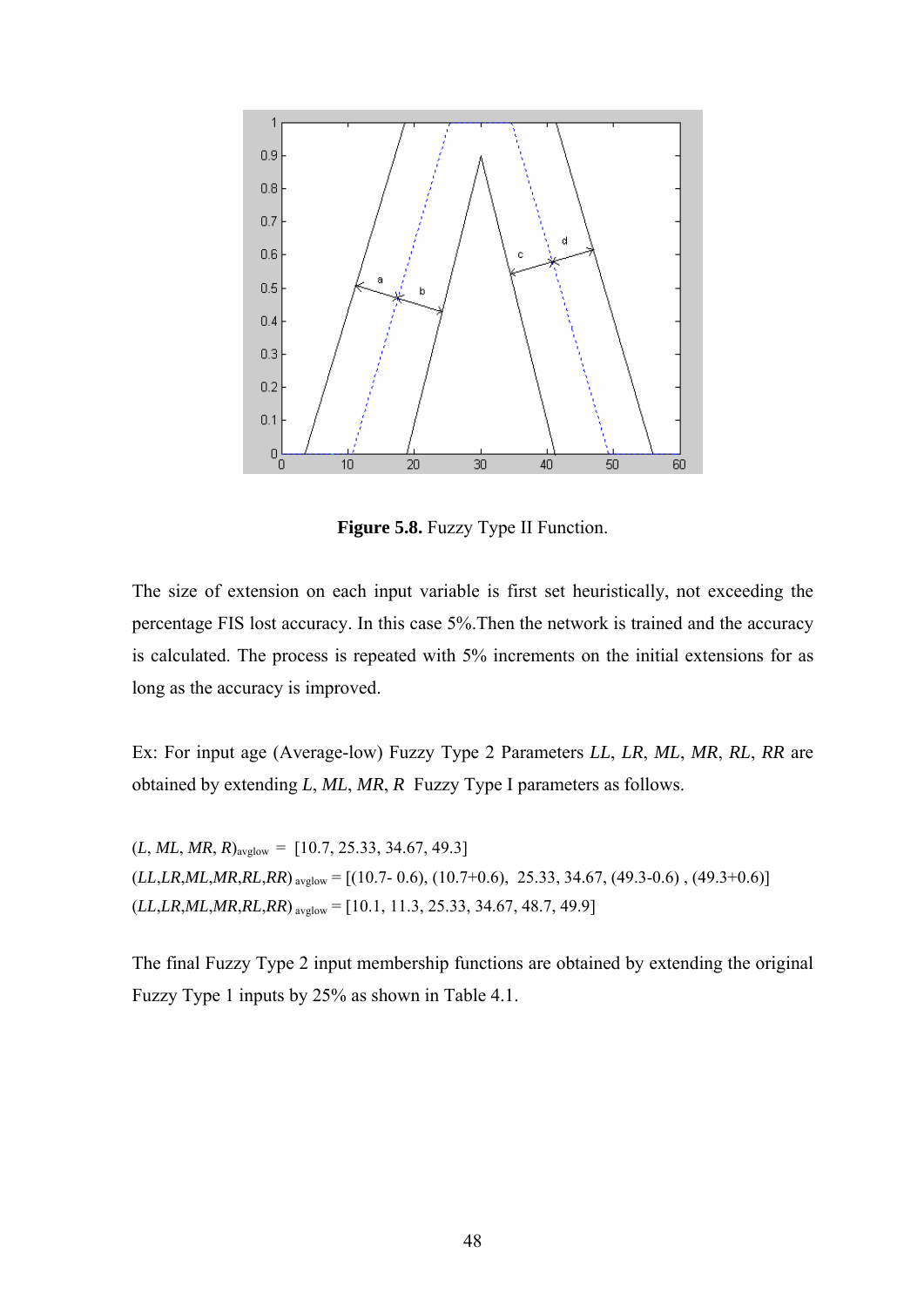|         |         | <b>Income</b> |         | Age     |        |        |        |  |  |
|---------|---------|---------------|---------|---------|--------|--------|--------|--|--|
| low     | medlow  | medhgh        | high    | low     | medlow | medhgh | high   |  |  |
| 0       | 0       | 0             | 0       | 2.77275 | 8.025  | 13.275 | 23.025 |  |  |
| 0       | ი       | 0             | 0       | 4.62125 | 13.375 | 22.125 | 38.375 |  |  |
| 0       | 252.1   | 907.1         | 1208    | 18.33   | 25.33  | 32.33  | 45.33  |  |  |
| 687.9   | 1108    | 1763          | 2064    | 27.67   | 34.67  | 41.67  | 54.67  |  |  |
| 1520.25 | 1835.25 | 2326.5        | 2552.25 | 31.725  | 36.975 | 42.225 | 51.975 |  |  |
| 2533.75 | 3058.75 | 3877.5        | 4253.75 | 52.875  | 61.625 | 70.375 | 86.625 |  |  |

**Table 4.1.** The Final Fuzzy Type 2 input parameters

|        |          | <b>Experience</b> |         |     | <b>Credit History</b> |     | <b>Guarantors</b> |
|--------|----------|-------------------|---------|-----|-----------------------|-----|-------------------|
| low    | medlow   | medhgh            | high    | low | high                  | low | high              |
| 0      | 0        | 1.4295            | 2.1795  | 0   |                       | 0   | 0                 |
| 0      | $\Omega$ | 2.3825            | 3.6325  | 0   | 0                     | 0   | 0                 |
| 0      | 2.766    | 5.767             | 6.767   | 1   | 4                     | 1   |                   |
| 2.233  | 5.233    | 8.233             | 9.233   |     |                       |     |                   |
| 4.5705 | 6.8205   | 9.0675            | 9.8175  | 3   | 3                     | 3   | 3                 |
| 7.6175 | 11.3675  | 15.1125           | 16.3625 | 3   | 3                     | 3   | 3                 |

### **4.6. The NFT2IS software.**

Using Microsoft Visual Basic 6, programming language and Microsoft Excel spreadsheet program, a software is developed to perform the inferencing procedure on the given crisp inputs and return defuzzified output. The model input parameters, type conversions, and defuzzification formulation is built on Microsoft Excel sheets to provide easy access and modifications as well as give an inside view of the system. The software developed works with the Excel sheet data and formula to perform the inferencing and give out linguistic results on a user friendly environment. The code of the program and the related Excel sheets are provided in the Appendix.

The software works in batch mode evaluating a list of clients as well as in user mode where the details of a single client are submitted for evaluation. The screen shot of the software is shown in Figure 4.9.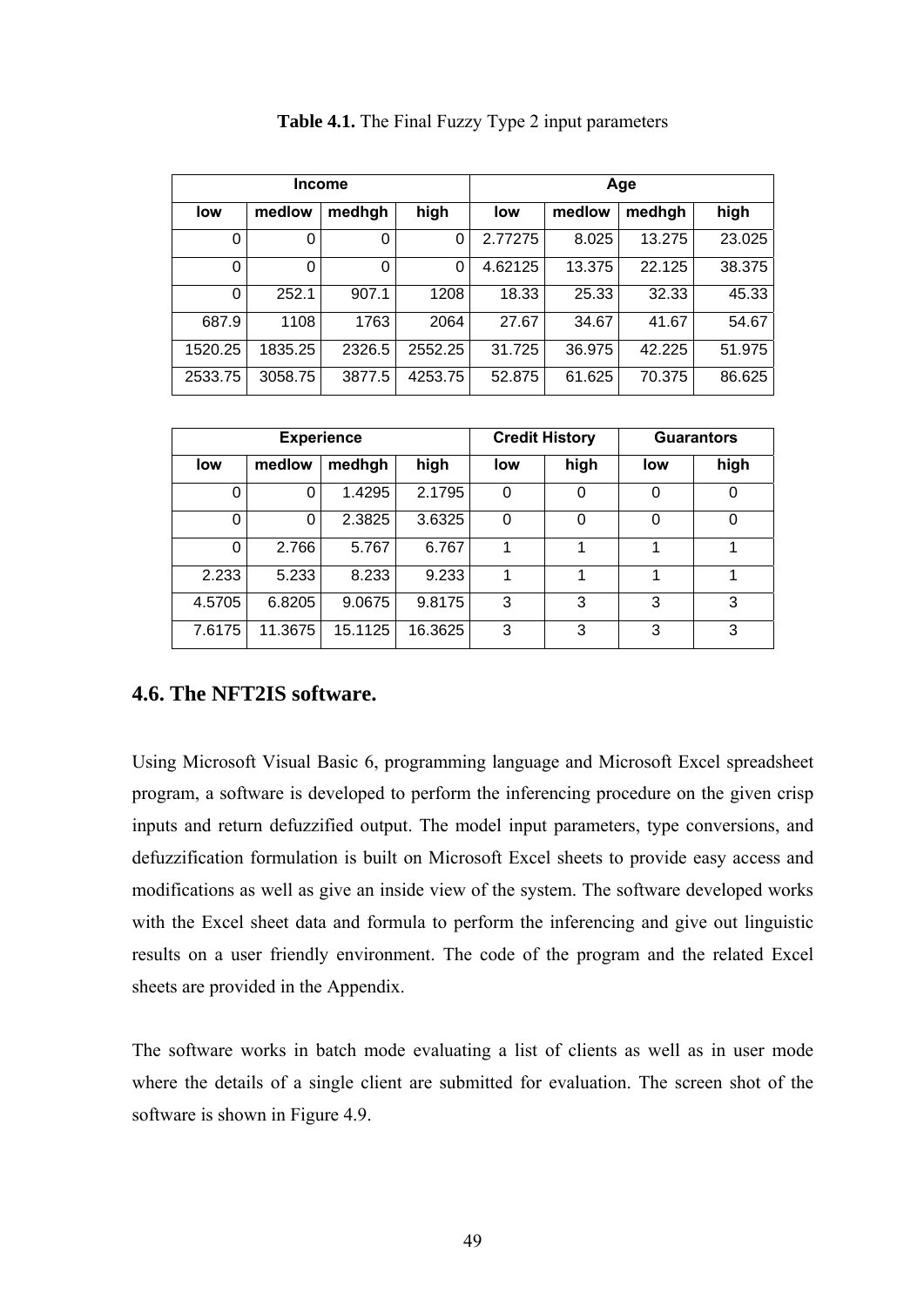|                | Client Risk Assessment Program |                                  |                        |                |                                  |                    |            | $\blacksquare$ $\blacksquare$ $\times$ |
|----------------|--------------------------------|----------------------------------|------------------------|----------------|----------------------------------|--------------------|------------|----------------------------------------|
|                |                                |                                  |                        |                | NEURO-FUZZY-T2 CLIENT ASSESSMENT |                    |            |                                        |
|                |                                |                                  |                        |                |                                  |                    |            |                                        |
|                |                                |                                  | Income (100-3500) 1073 |                | Risk High                        |                    |            |                                        |
|                |                                |                                  |                        |                |                                  |                    |            |                                        |
|                |                                |                                  | Age (20-60) 29         |                | <b>Evaluate</b>                  |                    |            |                                        |
|                |                                | Experience $(0.5-10)$ 3          |                        |                |                                  |                    |            |                                        |
|                |                                |                                  |                        |                |                                  |                    |            |                                        |
|                |                                |                                  |                        |                |                                  |                    |            |                                        |
|                |                                | Guarantor (0-2) $\sqrt{1}$       |                        |                |                                  |                    |            |                                        |
|                |                                |                                  |                        |                | <b>Batch</b>                     | Quit               |            |                                        |
|                |                                | Credit History (0-1) $\boxed{0}$ |                        |                |                                  |                    |            |                                        |
|                |                                |                                  |                        |                |                                  |                    |            |                                        |
| No             | Income                         | Age                              | Experience             | Guarantors     | Cr.History                       | <b>Expert Risk</b> | NFT2 Risk  |                                        |
| 1              | 1073                           | 29                               | 3                      | 1              | 0                                |                    | $0$ High   |                                        |
| $\overline{c}$ | 893                            | 32                               | 4                      | 2              | 0                                |                    | 0 High     |                                        |
| 3              | 664                            | 25                               | 2                      | 2              | 1                                |                    | 1 Avr_low  |                                        |
| $\overline{4}$ | 1348                           | 34                               | $\overline{2}$         | 2              | 1                                |                    | 1 Avr_low  |                                        |
| 5              | 250                            | 20                               | 0.5                    | $\overline{2}$ | 1                                |                    | 0 Avr_high |                                        |
| 6              | 400                            | 24                               | 3                      | 1              | 1                                |                    | 1 Avr_low  |                                        |
| $\overline{7}$ | 140                            | 25                               | 1                      | 2              | 1                                |                    | 0 Avr_high |                                        |
| 8              | 524                            | 39                               | 5                      | 2              | 1                                |                    | 1 Low      |                                        |
| 9              | 662                            | 32                               | 4                      | 1              | 1                                |                    | 1 Low      |                                        |
| 10             | 1695                           | 37                               | 7                      | 1              | 1                                |                    | 1 Low      |                                        |
| AA             | 1712                           | 17                               | r.                     | $\overline{A}$ | $\overline{A}$                   |                    | ممحمالة    | ▼                                      |
|                |                                |                                  |                        |                |                                  |                    |            |                                        |

**Figure 4.9.** The NFT2IS software output in batch mode

The program output contains the client detail inputs as well as the expert system decision on the client. The expert system decision is either 0 (Bad client) or 1 (Good client). The NFT2IS output is in given in four categories using linguistic terms Low\_risk, Average\_low\_risk, Average\_high\_risk and High\_risk. Each linguistic term represents the cluster that the client belongs.

The client score less than 2 points out of 10 is regarded as high risk clients and therefore their applications are rejected. Clients with score between 2 and 4 are regarded as averagehigh risk and perhaps require expert advice to reject. Client scores between 4 and 6 are regarded as average low risk. Client scores above 6 are regarded as low risk. Clients with average low and low risk scores can be granted their loan.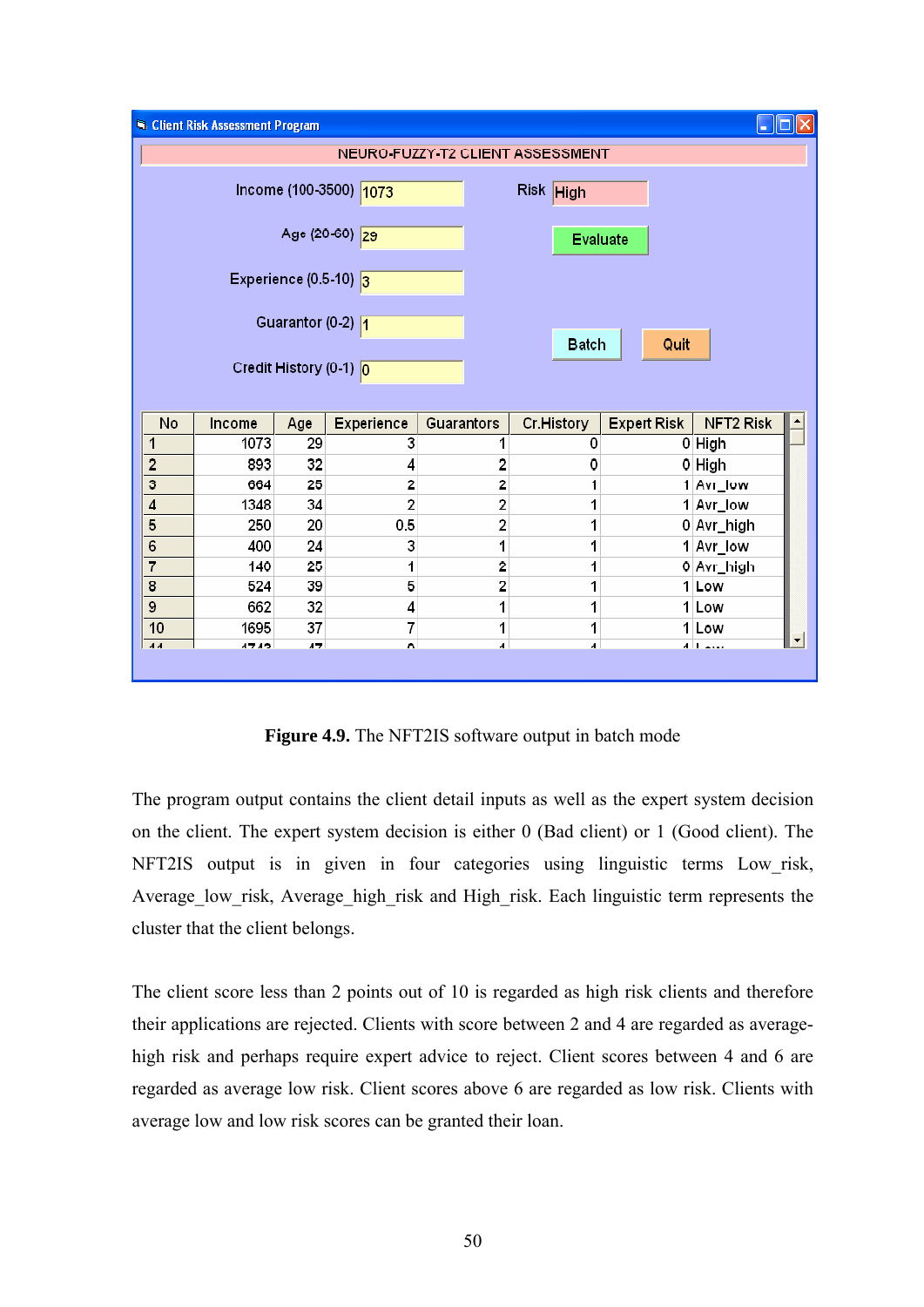Observing the list of client evaluation results Appendix A, it is found that two of the clients were rejected by the experts due to their inadequate collateral which is not one of the input parameters we used in this thesis (because it overrides all other attributes and therefore removed from the system). The two clients are regarded as sound candidates for a loan. Five clients that have unmatched scores (Table 4.2) against expert decision are to do with their "income". Narrowing the Fuzzy Type 2 [*LL*, *LR*], [*ML*, *MR*], [*RL*, *RR*] parameters will make the overall performance of the model worse. The clients with Avr high risk whose loan application are set as "questionable" by the model have low "Employment" and/or low "Guarantors" and therefore can be decided in favor of the model by the expert. The clients with Avr low scores have low "Income" and can be decided against the model.

| <b>Table 4.2.</b> The mismatched client scores. |
|-------------------------------------------------|
|-------------------------------------------------|

| No | <b>Income</b> | Age | <b>Employment   Guarantors  </b> |   | history | risk | <b>Program Output</b> |
|----|---------------|-----|----------------------------------|---|---------|------|-----------------------|
|    | 277           | 23  | ົ                                | 2 |         |      | Avr low               |
| 2  | 355           | 22  |                                  |   |         |      | Avr_high              |
| 3  | 180           | 25  |                                  | っ |         |      | Avr_low               |
| 4  | 300           | 22  |                                  | ◠ |         |      | Avr_high              |
| 5  | 200           | 55  | ⌒                                | ◠ |         |      | Avr_low               |

#### **4.7. User-driven rule base design**

The rule base constructed with combined techniques, clustering and fuzzy type 2 resulted with 95.83 % accuracy when tested against expert decision. The result is within the acceptable range[17] with some losses of accuracy resulted from the ANFIS training and conversion of Gaussian membership functions to trapezoidal membership functions of inputs. The membership function simplification of inputs thru elimination [13], also caused some losses in accuracy. A new rule base can be obtained by modifying the input-output membership functions and setting up new rules that can increase the accuracy. The new rule base is aimed at classifying the client data into two groups. Two groups distinguishing the high risk clients and low risk clients. We already know from subtractive clustering that the data is classified into four groups hence four rules can be extracted Table 4.3.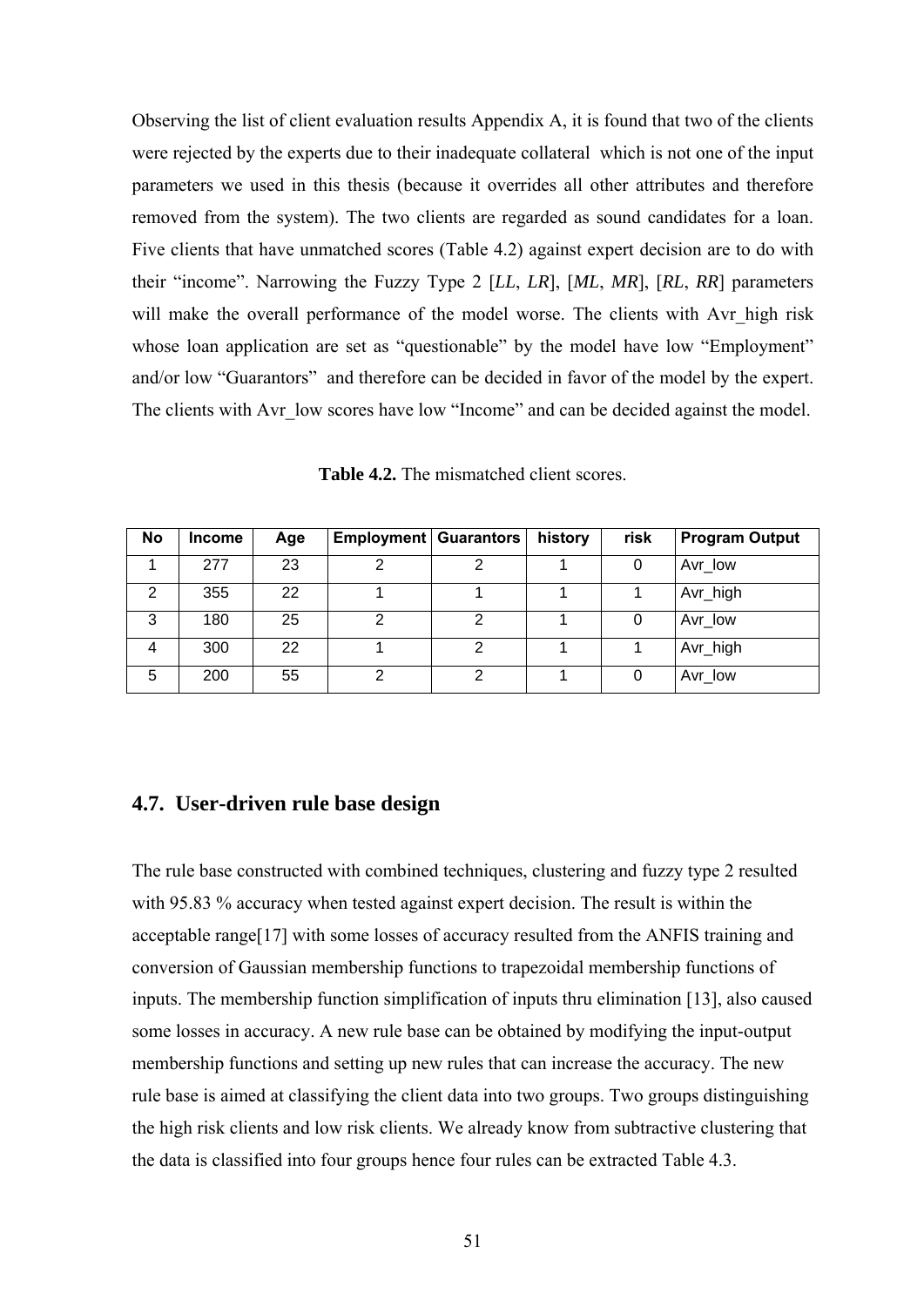| rule income age |  |            |     |     | experience   guarantors   cr_history   risk |     |        |
|-----------------|--|------------|-----|-----|---------------------------------------------|-----|--------|
|                 |  | <b>Hgh</b> | Avg | Hgh | Hgh                                         | Hgh | Low    |
|                 |  | $2$ Hgh    | Avg | Avg | Hgh                                         | Hgh | Low    |
|                 |  | 3 Avg      | Avg | Hgh | Hgh                                         | Hgh | Avglow |
|                 |  | $4$ Avg    | Avg | Avg | Hgh                                         | Hgh | Avglow |

**Table 4.3.** User-Driven rule base.

The rules from the subtractive clustering also tells us that no client receives a low risk score if guarantors and credit history is low. Therefore clients with high or average income, age and experience inputs can receive low risk score.

The input parameters are distributed according to the rules given in table 4.3 such that they aim at finding the clients with low risk scores. Thru experimental runs, the rule base and the Fuzzy Type 2 input membership function parameters can be adjusted to obtain results with 100% success on client rejects. Table 4.4 shows the final input parameters.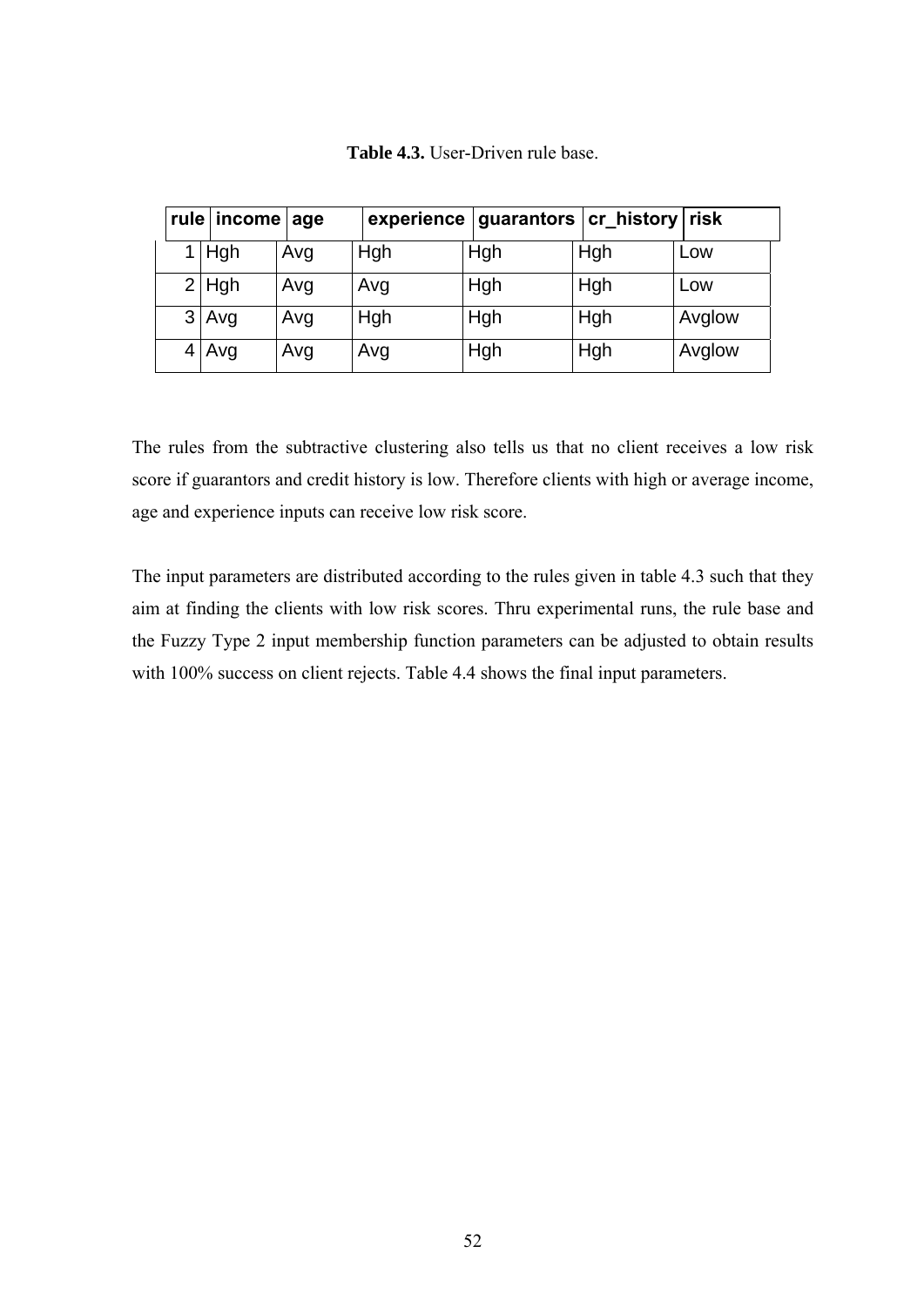|             | Low | $\theta$         | $\overline{0}$   | 150              | 200              | 250              | 300              |
|-------------|-----|------------------|------------------|------------------|------------------|------------------|------------------|
| Income      | Med | 290              | 350              | 1400             | 1500             | 2000             | 2200             |
|             | Hgh | 1400             | 2000             | 2200             | 3000             | 4000             | 5000             |
|             | Low | $\overline{0}$   | $\boldsymbol{0}$ | $\boldsymbol{0}$ | $\boldsymbol{0}$ | 18               | 20               |
| Age         | Med | 18               | 21               | 30               | 45               | 55               | 58               |
|             | Hgh | 56               | 57               | 59               | 60               | 70               | 80               |
|             | Low | $\overline{0}$   | $\overline{0}$   | $\overline{0}$   | $\overline{0}$   | 0.5              | $\mathbf{1}$     |
| Experience  | Med | 0.95             | 1                | $\overline{4}$   | 5                | 6                | 8                |
|             | Hgh | 5                | $\overline{7}$   | 8                | 10               | 14               | 18               |
| Guarantors  | Low | $\overline{0}$   | $\overline{0}$   | $\overline{0}$   | $\overline{0}$   | $\overline{0}$   | $\boldsymbol{0}$ |
|             | Hgh | $\boldsymbol{0}$ | $\overline{0}$   | $\mathbf{1}$     | $\mathbf{1}$     | 3                | 3                |
| Cr. History | Low | $\overline{0}$   | $\boldsymbol{0}$ | $\theta$         | $\overline{0}$   | $\boldsymbol{0}$ | $\boldsymbol{0}$ |
|             | Hgh | $\boldsymbol{0}$ | $\overline{0}$   | $\mathbf{1}$     | $\mathbf{1}$     | 3                | 3                |

**Table 4.4.** User-Driven rule base input parameters

The output obtained from the training of the proposed NFT2 inference system is plotted against the expert decision Figure 4.10. The proposed approach results with 100% match with the expert decision on client rejects. The clients accepted are reflected as scores appropriate to their creditworthiness which enables the management to define certain thresholds towards refining their decisions.

![](_page_60_Figure_3.jpeg)

Figure 4.10: Expert decision against proposed approach results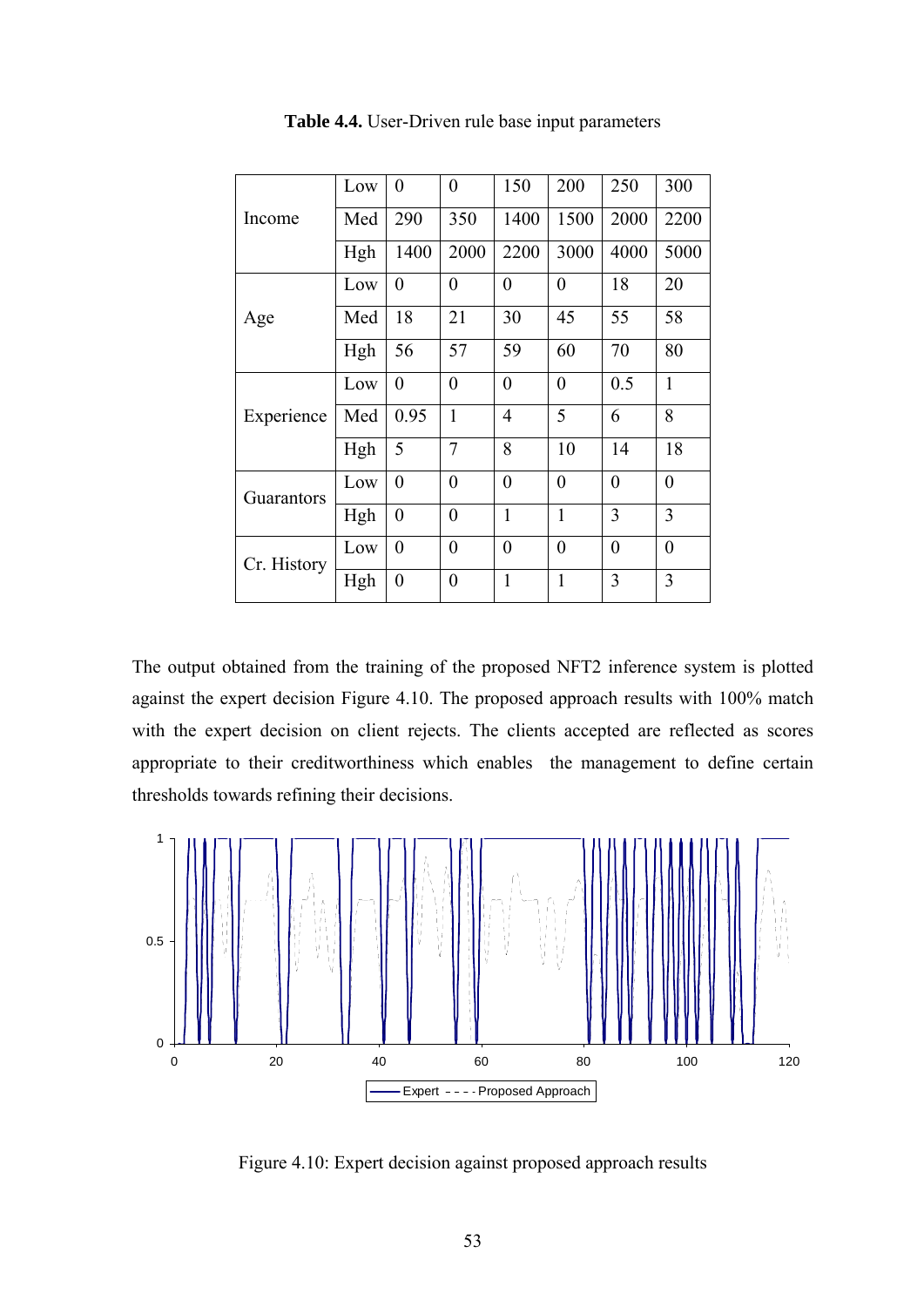# **CONCLUSION**

The Neuro-Fuzzy-Type-2 inference system (NFT2IS) is modeled to handle the classification problem in client assessment procedure. The model uses subtractive clustering based system identification with Sugeno reasoning mechanism to classify the input-output data for initial rule extraction. The rules obtained are refined and trained using feed forward neural network with fuzzy type 2 inputs. The Fuzzy Type 2 input membership functions gave the model the flexibility and effectiveness to define the uncertain input boundaries. The rule base designed is very compact and computationally very efficient. The client evaluation system created offers transparency towards how a particular decision is made. NFT2IS is applied on real data with five inputs and an output obtained from a bank in Azerbaijan. The model returns a clear output that can easily distinguish between a 'good' and 'bad' client for the management to act upon. Accuracy over 95% is achieved with data-driven rule base, and 100% accuracy is obtained with hybrid data-driven and user-driven rule base when compared with expert decision.

Further study in clustering procedure may be considered where uncertain cluster boundaries exist. Fuzzy Type 2 logic system in clustering can give better classification and hence more effective initial rule base by defining the patterns with Type 2 membership functions that can converge to better cluster centers.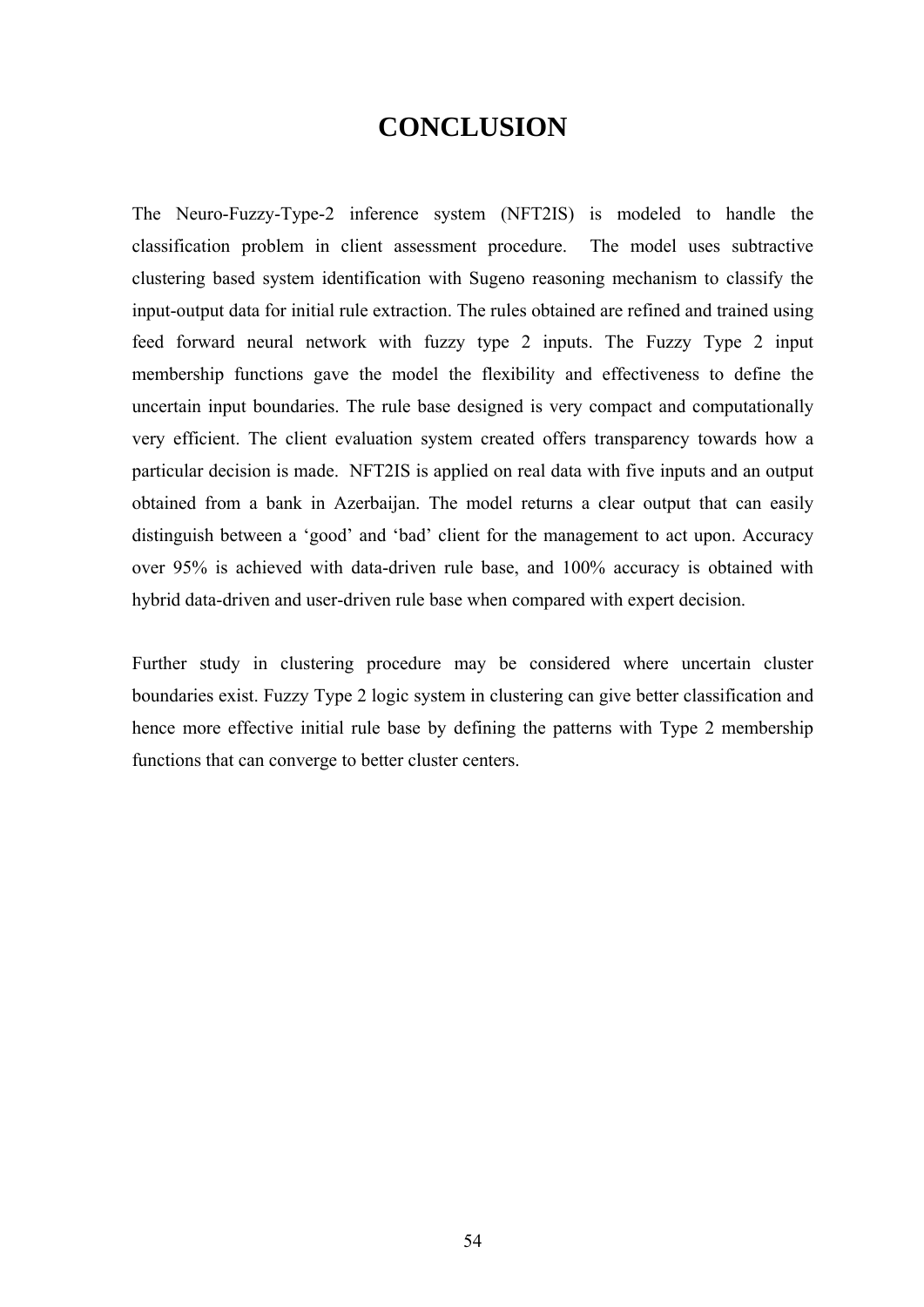## **REFERENCES**

- [1] R. A. Aliyev, B. Fazlollahi, R. R. Aliyev, "Soft Computing and its Applications in Business & Economics", Springer Berlin Heidelberg New York. 2004.
- [2] H. Chongfu, S. Peijun, "Fuzzy Risk and Calculation", China Natural Science Foundation 39899370-4.
- [3] H. Lohninger, "Teach/Me Data Analysis", Springer-Verlag, Berlin-New York- Tokyo, 1999.
- [4] L. C. Thomas, "Consumer Credit Modeling". University of Southampton UK.
- [5] Yang Liu, "New Issues in Credit Scoring Applications". Arbeitsbericht Nr. 16/2001.
- [6] Yang Liu, "A framework of data mining application process for credit scoring". Arbeitsbericht Nr. 01/2002.
- [7] Sadig Mammedli, "Fuzzy Logic Based Loan Evaluation System" ISEECE 2006 TRNC, P. 282-286.
- [8] L.C. Thomas, Consumer Credit Modeling: Context and Current Issues School of Management, University of Southampton, Southampton, UK.
- [9] S. L. Pang, Y. M. Wang, Y. H. Bai, "Proceedings of the First International Conference on Machine Learning and Cybernetics, Beijing, 4-5 November 2002" 0-7803-7508-4/2 IEEE.
- [10] S. L. Chiu, "Fuzzy Model Identification Based on Cluster Estimation", Journal on Intelligent Fuzzy Systems, vol. 2, pp.267-278, 1994.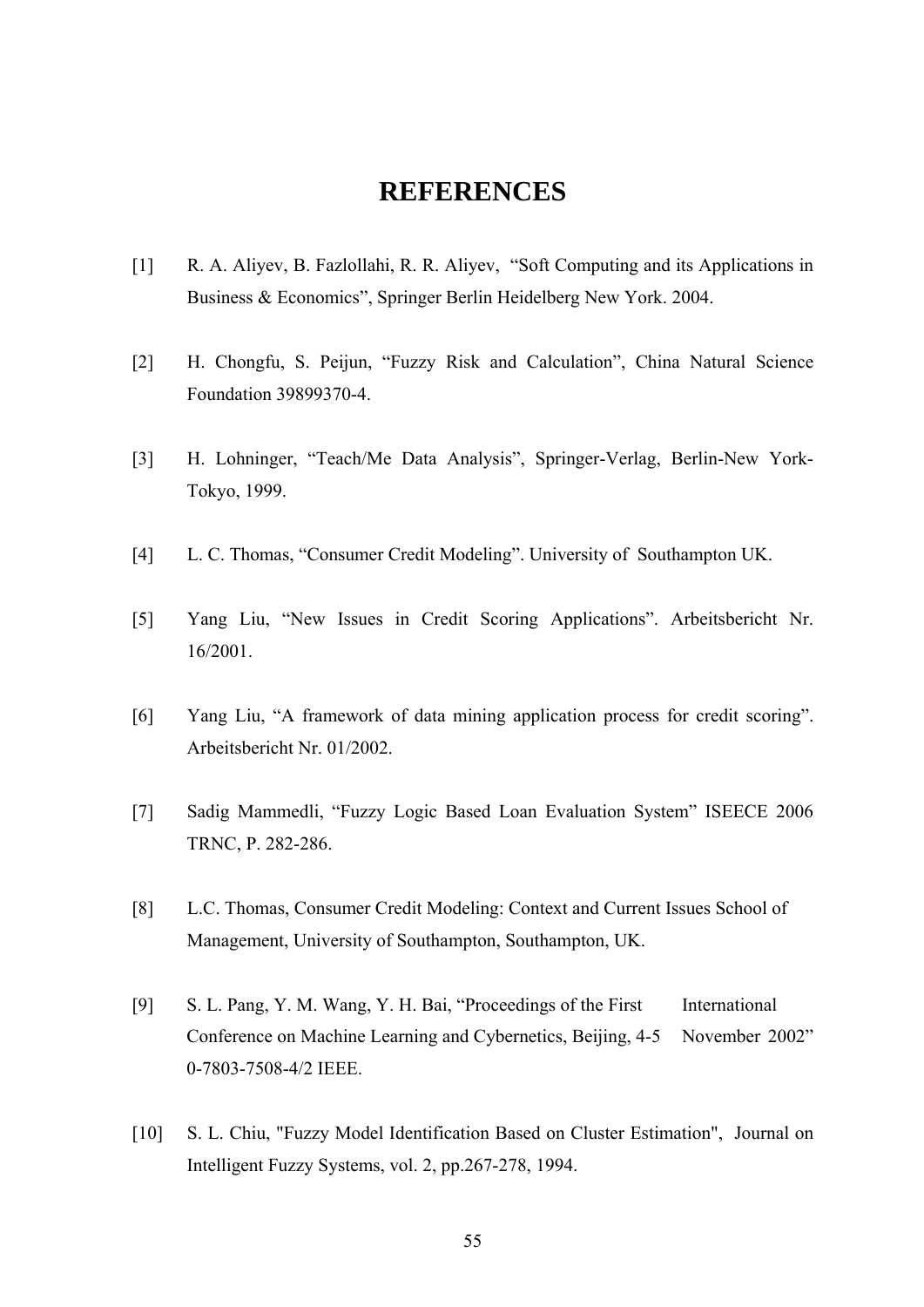- [11] M.Y. Chen, D.A. Linkens, "Rule-base self-generation and simplification for data-driven fuzzy models", J. Fuzzy Sets and Systems 142, 2004, pp. 243-265.
- [12] T. Takagi and M. Sugeno, "Fuzzy Identification of Systems and its Application to Modeling and Control," IEEE Trans. on Systems, Man and Cybernetic, vol. 15. pp. 116-132, 1985.
- [13] Min-You Chen, D.A. Linkens, "Rule-base self-generation and simplification for data-driven fuzzy models", J. Fuzzy Sets and Systems 142, 2004, pp. 243-265.
- [14] C.T. Chao, Y.J. Chen, C.C. Teng, Simpli&cation off uzzy neural systems using similarity analysis, IEEE SMC-B 26 (2) (1996) 344–354.
- [15] M. Setnes, R. Babuska, U. Kaymak, H.R.N. Lemke, Similarity measures in fuzzy rule base simpli&cation, IEEE Trans. SMC-B 28 (3) (1998) 376–386.
- [16] C.T. Lin C.S.G. Lee, Reinforcement structure/parameter learning for neural network based fuzzy logic control systems, IEEE Trans. Fuzzy Systems 2 (1) (1994) 46–63.
- [17] R. Platon, M. Amazouz, "Modelıng Of A Dryıng Process Usıng Subtractıve Clusterıng Based System Identıfıcatıon", 0-7803-7078-3/0l 2001, IEEE.
- [18] J. M. Mendel, R. I. B. John, Type-2 Fuzzy Sets Made Simple,.IEEE Transactions on Fuzzy Systems,vol.10,2002,pp.117-127.
- [19] Q. Liang, J. M. Mendel, "Interval type-2 fuzzy logic systems: theory and design", IEEE Transactions on Fuzzy Systems, vol. 8, 2000, pp. 535-550.
- [20] N. N. Karnik, J. M. Mendel, and Q. Liang, "Type-2 fuzzy logic systems," IEEE. transactıons on fuzzy systems, vol. 7, no. 6, december 1999.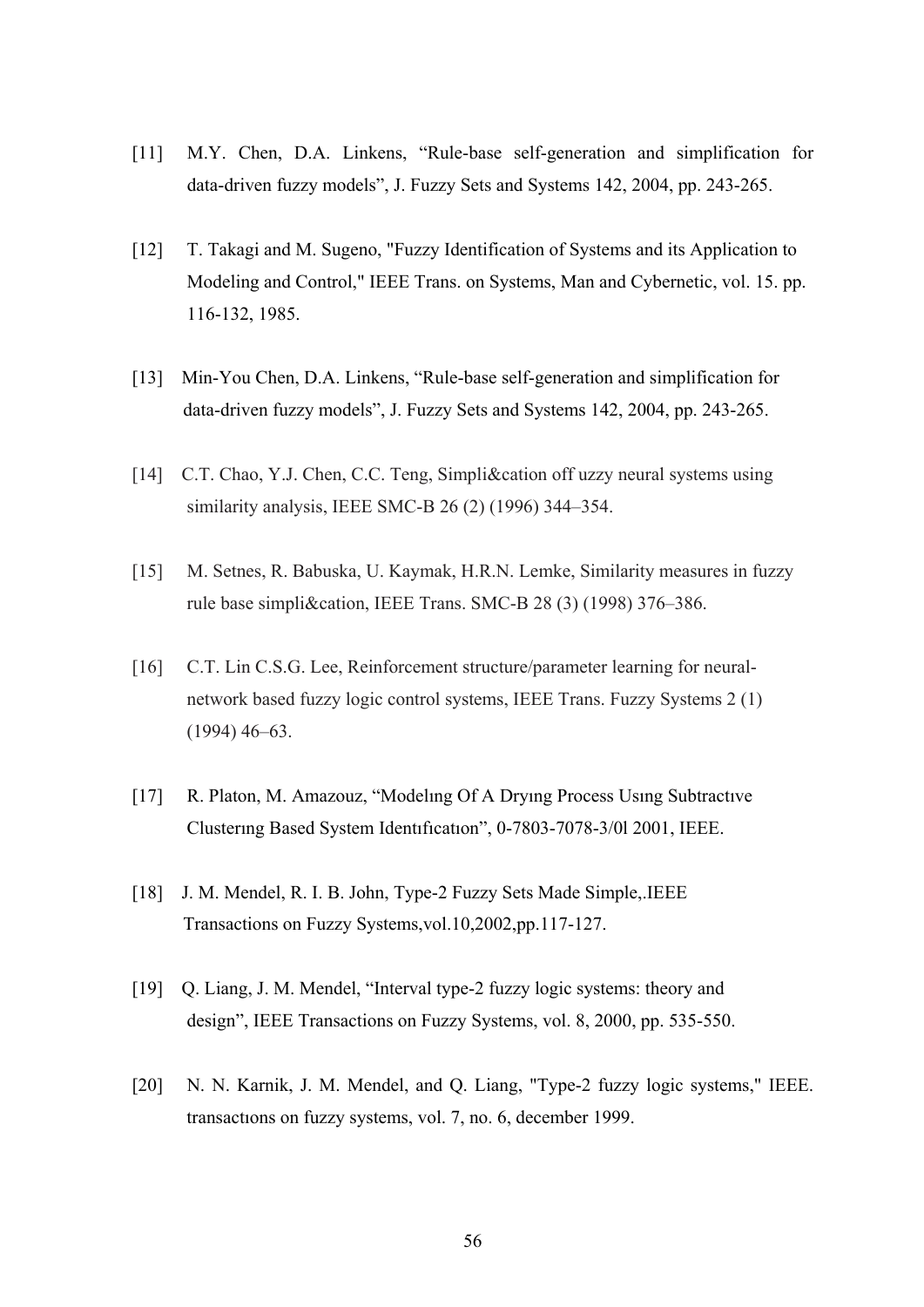- [21] J. M. Mendel. " FUZZYIo nic svstems for engineering: a tutorial ," Proc. of the IEEE,-voly83,"no. 3, pp. 345-377, March 1995.
- [22] N. N. Karnik and J. M. Mendel, "An Introduction to Type-2 Fuzzy Logic Systems", October 1998, USC Report, http://sipi.usc.edu/"endel/report .
- [23] L.A. Zadeh, "The Concept of A Linguistic Variable and Its Application to Approximate Reasoning – I, " Information Sciences, Vol,8,1975, pp.199-249.
- [24] R. I. John, C. Czarnecki, "An Adaptive Type-2 Fuzzy System For Learning Linguistic Membership Grades", IEEE International Fuzzy Systems Conference Proceedings August 22-25, 1999. Seoul, Korea.
- [25] O. Castillo, P. Melin, "A New Hybrid Approach for Plant Monitoring and Diagnostics using Type-2 Fuzzy Logic and Fractal Theory" The IEEE International Conference on Fuuy Systems 0-7803-7810-5/03/2003.
- [26] K. Huarng, Hui-Kuang Yu, "A Type 2 fuzzy time series model for stock index forecasting" 0378-4371/ 2005 Elsevier B.V.
- [27] Q. Liang, N. N. Karnik*,*J. M. Mendel, "Connection Admission Control in ATM NetworksUsing Survey-Based Type-2 Fuzzy Logic Systems", IEEE transactıons on systems, man, and cybernetıcs—part c: applıcatıons and revıews, vol. 30, no. 3, august 2000.
- [28] Ching-Hung Lee,Yu-Ching Lin, "Control of Nonlinear Uncertain Systems Using Type-2Fuzzy Neural Network and Adaptive Filter",IEEE lnternational Conference on Networking. Sensing & Control Taipei. Taiwan, March 21-23, 2004.
- [29] J. Zeng, Z. Q. Liu, "Type-2 Fuzzy Sets for Handling Uncertainty in Pattern Recognition", IEEE International Conference on Fuzzy Systems Vancouver, BC, Canada, July 16-21, 2006.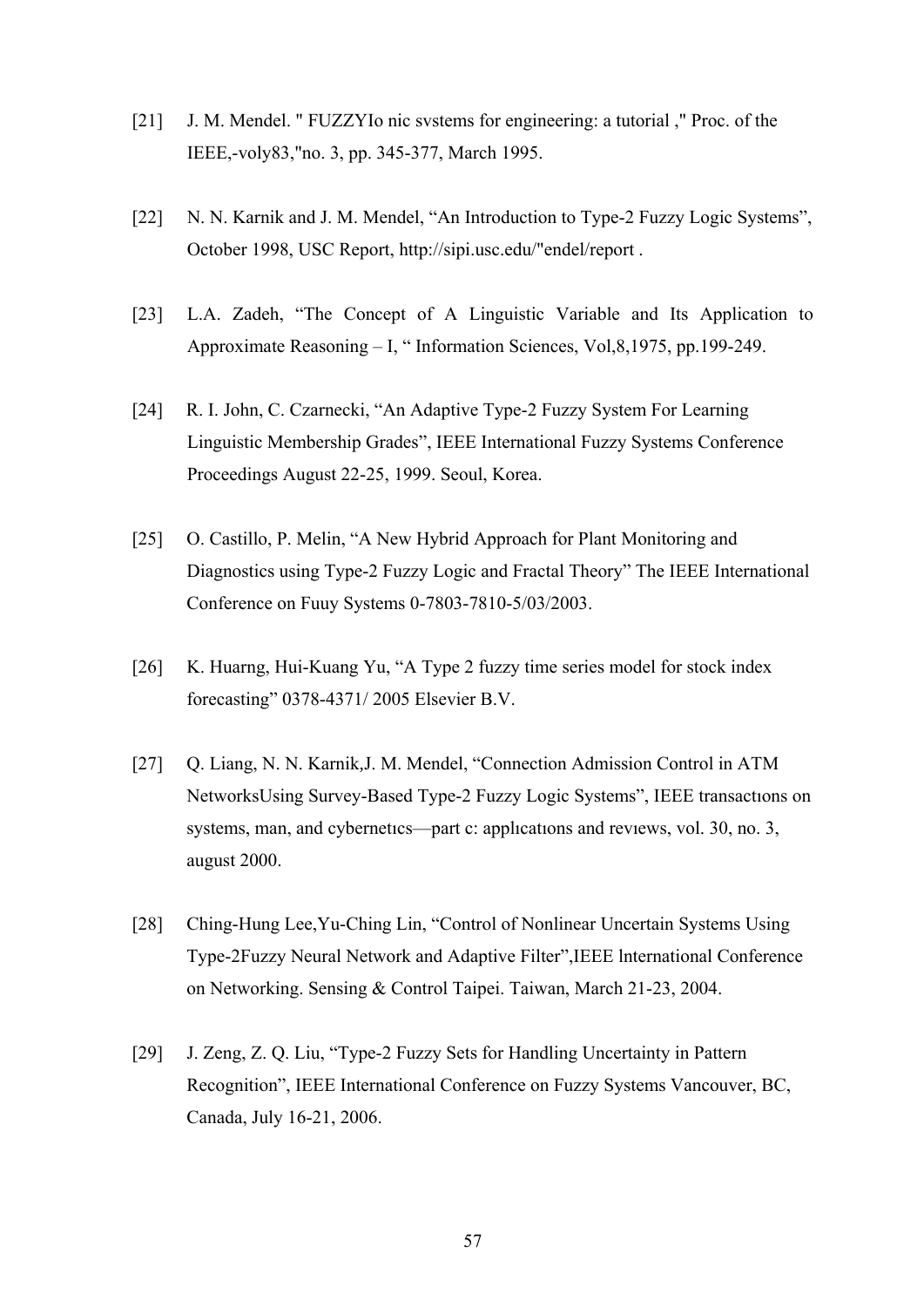- [30] Q. Liang , J. M. Mendel, "MPEG VBR Video Traffic Modeling and Classification Using Fuzzy Technique", IEEE transactıons on fuzzy systems, vol. 9, no. 1, february 2001.
- [32] R. Platon, M. Amazouz, "Modeling of a drying process using subtractive clustering based system identification", 0-7803-7078-3/0l/2001, IEEE.
- [33] H. AI-Wedyan, K. Demirli, R. Bhat, "A technique for fuzzy logic modeling of machınıng Process", 0-7803-7078-3/0l/2001,IEEE.
- [34] Y. W. Luo, S. L. Pang, S. S. Qiu, "Fuzzy Cluster In Credıt Scorıng", Proceedmgs of the Second Internauonal Conference on Machme Learmg and Cybernehcs, Xi'an, 2-5 November 2003, IEEE.
- [35] M. Han, Y. Fan, W. Guo, "A modified neural network based on subtractive clustering for bidding system", 0-7803-9422-4/05/2005, IEEE.
- [36] U. Pareek, I. N. Kar, "Estimating Compressor Discharge Pressure of Gas Turbine Power Plant Using Type-2 Fuzzy Logic Systems",IEEE International Conference on Fuzzy"Systems, Vancouver, BC, Canada,"July 16-21, 2006.
- [37] M. A. H. Medina, G. M. Mendez, "Modelling and Prediction of the MXNUSD Exchange Rate Using Interval Singleton Type-2 Fuzzy Logic Systems", IEEE International Conference on Fuzzy Systems Vancouver, BC, Canada, July 16-21, 2006.
- [38] T. Ozen, J. M. Garibaldi, "Effect of Type-2 Fuzzy Membership Function Shape on Modelling Variation in Human Decision Making", 25-29 July, 2004, Budapest, Hungary,IEEE, 0-7803-8353-2/04/2004.
- [39] W. W. Liu, C. J. Xiao, B. W. Wang, Y. Chi, S. F. Fang, "Study On Combining Subtractive Clustering Wıth Fuzzy C-Means Clustering", Proceedings of the Second International Conference on Machine Learning and Cybernetics, Wan, 2-5 November 2003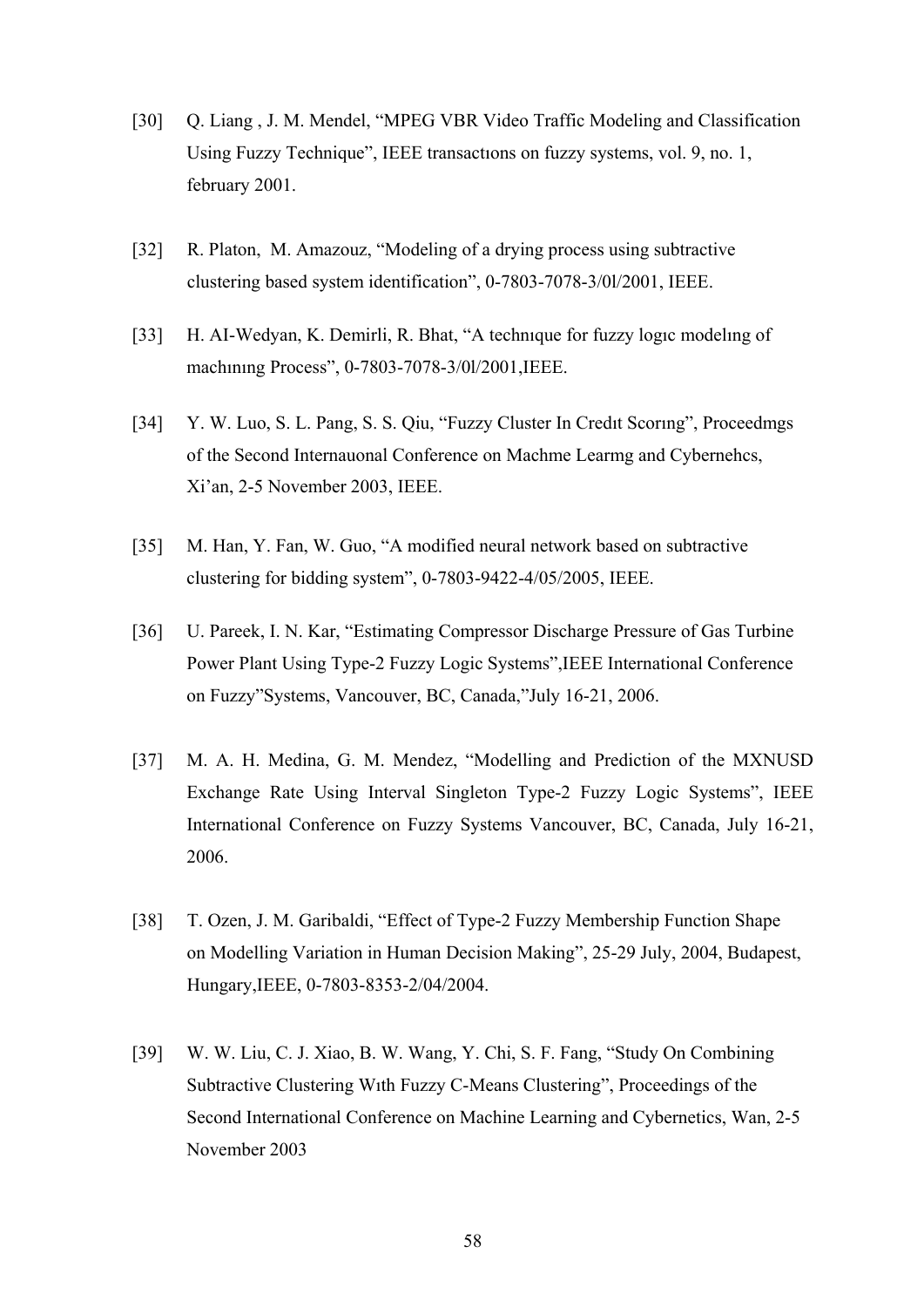- [40] L. X. Wang*,* J. M. Mendel, "Generating Fuzzy Rules by Learning from Examples", IEEE Transactıons On Systems, Man, And Cybernetıcs, Vol. 22, No. *6,*  November/December 1992.
- [41] Q. Ren, L. Baron, M, Balazinski, "Type-2 Takagi-Sugeno-Kang Fuzzy Logic Modeling using Subtractive Clustering", IEEE, 1-4244-0363-4/06/2006.
- [42] H. Wu*,* J. M. Mendel*,"* Classification of Battlefield Ground Vehicles Using Acoustic Features and Fuzzy Logic Rule-Based Classifiers", IEEE Transactions On Fuzzy Systems, Vol. 15, No. 1, February 2007
- [43] L.A. Zadeh, "Fuzzy Sets", J. Information and Control 8, pp:338-353, 1965.
- [44] R.A. Aliev, G.A. Mamedova, R.R. Aliev, "Fuzzy sets Theory and its Application", Tabriz University, Tabriz,1993.
- [45] R.A. Aliev, M.T. Babagil, R.R. Aliev, U. Ilhan, S. Mammedli, "Type-2 Fuzzy-Neuro-Evolutionary Optimization System for Rule Extraction and Inference", International Journal of Information Sciences, 2007.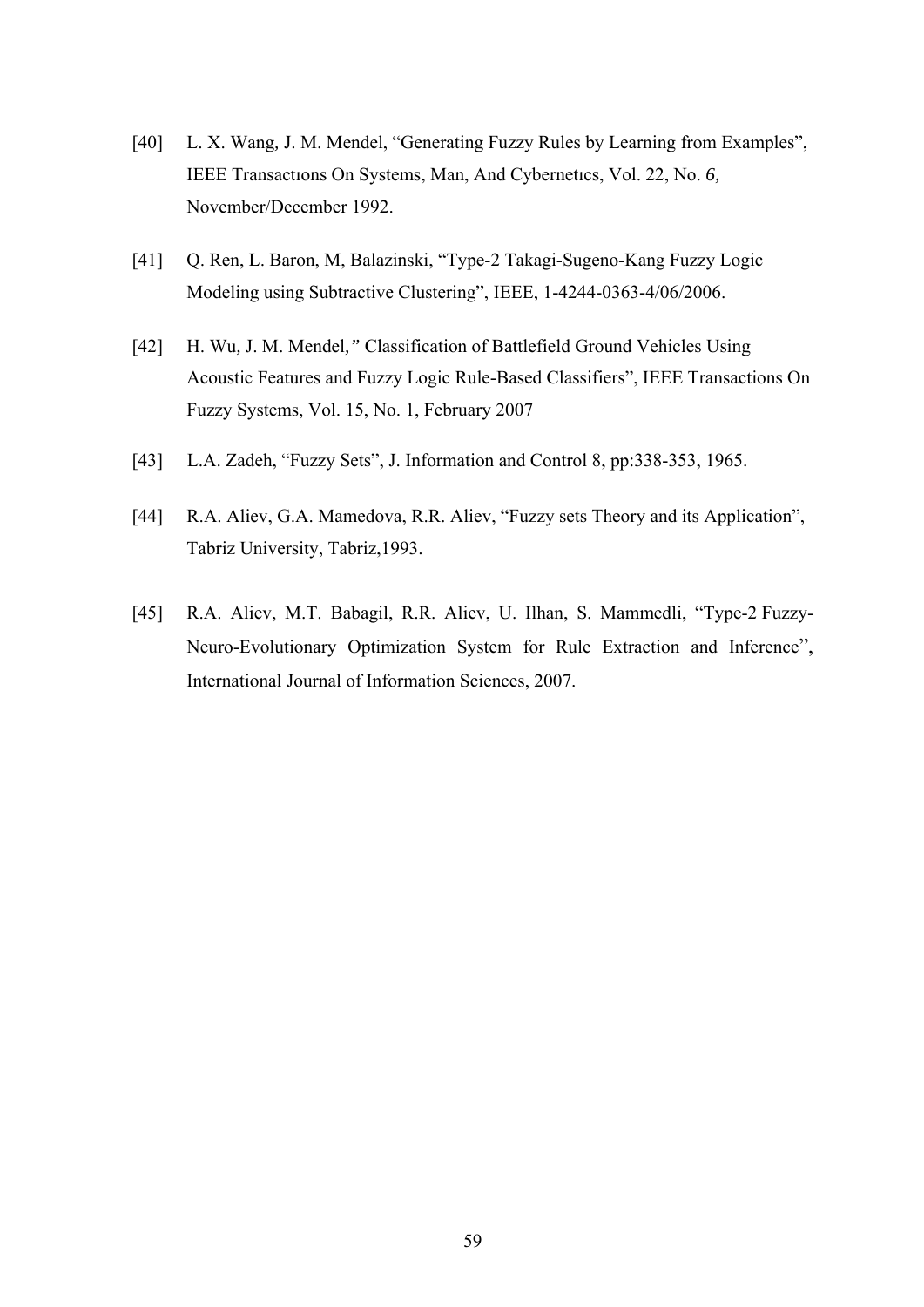| No              |      |    | Income   Age   Employment   Guarantors   history |                |                         | risk           | <b>Program Output</b> |
|-----------------|------|----|--------------------------------------------------|----------------|-------------------------|----------------|-----------------------|
| 1               | 1073 | 29 | 3                                                | $\mathbf 1$    | 0                       | 0              | High                  |
| $\overline{c}$  | 893  | 32 | $\overline{\mathbf{4}}$                          | $\overline{2}$ | 0                       | 0              | High                  |
| $\overline{3}$  | 664  | 25 | $\overline{2}$                                   | $\overline{2}$ | $\overline{1}$          | $\mathbf{1}$   | Avr_low               |
| 4               | 1348 | 34 | $\overline{2}$                                   | $\overline{2}$ | $\mathbf{1}$            | $\mathbf{1}$   | Avr_low               |
| 5               | 250  | 20 | $\overline{1}$                                   | $\overline{2}$ | $\overline{1}$          | 0              | Avr_high              |
| 6               | 400  | 24 | $\overline{3}$                                   | $\overline{1}$ | $\overline{1}$          | $\mathbf{1}$   | Avr_low               |
| $\overline{7}$  | 140  | 25 | $\mathbf{1}$                                     | $\overline{2}$ | $\mathbf 1$             | 0              | Avr_high              |
| 8               | 524  | 39 | $\overline{5}$                                   | $\overline{2}$ | $\mathbf{1}$            | $\mathbf{1}$   | Avr_low               |
| $\mathsf g$     | 662  | 32 | $\overline{4}$                                   | $\overline{1}$ | $\overline{1}$          | $\mathbf{1}$   | Avr_low               |
| 10              | 1695 | 37 | $\overline{7}$                                   | $\overline{1}$ | $\mathbf{1}$            | $\mathbf{1}$   | Low                   |
| 11              | 1743 | 47 | 9                                                | $\overline{1}$ | $\mathbf{1}$            | $\mathbf{1}$   | Low                   |
| 12              | 231  | 26 | $\overline{2}$                                   | $\overline{2}$ | $\overline{0}$          | $\pmb{0}$      | High                  |
| 13              | 1543 | 48 | 6                                                | $\overline{2}$ | $\mathbf{1}$            | $\mathbf 1$    | Low                   |
| 14              | 359  | 27 | $\overline{2}$                                   | $\overline{2}$ | $\overline{1}$          | $\mathbf{1}$   | Avr_low               |
| 15              | 944  | 33 | 5                                                | $\overline{1}$ | $\overline{1}$          | $\overline{1}$ | Avr_low               |
| 16              | 876  | 38 | $\overline{3}$                                   | $\overline{2}$ | $\overline{1}$          | $\overline{1}$ | Avr_low               |
| 17              | 1114 | 32 | 5                                                | $\overline{1}$ | $\overline{1}$          | $\mathbf{1}$   | Avr_low               |
| 18              | 586  | 28 | $\overline{3}$                                   | $\overline{2}$ | $\overline{1}$          | $\mathbf{1}$   | Avr_low               |
| 19              | 1636 | 50 | 8                                                | $\overline{2}$ | $\mathbf{1}$            | 1              | Low                   |
| 20              | 1351 | 36 | 6                                                | $\mathbf{1}$   | $\mathbf{1}$            | 1              | Low                   |
| 21              | 277  | 23 | $\overline{2}$                                   | $\overline{2}$ | $\mathbf{1}$            | $\pmb{0}$      | Avr_low               |
| 22              | 584  | 30 | $\overline{2}$                                   | 0              | $\overline{1}$          | 0              | High                  |
| 23              | 471  | 25 | 3                                                | $\overline{c}$ | $\overline{1}$          | 1              | Avr_low               |
| 24              | 355  | 22 | $\mathbf 1$                                      | $\mathbf 1$    | $\overline{\mathbf{1}}$ | 1              | Avr_high              |
| $\overline{25}$ | 1000 | 40 | 4                                                | 2              | 1                       | 1              | Avr_low               |
| 26              | 582  | 26 | 3                                                | $\overline{2}$ | $\mathbf 1$             | 1              | Avr_low               |
| 27              | 1583 | 45 | 10                                               | $\mathbf{1}$   | $\mathbf{1}$            | $\mathbf{1}$   | Low                   |
| 28              | 1615 | 50 | $\overline{7}$                                   | $\overline{2}$ | $\overline{1}$          | $\mathbf{1}$   | Low                   |
| 29              | 923  | 42 | $\overline{5}$                                   | $\overline{2}$ | $\mathbf{1}$            | 1              | Avr_low               |
| 30              | 2200 | 38 | 6                                                | $\overline{2}$ | $\mathbf{1}$            | $\mathbf{1}$   | Low                   |
| 31              | 344  | 22 | $\overline{2}$                                   | $\overline{2}$ | $\mathbf{1}$            | $\mathbf{1}$   | Avr_low               |
| 32              | 1296 | 28 | 4                                                | $\mathbf{1}$   | $\mathbf{1}$            | 1              | Avr_low               |

# **APPENDIX A: NFT2 program output**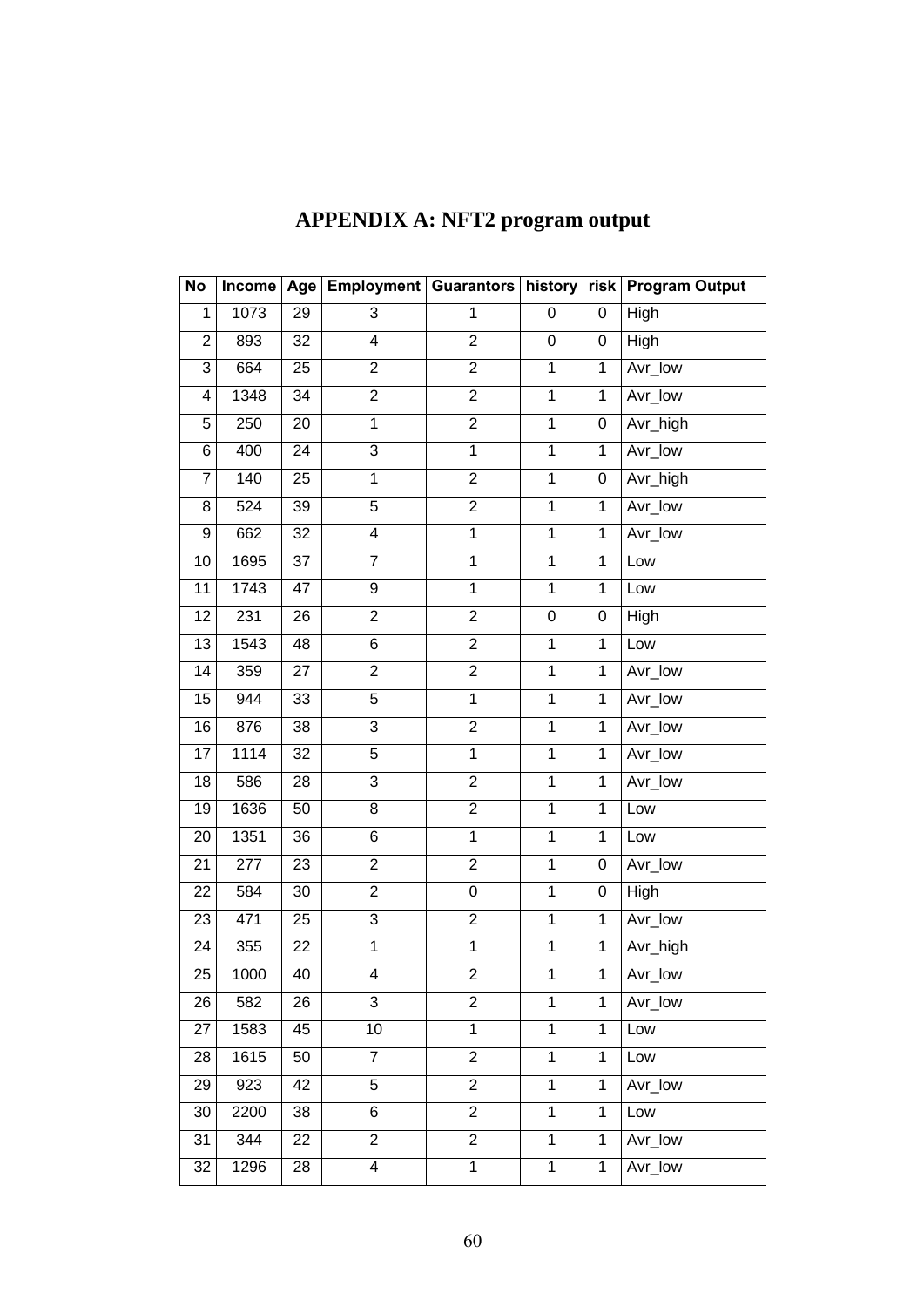| 33 | 104               | 21              | 1              | $\overline{2}$ | $\mathbf{1}$   | 0            | Avr_high |
|----|-------------------|-----------------|----------------|----------------|----------------|--------------|----------|
| 34 | 760               | 24              | $\overline{3}$ | 0              | 0              | $\pmb{0}$    | High     |
| 35 | 2650              | 56              | $\overline{5}$ | $\overline{2}$ | $\overline{1}$ | $\mathbf{1}$ | Low      |
| 36 | 713               | 27              | $\overline{4}$ | $\overline{1}$ | $\overline{1}$ | $\mathbf{1}$ | Avr_low  |
| 37 | 539               | 29              | $\overline{3}$ | $\overline{2}$ | $\overline{1}$ | $\mathbf 1$  | Avr_low  |
| 38 | 1143              | 30              | $\overline{5}$ | $\overline{2}$ | $\mathbf{1}$   | $\mathbf 1$  | Avr_low  |
| 39 | 900               | 26              | $\overline{3}$ | $\overline{2}$ | $\overline{1}$ | $\mathbf{1}$ | Avr_low  |
| 40 | 650               | 30              | $\overline{6}$ | $\overline{1}$ | $\overline{1}$ | $\mathbf{1}$ | Avr_low  |
| 41 | 260               | 23              | $\overline{1}$ | $\overline{2}$ | $\overline{1}$ | 0            | Avr_high |
| 42 | 500               | 27              | 3              | $\overline{2}$ | $\overline{1}$ | $\mathbf{1}$ | Avr_low  |
| 43 | 450               | 29              | $\overline{2}$ | $\overline{2}$ | $\overline{1}$ | $\mathbf{1}$ | Avr_low  |
| 44 | 1126              | 34              | 5              | $\overline{2}$ | $\overline{1}$ | $\mathbf{1}$ | Avr_low  |
| 45 | 972               | 38              | 8              | $\overline{2}$ | $\overline{1}$ | $\mathbf{1}$ | Low      |
| 46 | 350               | 22              | $\overline{1}$ | $\overline{1}$ | $\overline{1}$ | 0            | Avr_high |
| 47 | 1322              | 31              | 8              | $\overline{2}$ | $\mathbf{1}$   | $\mathbf{1}$ | Avr_low  |
| 48 | 2800              | 40              | $\overline{7}$ | $\mathbf{1}$   | $\mathbf{1}$   | $\mathbf{1}$ | Low      |
| 49 | $\overline{31}00$ | 37              | $\overline{5}$ | $\overline{2}$ | $\overline{1}$ | 1            | Low      |
| 50 | 830               | 30              | 8              | $\overline{2}$ | $\mathbf{1}$   | $\mathbf{1}$ | Avr_low  |
| 51 | 750               | 45              | 3              | $\overline{c}$ | $\mathbf{1}$   | 1            | Avr_low  |
| 52 | 1817              | 30              | $\overline{7}$ | $\overline{2}$ | $\overline{1}$ | $\mathbf{1}$ | Avr_low  |
| 53 | 1886              | 47              | 9              | $\mathbf{1}$   | $\mathbf 1$    | 1            | Low      |
| 54 | 930               | 33              | 5              | $\overline{c}$ | $\mathbf{1}$   | 1            | Avr_low  |
| 55 | 1200              | 39              | 4              | $\overline{2}$ | 0              | 0            | High     |
| 56 | 1672              | 48              | 9              | $\overline{c}$ | $\mathbf{1}$   | 1            | Low      |
| 57 | 3400              | 52              | 8              | $\mathbf 1$    | $\mathbf 1$    | $\mathbf 1$  | Low      |
| 58 | 710               | $\overline{27}$ | 8              | $\overline{2}$ | 1              | 1            | Avr_low  |
| 59 | 150               | 24              | $\overline{c}$ | $\overline{c}$ | 0              | 0            | High     |
| 60 | 1730              | 45              | 9              | $\overline{2}$ | $\overline{1}$ | $\mathbf{1}$ | Low      |
| 61 | 1435              | 50              | $\overline{7}$ | $\overline{2}$ | $\mathbf{1}$   | $\mathbf{1}$ | Low      |
| 62 | 987               | 34              | 5              | $\overline{2}$ | $\mathbf{1}$   | $\mathbf{1}$ | Avr_low  |
| 63 | 420               | 24              | 3              | $\overline{2}$ | $\mathbf{1}$   | $\mathbf{1}$ | Avr_low  |
| 64 | 680               | 30              | $\overline{4}$ | $\overline{2}$ | $\overline{1}$ | $\mathbf{1}$ | Avr_low  |
| 65 | 1856              | 39              | $\overline{7}$ | $\overline{2}$ | $\mathbf{1}$   | $\mathbf{1}$ | Low      |
| 66 | 1257              | 43              | 9              | $\overline{2}$ | $\mathbf{1}$   | 1            | Low      |
| 67 | 1707              | 46              | 8              | $\overline{1}$ | $\overline{1}$ | $\mathbf{1}$ | Low      |
| 68 | 1236              | 38              | $\overline{5}$ | $\overline{2}$ | $\overline{1}$ | $\mathbf{1}$ | Avr_low  |
| 69 | 617               | 29              | 3              | $\overline{2}$ | $\mathbf{1}$   | $\mathbf{1}$ | Avr_low  |
| 70 | 381               | 25              | $\overline{2}$ | $\overline{2}$ | $\overline{1}$ | $\mathbf{1}$ | Avr_low  |
| 71 | 942               | 42              | 5              | $\overline{a}$ | $\mathbf 1$    | $\mathbf{1}$ | Avr_low  |
|    |                   |                 |                |                |                |              |          |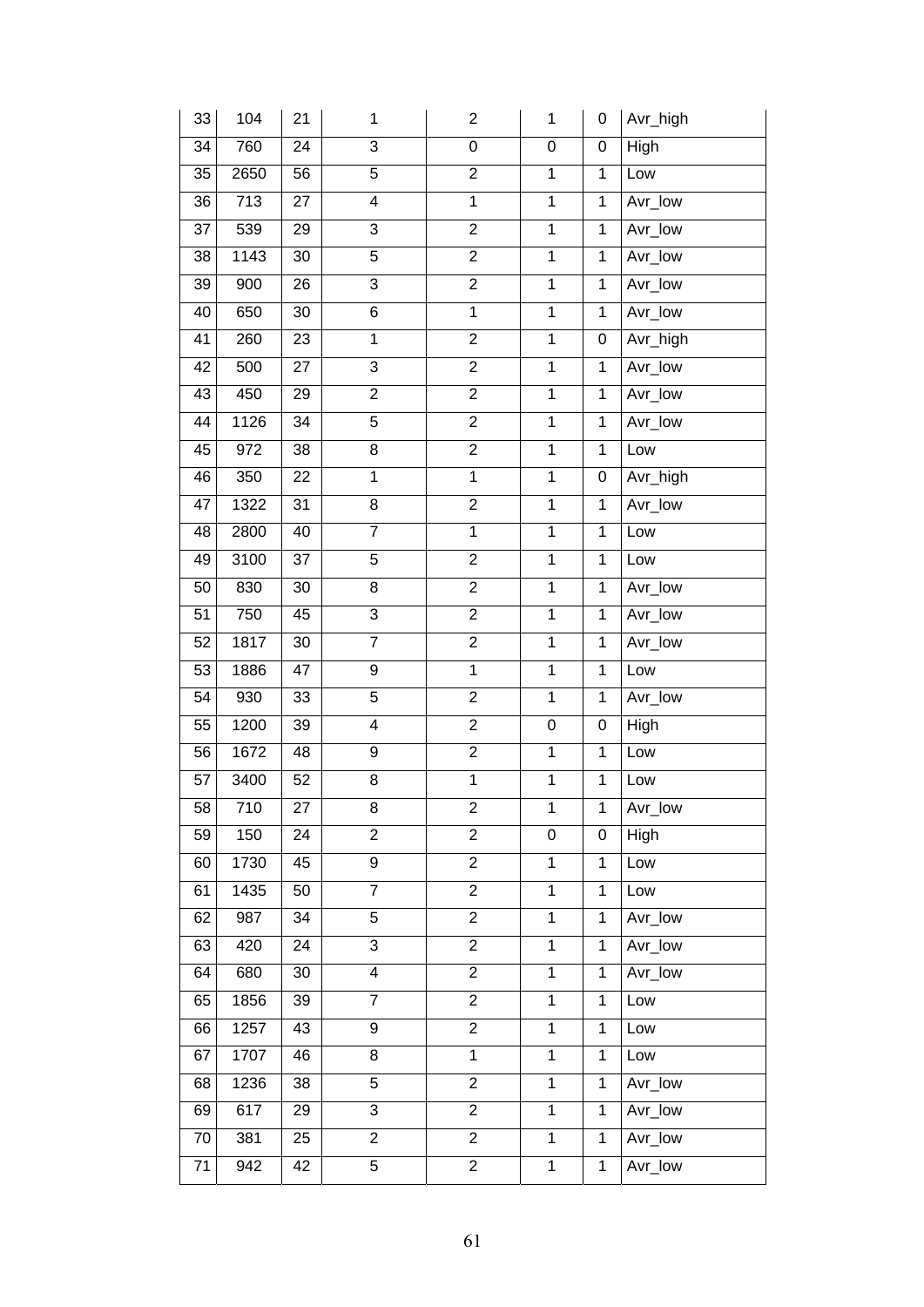| 72  | 1335 | 37              | $\overline{7}$          | $\mathbf{1}$   | $\mathbf{1}$   | 1              | Low      |
|-----|------|-----------------|-------------------------|----------------|----------------|----------------|----------|
| 73  | 660  | 27              | $\overline{3}$          | $\overline{2}$ | $\overline{1}$ | $\mathbf{1}$   | Avr_low  |
| 74  | 776  | 33              | $\overline{3}$          | $\overline{2}$ | $\overline{1}$ | $\mathbf{1}$   | Avr_low  |
| 75  | 1355 | 37              | $\overline{6}$          | $\overline{2}$ | $\overline{1}$ | $\mathbf{1}$   | Low      |
| 76  | 1993 | 56              | $\overline{9}$          | $\overline{2}$ | $\overline{1}$ | $\mathbf{1}$   | Low      |
| 77  | 879  | 35              | $\overline{5}$          | $\overline{1}$ | $\overline{1}$ | 1              | Avr_low  |
| 78  | 468  | $\overline{31}$ | $\overline{2}$          | $\overline{2}$ | $\overline{1}$ | $\mathbf{1}$   | Avr_low  |
| 79  | 1004 | 45              | $\overline{8}$          | $\overline{2}$ | $\overline{1}$ | $\mathbf{1}$   | Low      |
| 80  | 900  | 34              | $\overline{5}$          | $\overline{2}$ | $\overline{1}$ | 1              | Avr_low  |
| 81  | 180  | 25              | $\overline{2}$          | $\overline{2}$ | $\overline{1}$ | 0              | Avr_low  |
| 82  | 1786 | 48              | $\overline{7}$          | $\overline{2}$ | $\overline{1}$ | $\mathbf{1}$   | Low      |
| 83  | 1716 | 37              | 6                       | $\overline{2}$ | $\overline{1}$ | 1              | Avr_low  |
| 84  | 349  | 26              | $\overline{2}$          | $\overline{2}$ | 0              | $\pmb{0}$      | High     |
| 85  | 1161 | 29              | $\overline{\mathbf{4}}$ | $\overline{2}$ | $\overline{1}$ | $\mathbf{1}$   | Avr_low  |
| 86  | 1701 | 42              | 9                       | $\overline{2}$ | $\mathbf{1}$   | $\mathbf{1}$   | Low      |
| 87  | 354  | 27              | 3                       | $\overline{2}$ | $\mathbf{1}$   | 0              | Avr_low  |
| 88  | 885  | 32              | 4                       | $\overline{2}$ | $\overline{1}$ | 1              | Avr_low  |
| 89  | 350  | 35              | $\overline{c}$          | 0              | $\mathbf{1}$   | 0              | High     |
| 90  | 1521 | 55              | 8                       | $\overline{2}$ | $\mathbf{1}$   | 1              | Low      |
| 91  | 480  | 22              | $\overline{2}$          | $\overline{2}$ | $\overline{1}$ | $\mathbf 1$    | Avr_low  |
| 92  | 1125 | 42              | 5                       | $\overline{2}$ | $\mathbf{1}$   | 1              | Avr_low  |
| 93  | 1022 | 32              | 6                       | $\overline{c}$ | 0              | 0              | High     |
| 94  | 1165 | 44              | 9                       | $\overline{2}$ | $\overline{1}$ | 1              | Low      |
| 95  | 1178 | 28              | 8                       | $\overline{c}$ | $\mathbf{1}$   | 1              | Avr_low  |
| 96  | 550  | 60              | 10                      | 0              | $\mathbf 1$    | 0              | High     |
| 97  | 1946 | $\overline{29}$ | 4                       | $\overline{2}$ | 1              | $\overline{1}$ | Avr_low  |
| 98  | 1089 | 28              | 9                       | $\overline{c}$ | 0              | 0              | High     |
| 99  | 1987 | 39              | 6                       | $\overline{2}$ | $\overline{1}$ | 1              | Avr_low  |
| 100 | 461  | $\overline{27}$ | $\overline{3}$          | $\overline{2}$ | $\mathbf{1}$   | 0              | Avr_low  |
| 101 | 1759 | 47              | 8                       | $\overline{2}$ | $\mathbf{1}$   | 1              | Low      |
| 102 | 780  | 33              | $\overline{5}$          | $\mathbf 1$    | 0              | 0              | High     |
| 103 | 1854 | 55              | $\overline{7}$          | $\overline{1}$ | $\overline{1}$ | $\mathbf{1}$   | Low      |
| 104 | 809  | 25              | 3                       | $\overline{2}$ | $\mathbf{1}$   | 1              | Avr_low  |
| 105 | 400  | 24              | $\mathbf{1}$            | $\mathbf{1}$   | $\mathbf{1}$   | 0              | Avr_high |
| 106 | 1836 | 48              | $\overline{9}$          | $\overline{2}$ | $\overline{1}$ | $\mathbf{1}$   | Low      |
| 107 | 550  | 23              | $\overline{2}$          | $\overline{2}$ | $\overline{1}$ | $\mathbf{1}$   | Avr_low  |
| 108 | 610  | 29              | $\overline{\mathbf{4}}$ | $\overline{2}$ | $\mathbf{1}$   | $\mathbf{1}$   | Avr_low  |
| 109 | 542  | 31              | $\overline{3}$          | 0              | $\overline{1}$ | $\pmb{0}$      | High     |
| 110 | 300  | 22              | $\mathbf 1$             | $\overline{2}$ | $\mathbf{1}$   | $\mathbf{1}$   | Avr_high |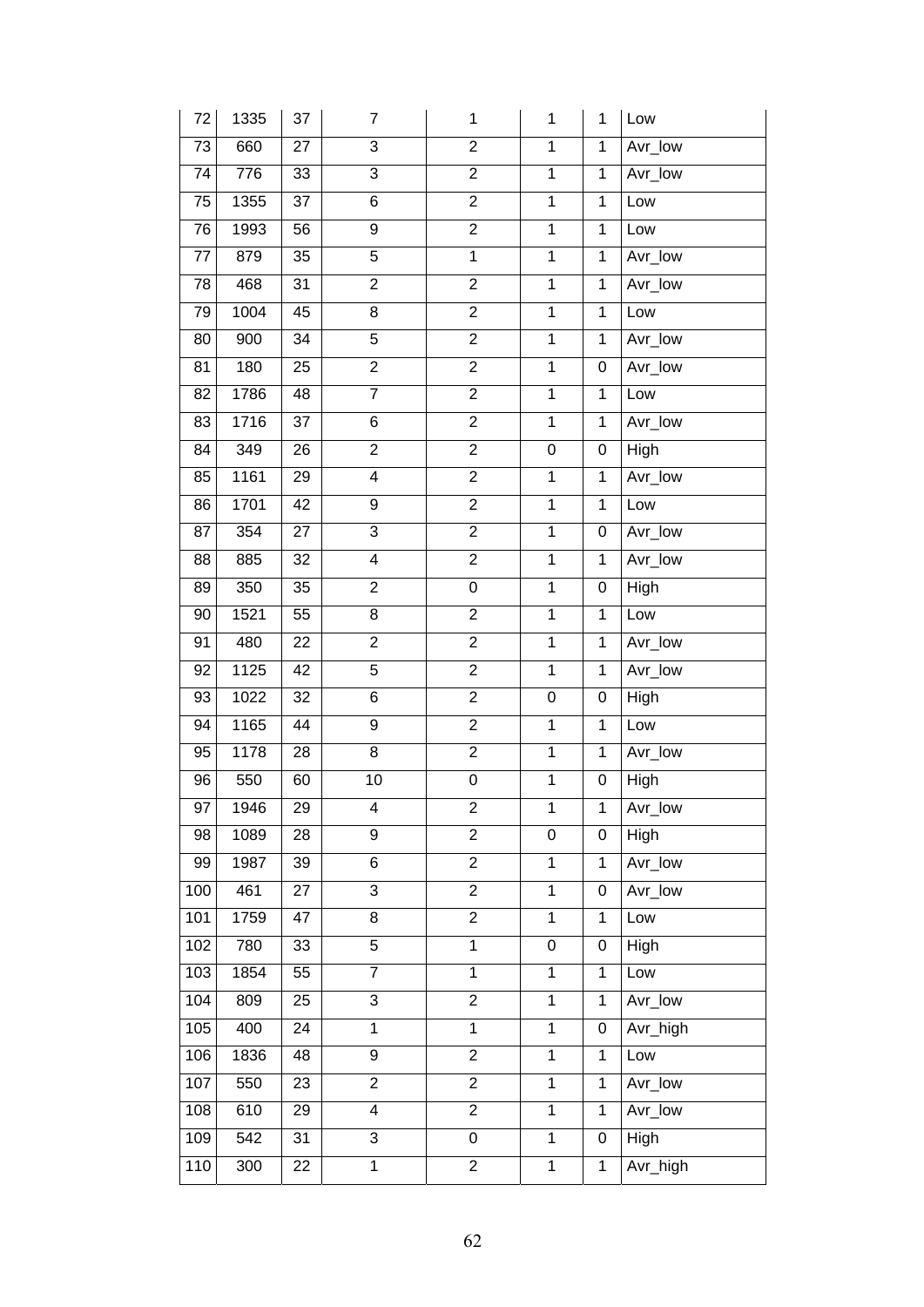| 111 | 625  | 34 | 5              | $\overline{2}$ | 0 | 0 | High     |
|-----|------|----|----------------|----------------|---|---|----------|
| 112 | 185  | 23 | 1              | $\overline{2}$ | 1 | 0 | Avr_high |
| 113 | 200  | 55 | $\overline{2}$ | $\overline{2}$ | 1 | 0 | Low      |
| 114 | 1299 | 34 | 6              | $\overline{2}$ | 1 | 1 | Avr_low  |
| 115 | 732  | 37 | 4              | $\overline{2}$ | 1 | 1 | Avr_low  |
| 116 | 1788 | 45 | 8              | $\overline{2}$ | 1 | 1 | Low      |
| 117 | 942  | 26 | 5              | 2              | 1 | 1 | Avr low  |
| 118 | 1647 | 50 | $\overline{7}$ | 2              | 1 | 1 | Low      |
| 119 | 589  | 24 | 3              | $\overline{2}$ | 1 | 1 | Avr_low  |
| 120 | 1545 | 38 | 6              | 2              | 1 | 1 | Low      |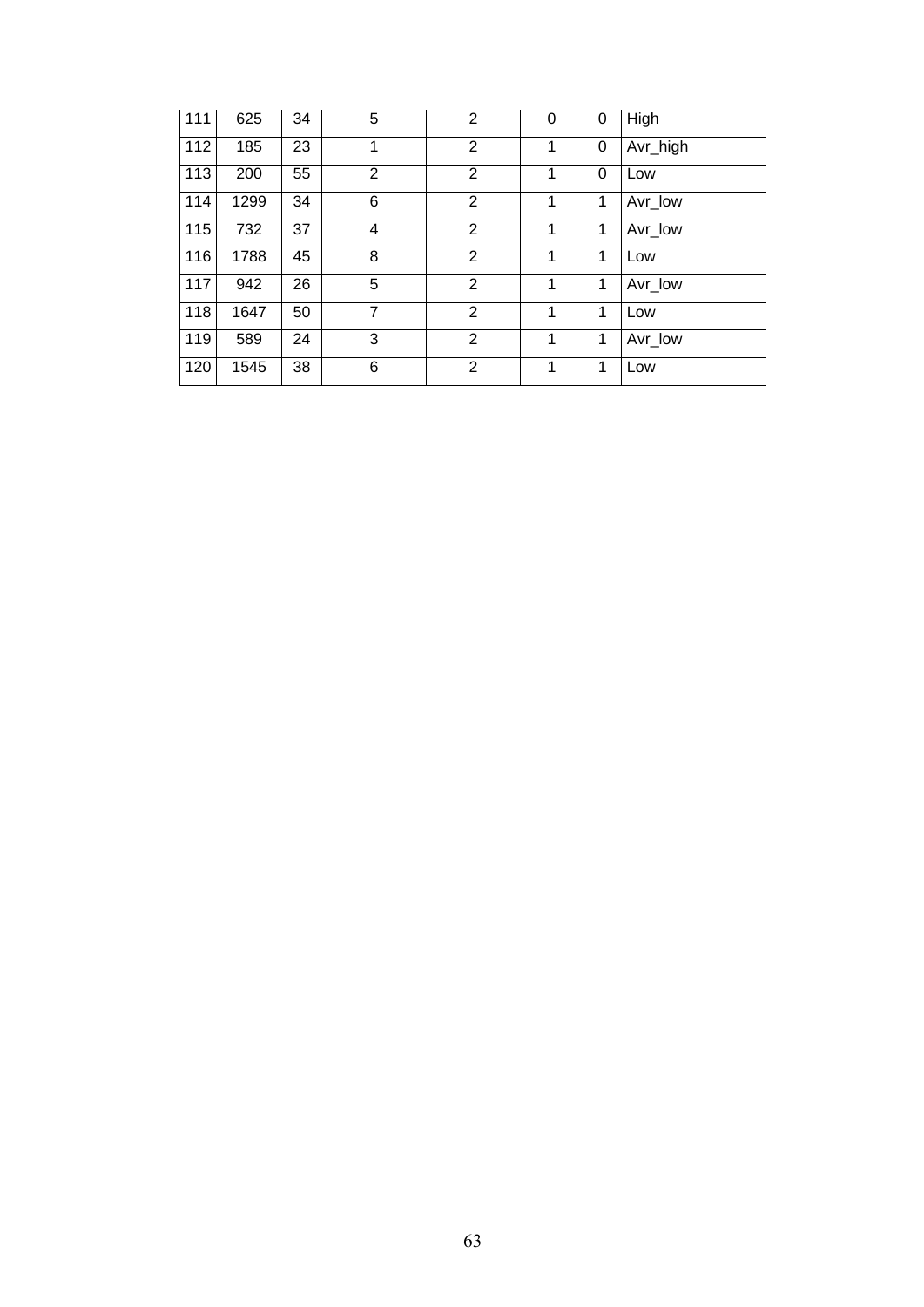#### **APPENDIX B: Microsoft Visual Basic 6 Program Source Code**

Dim XL As Excel.Application

Dim WB As Excel.Workbook

Dim WS As Excel.Worksheet

Private Sub Command1\_Click() Set WS = WB.Worksheets("income") WS.Range("A2").Value = Text1.Text Set WS = WB.Worksheets("age") WS.Range("A2").Value = Text2.Text Set WS = WB.Worksheets("experience") WS.Range("A2").Value = Text3.Text Set WS = WB.Worksheets("guarantors") WS.Range("A2").Value = Text4.Text Set  $WS = WB$ . Worksheets("cr\_history") WS.Range("A2").Value = Text5.Text Set WS = WB.Worksheets("rules") If Val(WS.Range("E5").Value)  $< 0.25$  Then  $Text6.Text = "High"$  ElseIf Val(WS.Range("E5").Value) < 0.35 Then Text $6.$ Text = "Avr\_high" ElseIf Val(WS.Range("E5").Value) < 0.6 Then Text $6.$ Text = "Avr low" ElseIf Val(WS.Range("E5").Value) < 0.8 Then Text $6$  Text = "Low" End If End Sub Private Sub Command2\_Click()

WB.Close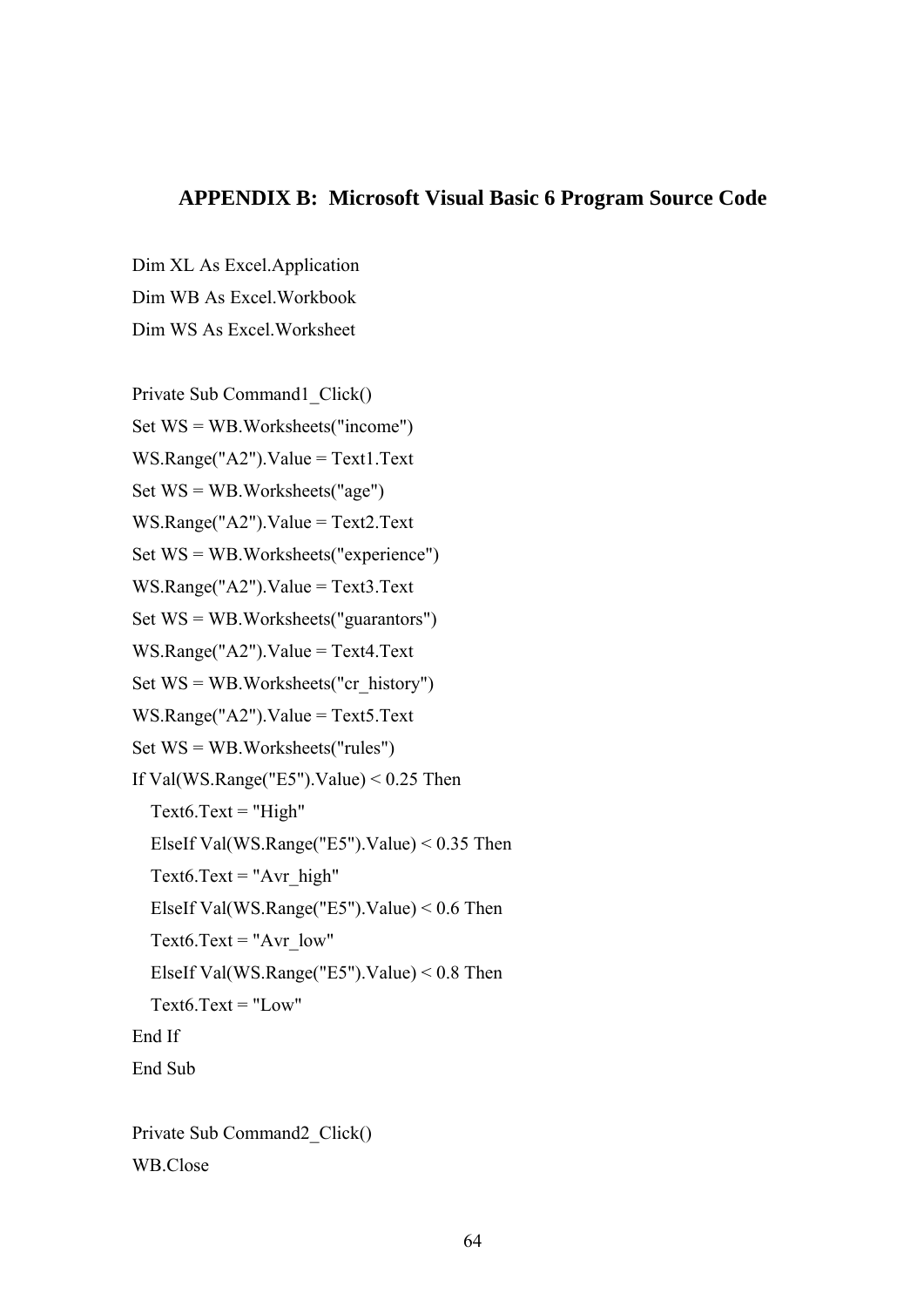```
XL.Quit 
Set \, XL = NothingSet WB = \text{Nothing}Set WS = \text{Nothing}End 
End Sub
```
Private Sub Command3\_Click() res  $r = 0$ For  $n = 2$  To 121 Set WS = WB.Worksheets("data")  $income = WS.Cells(n, 1)$  $age = WS.Cells(n, 2)$  $experience = WS.Cells(n, 3)$ guarantors =  $WS$ . Cells(n, 4) cr\_history = WS.Cells(n, 5)  $res = WS.Cells(n, 6)$ Set WS = WB.Worksheets("income") WS.Range("A2").Value = income Set WS = WB.Worksheets("age")  $WS.Range("A2")$ .Value = age Set WS = WB.Worksheets("experience") WS.Range("A2").Value = experience Set WS = WB.Worksheets("guarantors") WS.Range(" $A2$ ").Value = guarantors Set  $WS = WB$ . Worksheets("cr\_history") WS.Range("A2").Value = cr\_history Set WS = WB.Worksheets("rules") If Val(WS.Range("E5").Value)  $< 0.2$  Then  $Text6.Text = "High"$  ElseIf Val(WS.Range("E5").Value) < 0.4 Then Text $6.$ Text = "Avr\_high" ElseIf Val(WS.Range("E5").Value) < 0.6 Then Text $6.$ Text = "Avr  $low"$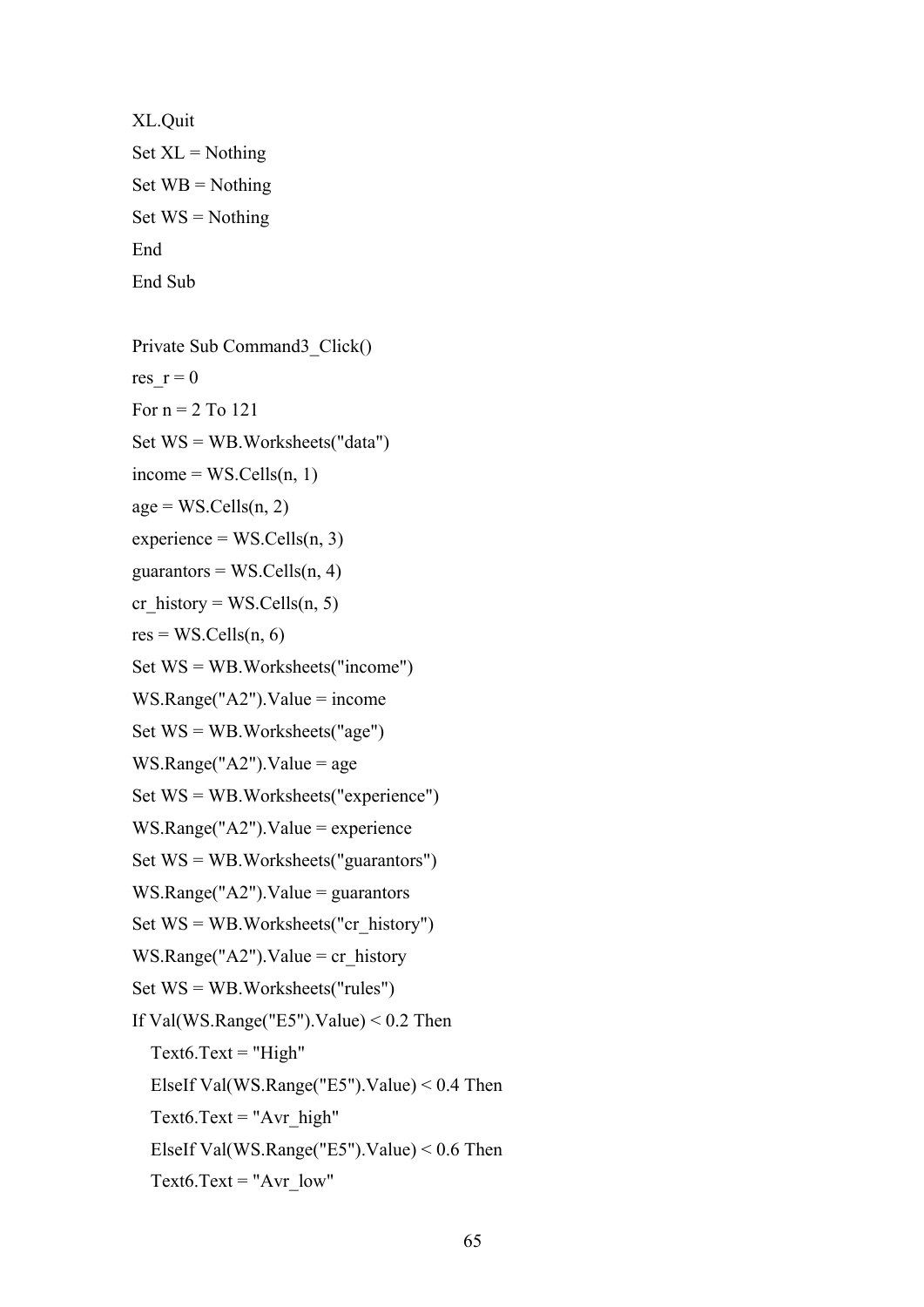```
 ElseIf Val(WS.Range("E5").Value) < 0.9 Then 
  Text6.Text = "Low"End If 
MSFlexGrid1.AddItem Str(n - 1) & Chr(9) & income & Chr(9) & age & Chr(9) &
experience & Chr(9) & guarantors & Chr(9) & cr_history & Chr(9) & res & Chr(9) &
Text6.Text 
b = \text{FormatNumber(WS.Range("E5").Value, 5)}Set WS = WB.Worksheets("data") 
WS.Cells(n, 7) = bNext 
End Sub 
Private Sub Form_Load() 
Form1.Caption = "Client Risk Assessment Program" 
MSFlexGrid1. Rows = 1
MSFlexGrid1 Cols = 8
MSFlexGrid1.Clear 
MSFlexGrid1.Col = 0MSFlexGrid1.Row = 0MSFlexGrid1.CellAlignment = flexAlignCenterCenter 
MSFlexGrid1~Text = "No"MSFlexGrid1. Col = 1
MSFlexGrid1.Row = 0MSFlexGrid1.CellAlignment = flexAlignCenterCenter 
MSFlexGrid1.Text = "Income" 
MSFlexGrid1.Col = 2MSFlexGrid1.Row = 0MSFlexGrid1.CellAlignment = flexAlignCenterCenter 
MSFlexGrid1.Text = "Age" 
MSFlexGrid1.Col = 3MSFlexGrid1.Row = 0MSFlexGrid1.CellAlignment = flexAlignCenterCenter 
MSFlexGrid1.Text = "Experience" 
MSFlexGrid1.Col = 4
```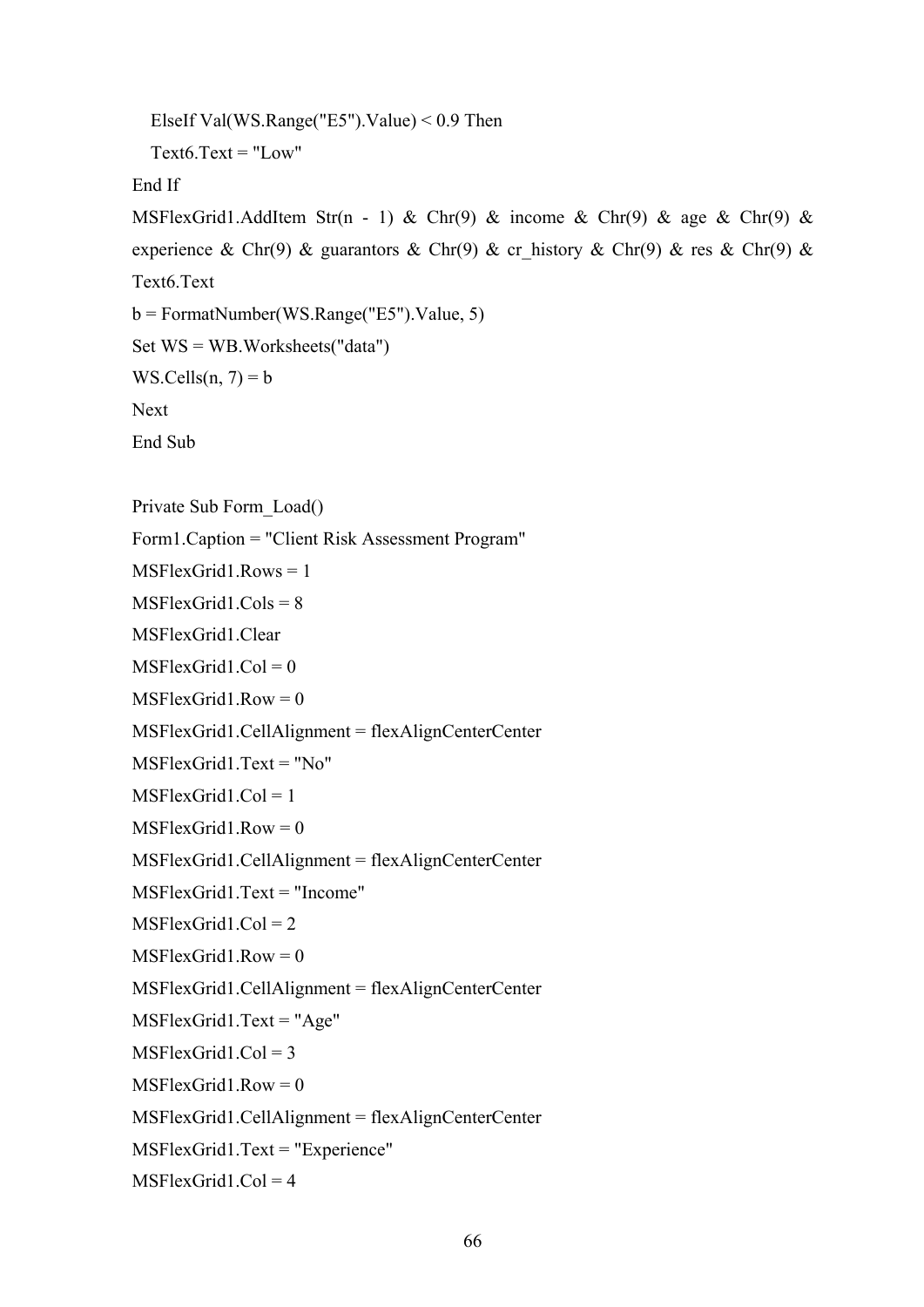$MSElexGrid1.Row = 0$ MSFlexGrid1.CellAlignment = flexAlignCenterCenter MSFlexGrid1.Text = "Guarantors" MSFlexGrid1. $Col = 5$  $MSFlexGrid1.Row = 0$ MSFlexGrid1.CellAlignment = flexAlignCenterCenter MSFlexGrid1.Text = "Cr.History"  $MSFlexGrid1$ .Col = 6  $MSFlexGrid1.Row = 0$ MSFlexGrid1.CellAlignment = flexAlignCenterCenter MSFlexGrid1.Text = "Expert Risk"  $MSFlexGrid1$ . $Col = 7$  $MSFlexGrid1.Row = 0$ MSFlexGrid1.CellAlignment = flexAlignCenterCenter MSFlexGrid1.Text = "NFT2 Risk"  $MSFlexGrid1.ColWidth(0) = 900$  $MSFlexGrid1.ColWidth(1) = 1400$  $MSFlexGrid1.ColWidth(2) = 900$  $MSFlexGrid1.ColWidth(3) = 1600$  $MSFlexGrid1.ColWidth(4) = 1600$  $MSFlexGrid1.ColWidth(5) = 1600$  $MSFlexGrid1.ColWidth(6) = 1600$ MSFlexGrid1.ColWidth(7) = 1600  $Set \, XL = New Excel. Application$ Set  $WB = XL.Workbooks.Open("c:\these\references\risk T2.xls")$ End Sub

Private Sub Text1\_KeyPress(KeyAscii As Integer) If KeyAscii  $= 13$  Then Text2.SetFocus End If End Sub

Private Sub Text2\_KeyPress(KeyAscii As Integer)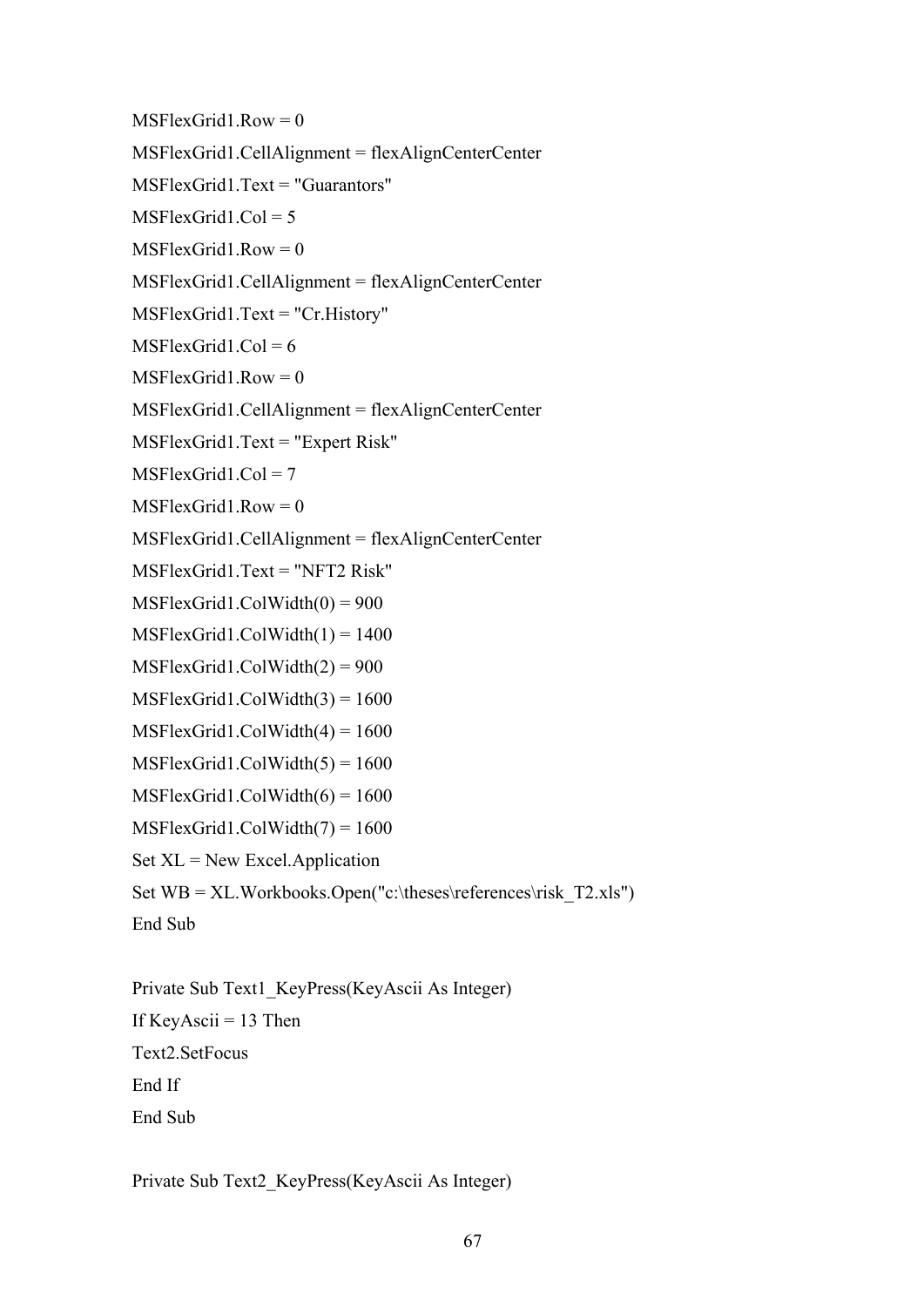If KeyAscii =  $13$  Then Text3.SetFocus End If End Sub

Private Sub Text3\_KeyPress(KeyAscii As Integer) If KeyAscii =  $13$  Then Text4.SetFocus End If End Sub

Private Sub Text4\_KeyPress(KeyAscii As Integer) If KeyAscii =  $13$  Then Text5.SetFocus End If End Sub

Private Sub Text5\_KeyPress(KeyAscii As Integer) If KeyAscii = 13 Then Command1.SetFocus End If End Sub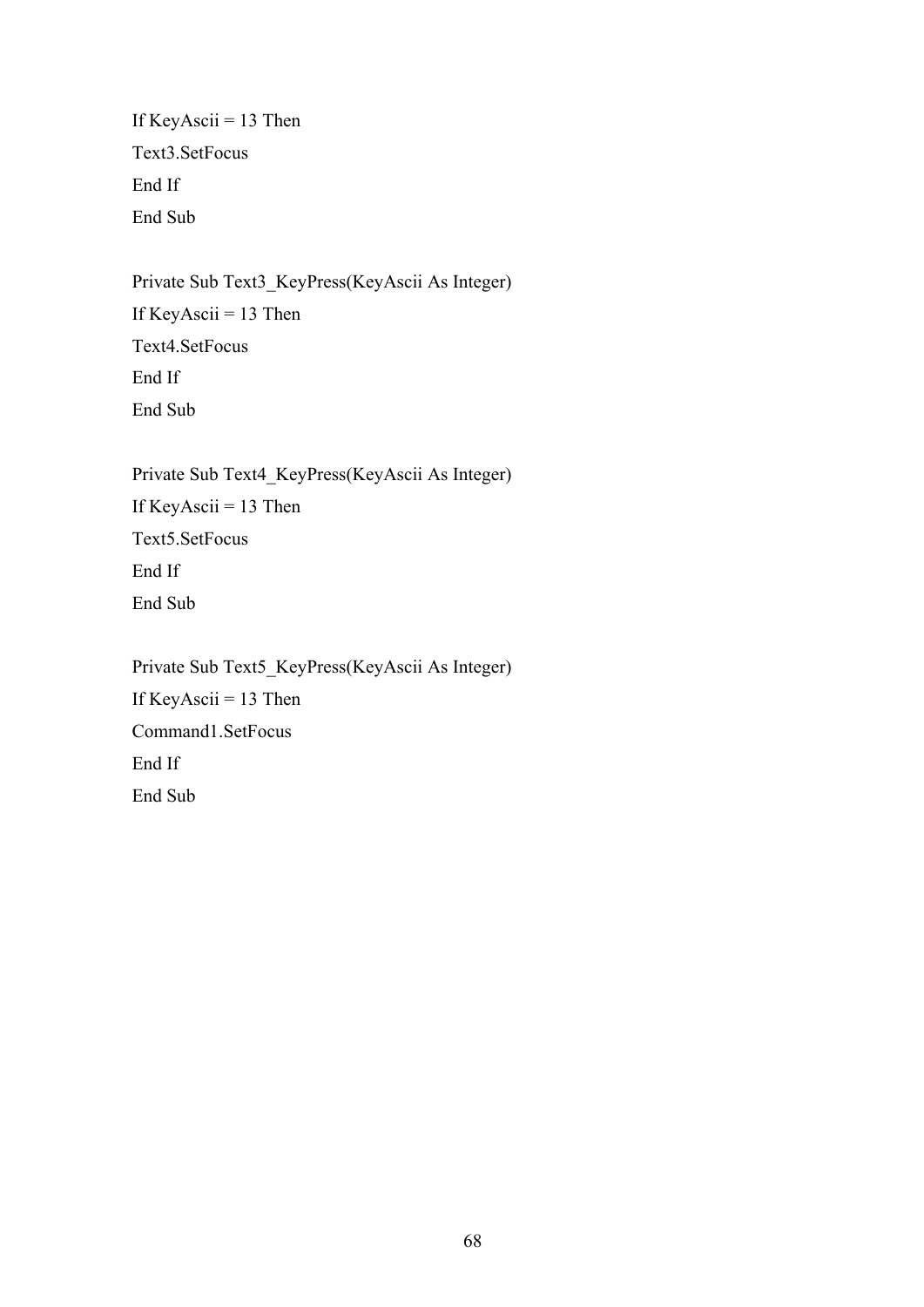| income | range    |           | low     | medlow  | medhgh | high    |
|--------|----------|-----------|---------|---------|--------|---------|
| 1545   | 104-3400 | LL        | 0       | 0       |        | 0       |
|        |          | <b>LR</b> | 0       | 0       |        | 0       |
|        |          | ML        | 0       | 252.1   | 907.1  | 1208    |
|        |          | <b>MR</b> | 687.9   | 1108    | 1763   | 2064    |
|        |          | <b>RL</b> | 1520.25 | 1835.25 | 2326.5 | 2552.25 |
|        |          | <b>RR</b> | 2533.75 | 3058.75 | 3877.5 | 4253.75 |

## **APPENDIX C: Microsoft Excel Worksheets**

| lowerof | low | medlow              | medhgh   | high     |
|---------|-----|---------------------|----------|----------|
| Α       |     | 0 0.148789 0.369591 |          | 0.459984 |
| в       |     | 0.535661 0.775984   |          |          |
|         |     |                     |          |          |
| D       |     |                     | 0.876347 | 0.748546 |

| AB                | AB                         | AB | AΒ       |
|-------------------|----------------------------|----|----------|
|                   | 0 0.148789 0.369591        |    | 0.459984 |
| 0.535661 0.775984 |                            |    |          |
|                   | 0.267831 0.462386 0.684795 |    | 0.729992 |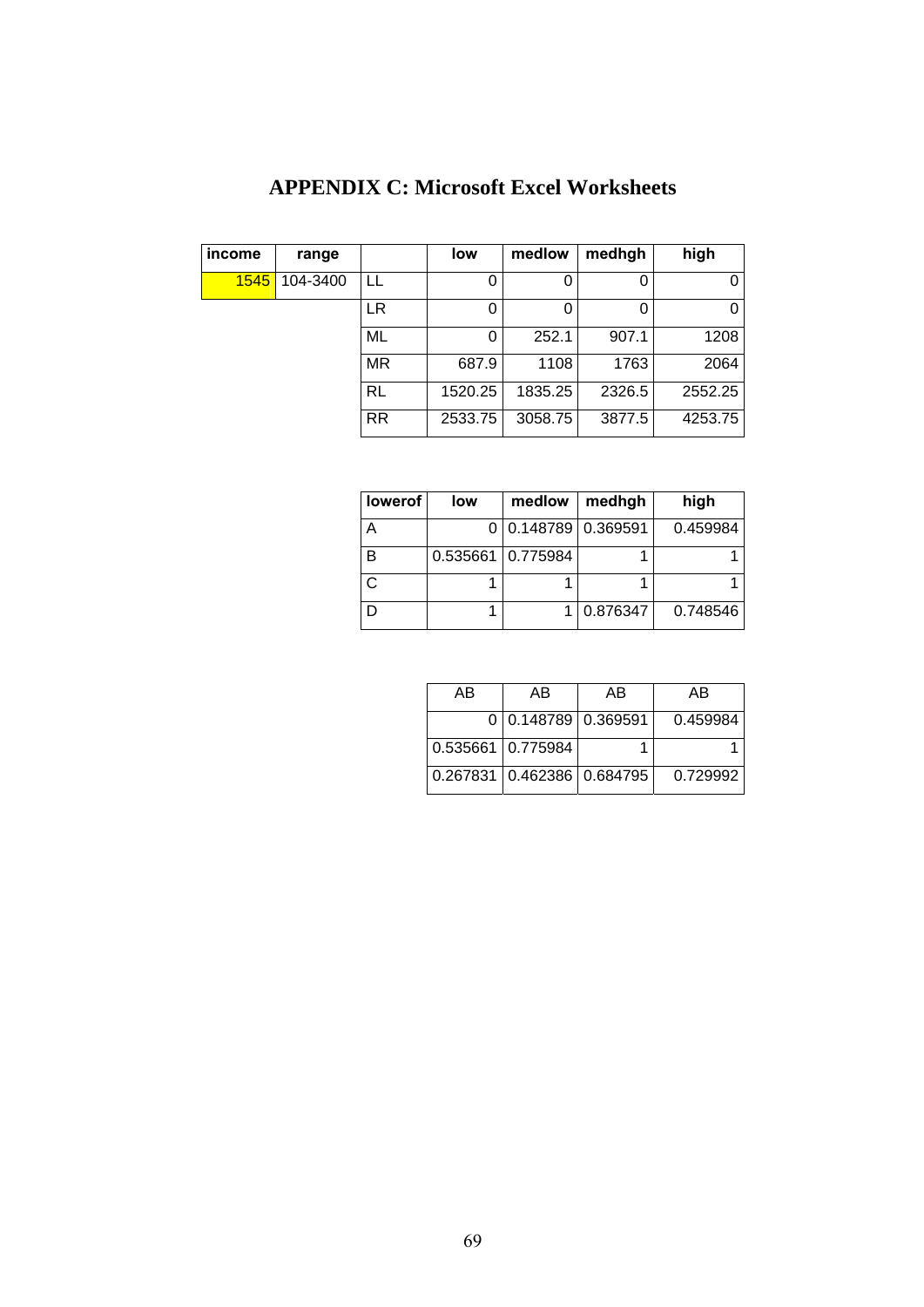| age |                 | range |           | low     | medlow | medhgh | high   |
|-----|-----------------|-------|-----------|---------|--------|--------|--------|
|     | 38 <sup>1</sup> | 20-60 | LL        | 2.77275 | 8.025  | 13.275 | 23.025 |
|     |                 |       | LR        | 4.62125 | 13.375 | 22.125 | 38.375 |
|     |                 |       | ML        | 18.33   | 25.33  | 32.33  | 45.33  |
|     |                 |       | <b>MR</b> | 27.67   | 34.67  | 41.67  | 54.67  |
|     |                 |       | RL        | 31.725  | 36.975 | 42.225 | 51.975 |
|     |                 |       | <b>RR</b> | 52.875  | 61.625 | 70.375 | 86.625 |

| lowerof | low | medlow              | medhgh     | high     |
|---------|-----|---------------------|------------|----------|
|         |     |                     | 0 0.147186 | 0.437332 |
| в       |     | 0.590158   0.876458 |            |          |
|         |     |                     |            | 0.671371 |
|         |     |                     | 0.812224   |          |

| AB | AB                               | AB         | AB       |
|----|----------------------------------|------------|----------|
|    |                                  | 0 0.147186 | 0.437332 |
|    | $0.590158$ $0.876458$            |            |          |
|    | $0.295079$ $0.438229$ $0.573593$ |            | 0.718666 |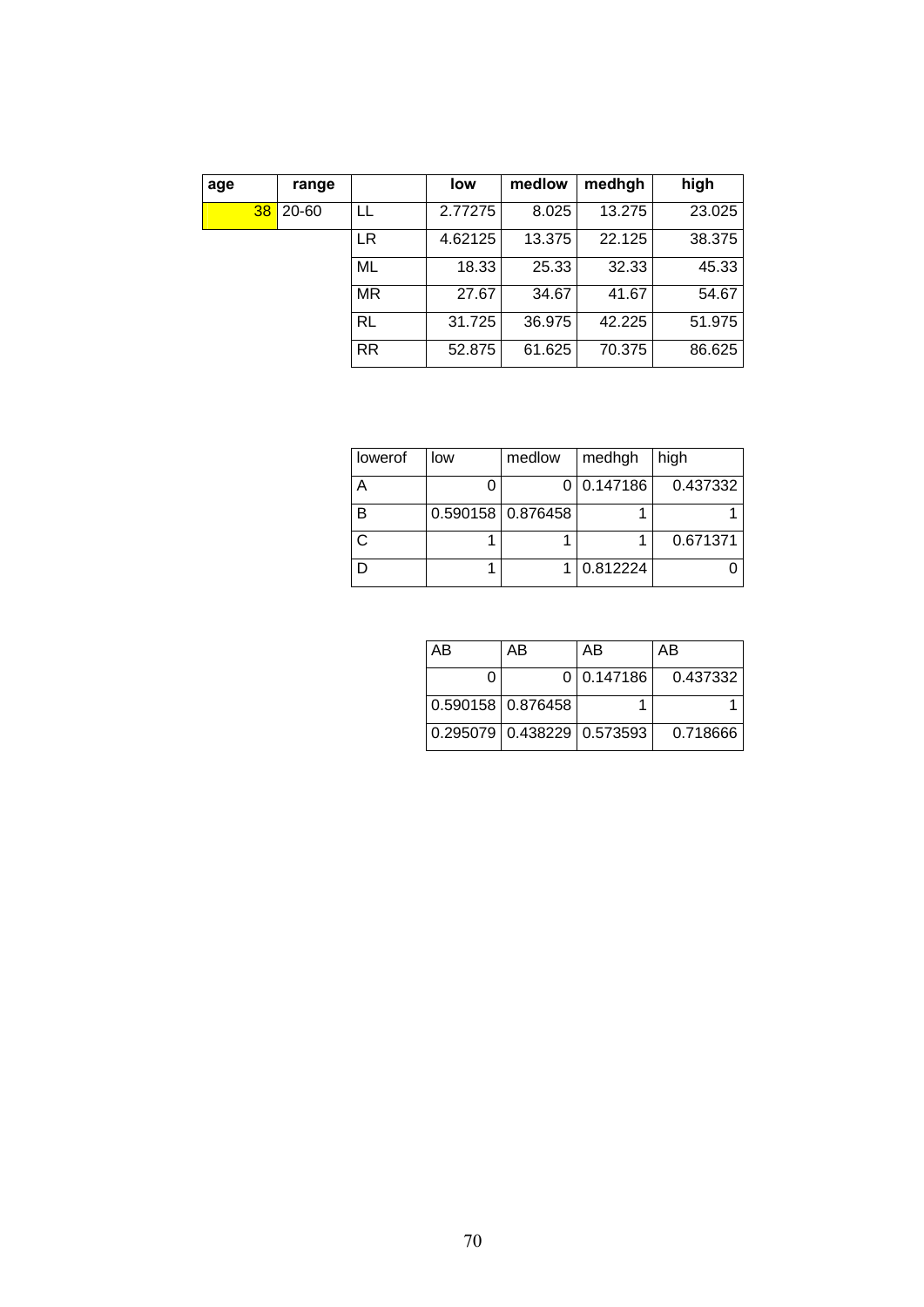| experience | range      |           | low    | medlow  | medhgh  | high    |
|------------|------------|-----------|--------|---------|---------|---------|
| 6          | $0.5 - 10$ | LL        | 0      |         | 1.4295  | 2.1795  |
|            |            | LR        | 0      | 0       | 2.3825  | 3.6325  |
|            |            | ML        | 0      | 2.766   | 5.767   | 6.767   |
|            |            | <b>MR</b> | 2.233  | 5.233   | 8.233   | 9.233   |
|            |            | <b>RL</b> | 4.5705 | 6.8205  | 9.0675  | 9.8175  |
|            |            | <b>RR</b> | 7.6175 | 11.3675 | 15.1125 | 16.3625 |

| lowerof                  | low                 | medlow | medhgh             | high     |
|--------------------------|---------------------|--------|--------------------|----------|
| $\overline{\phantom{a}}$ |                     |        | 0.13375   0.445883 | 0.535444 |
| в                        | $0.300394$ 0.874955 |        |                    |          |
|                          |                     |        |                    | 0.832788 |
|                          |                     |        | 0.618313           | 0.422723 |

| AB                  | AB                             | AB                   | AB       |
|---------------------|--------------------------------|----------------------|----------|
|                     |                                | $0.13375$ $0.445883$ | 0.535444 |
| 0.300394   0.874955 |                                |                      |          |
|                     | 0.150197   0.504352   0.722942 |                      | 0.767722 |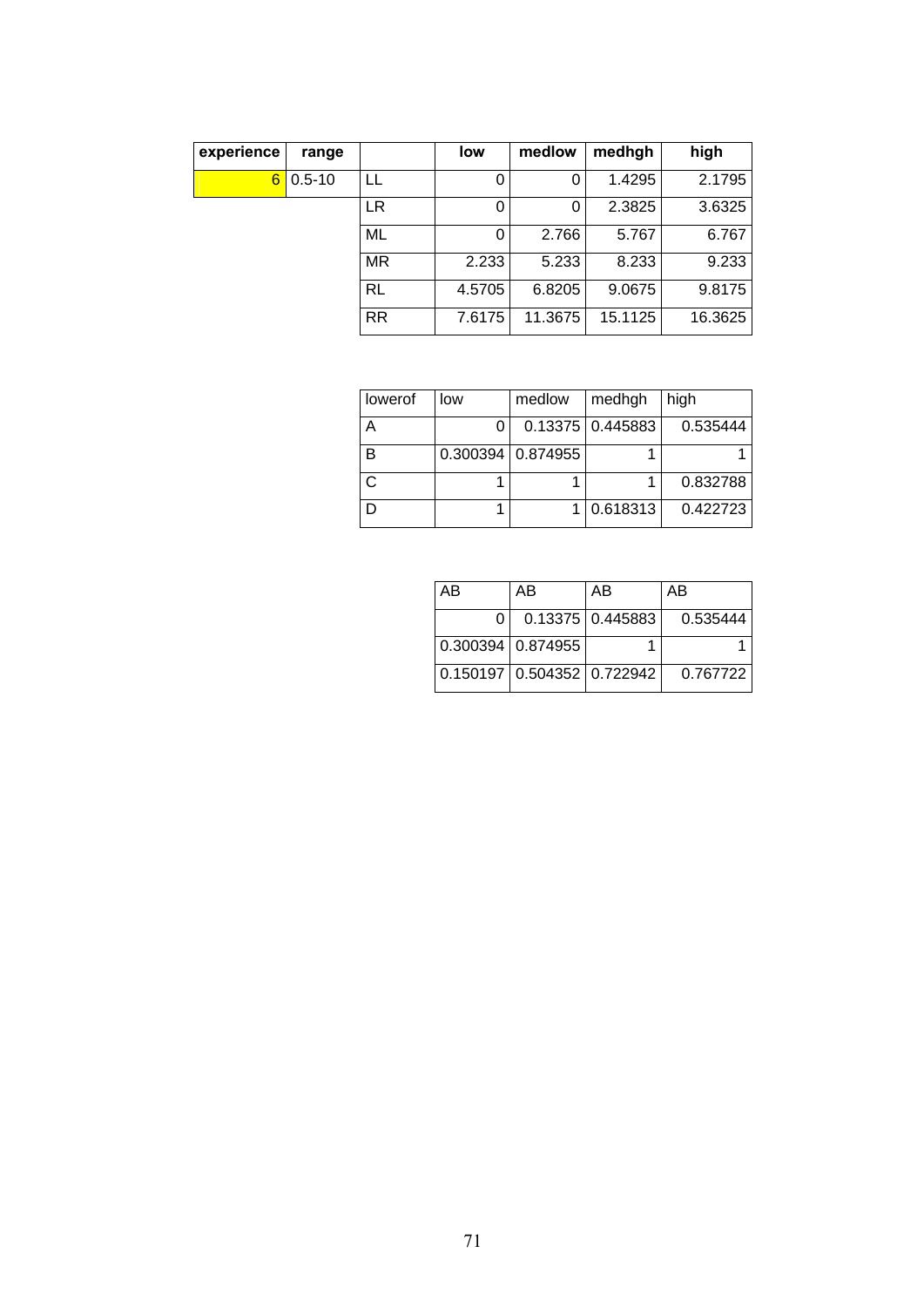| guarantors     | range   |           | low | high |
|----------------|---------|-----------|-----|------|
| $\overline{2}$ | $0 - 2$ | H.        |     |      |
|                |         | LR        |     |      |
|                |         | ML        |     |      |
|                |         | <b>MR</b> |     |      |
|                |         | <b>RL</b> | 3   | 3    |
|                |         | <b>RR</b> | 3   | 3    |

| lowerof | low | high |
|---------|-----|------|
|         | 0.5 | 0.5  |
| в       | 0.5 | 0.5  |
| C       | 1.0 | 1.0  |
|         | 1.0 | 1.0  |

| AB  | AB  |
|-----|-----|
| 0.5 | 0.5 |
| 0.5 | 0.5 |
| 0.5 | 0.5 |